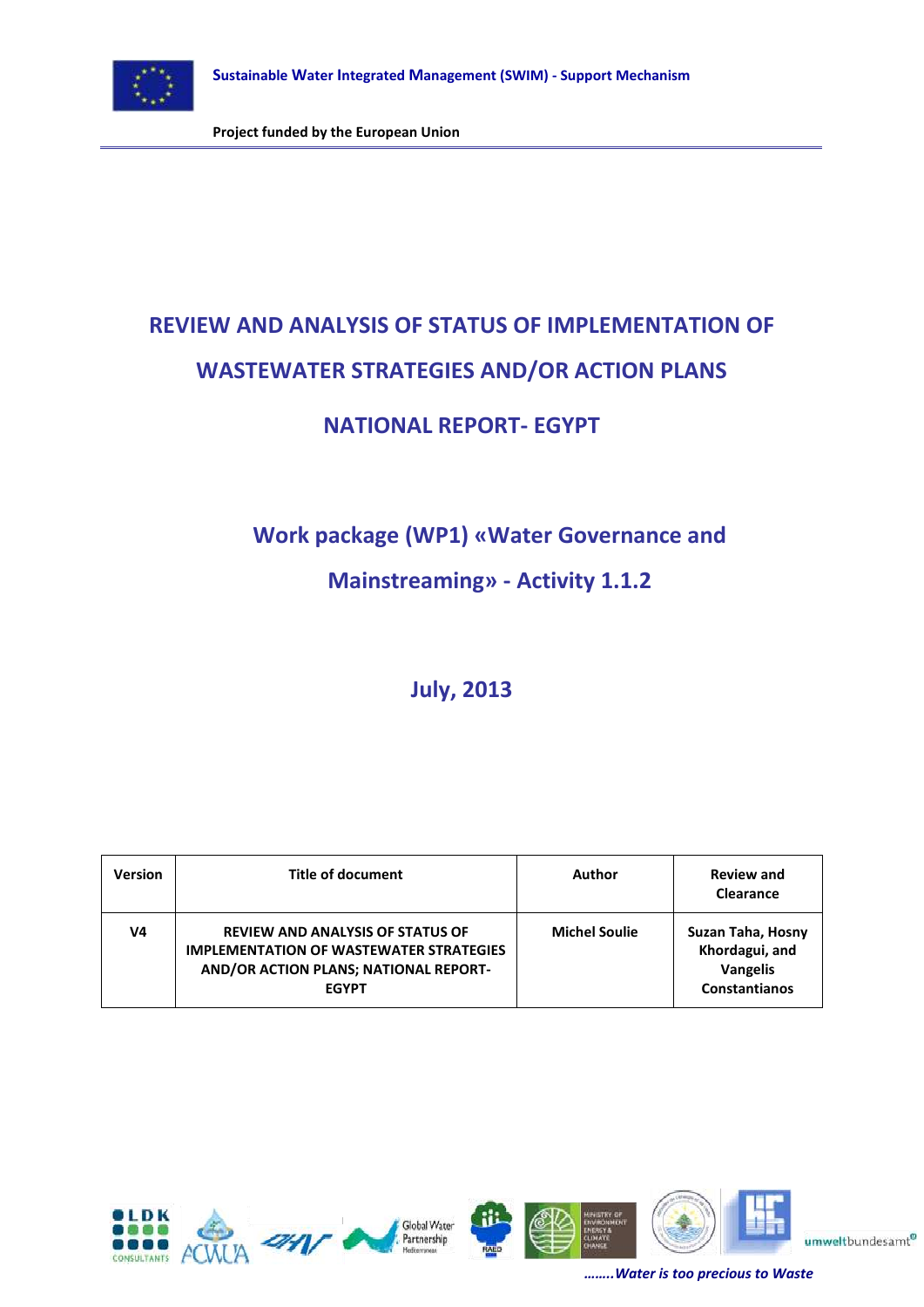

#### **The SWIM Programme (2010 – 2014)**

#### **Contributing to Sustainable Water Integrated Management in the Mediterranean**

Funded by the European Commission with a total budget of approximately € 22 million, Sustainable Water Integrated Management (SWIM) is a Regional Technical Assistance Programme aiming to contribute to the effective implementation and extensive dissemination of sustainable water management policies and practices in the South-Eastern Mediterranean Region in view of increasing water scarcity, combined pressures on water resources from a wide range of users, desertification processes and in connection with climate change.

The SWIM Partner Countries (PCs) are: Algeria, Egypt, Israel, Jordan, Lebanon, Libya<sup>1</sup>, Morocco, the occupied Palestinian territory, Syria and Tunisia.

SWIM aligns with the outcomes of the Euro‐Mediterranean Ministerial Conferences on Environment (Cairo, 2006) and Water (Dead Sea, 2008) and also reflects on the four major themes of the draft Strategy for Water in the Mediterranean (SWM), mandated by the Union for the Mediterranean, namely: Water Governance; Water and Climate Change; Water Financing and; Water Demand Management and Efficiency, with particular focus on non-conventional water resources. Moreover, it is operationally linked to the objectives of the Mediterranean Component of the EU Water Initiative (MED EUWI) and complements the EC‐financed Horizon 2020 Initiative to De‐Pollute the Mediterranean Sea (Horizon 2020). Furthermore, SWIM links to other related regional processes, such as the Mediterranean Strategy for Sustainable Development (MSSD) and the Arab Water Strategy elaborated respectively in the framework of the Barcelona Convention and of the League of Arab States, and to on-going pertinent programmes, e.g. the UNEP/MAP GEF Strategic Partnership for the Mediterranean Large Marine Ecosystem (MedPartnership) and the World Bank GEF Sustainable Mediterranean.

The Programme consists of two Components, acting as a mutually strengthening unit that supports much needed reforms and new creative approaches in relation to water management in the Mediterranean region, aiming at their wide diffusion and replication.

The two SWIM Components are:

1

- A Support Mechanism (SWIM-SM) funded with a budget of  $\epsilon$  6.7 million and
- **Five (5) Demonstration Projects funded with a budget of approximately € 15 million**

For more information please visit <http://www.swim-sm.eu/> or contact [info@swim-sm.eu](mailto:info@swim-sm.eu)

 $^1$  The situation in spring 2012 is that following formal EC decision activities have been stalled in Syria while Libya has officially become a Partner Country of the SWIM Programme

**REVIEW AND ANALYSIS OF STATUS OF IMPLEMENTATION OF WASTEWATER STRATEGIES AND/OR ACTION PLANSNATIONAL REPORT- EGYPT**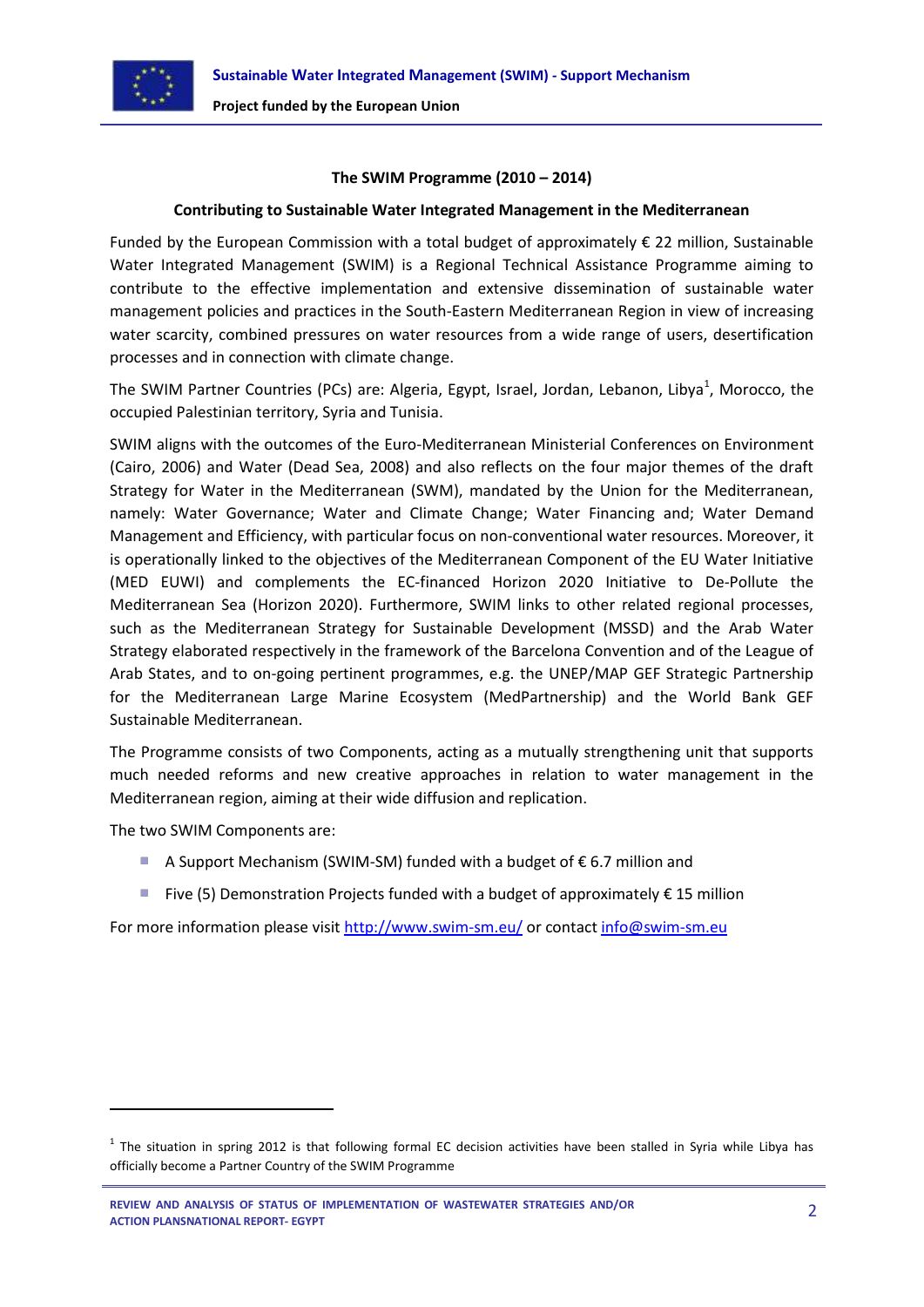

## **Preamble**

Within the scope of Work Package 1 (WP1) "Water governance and mainstreaming"; Activity 1.1.2, the EU-funded Sustainable Water Integrated Management – Support Mechanism (SWIM-SM) Project implemented a study for the review and analysis of the development and implementation status of wastewater strategies and/or action plans in three project countries (Egypt, Morocco and Tunisia).

The assessment in the three countries was based on existing studies/documents and country missions that took place during the last quarter of 2012 and aimed at (a) illustrating the status of development and implementation of wastewater strategies, plan of actions and associated policies; (b) identifying achievements and success stories; (c) examining constraints and challenges; (d) identifying opportunities for advancing missing priority elements in the development and implementation efforts and (e) suggesting recommendations and proposed policy options to enhance the development and integration of wastewater national strategies into national water plans.

The assessment was followed by a one-day national consultation workshop, in each country (Tunisia: 6 March 2013, Morocco: 8 March 2013, and Egypt 11 March 2013) involving all stakeholders, who reviewed and validated the findings of the assessment and provided guidance to the project to ensure that the proposed priorities, policy options and recommendations address the country's current and future needs. (For further information about the results of the workshop, please consult SWIM-SM web site [www.swim-sm.eu\)](http://www.swim-sm.eu/). The workshop also provided a platform for facilitating national dialogue among high level officials from the relevant sectors to advance the strategy/policy/action plan formulation and implementation in the respective countries.

This report pertains to the assessment that was made for Egypt.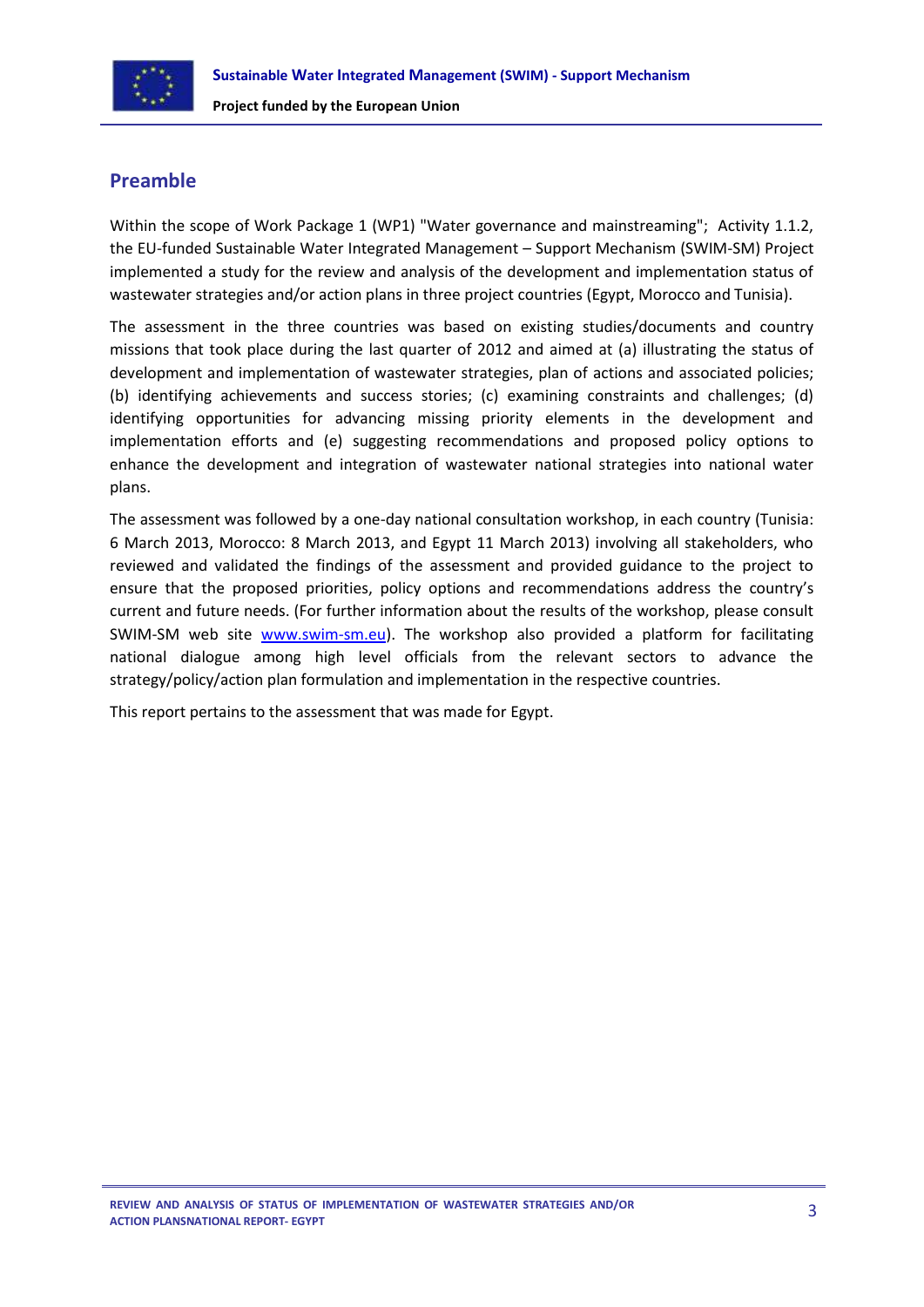

## **Acknowledgement:**

Special thanks are extended to the Egyptian focal point; Dr. Issam Khalifa for his support in undertaking the SWIM mission in the country during November 2012; Dr Ahmed Badr, EU Delegation in Cairo; Dr Ehab M. Attia and Hemd Roshdy Zahran, Ministry of Health; Dr Ali Al-Sharief, Minister Assistant, MWWU; Dr Mohammad Hasan, Dr Sobhy Abdel Kader and Hisham Goafar from EWRA; Mohammad Mohsen, Ashnaf Zakaria and Hanaa Ahmed Shahin from NOPWASD; Zenab Monier, CAPW; Pr Mohamed Nawar, CRDRS Cairo University; Dr Essam Khalifa, MWRI; Dr Magdy Allam, MSEA/EEAA; Dr Ossama Salem, CBI; Hamdouh Raslan, Deputy Chairman, Pr Salah Bayoumi, Dr Rifaat Abdel Wahaab, Günter Brox and André Hoeijmakers from HCWW; Ernst Döring, GIZ; Heba Yakan and Ghosh Moulik from the World Bank;

Our appreciation is also due for the national representatives and experts who participated in the National Consultation Workshop held in Cairo on March 11th, 2013, and enriched the assessment with their insights, experience and active participation. See Annex 1.

#### **Disclaimer:**

This document has been produced with the financial support of the European Union. The contents are the sole responsibility of the implementing Consortium and can in no way be taken to reflect the views of the European Union.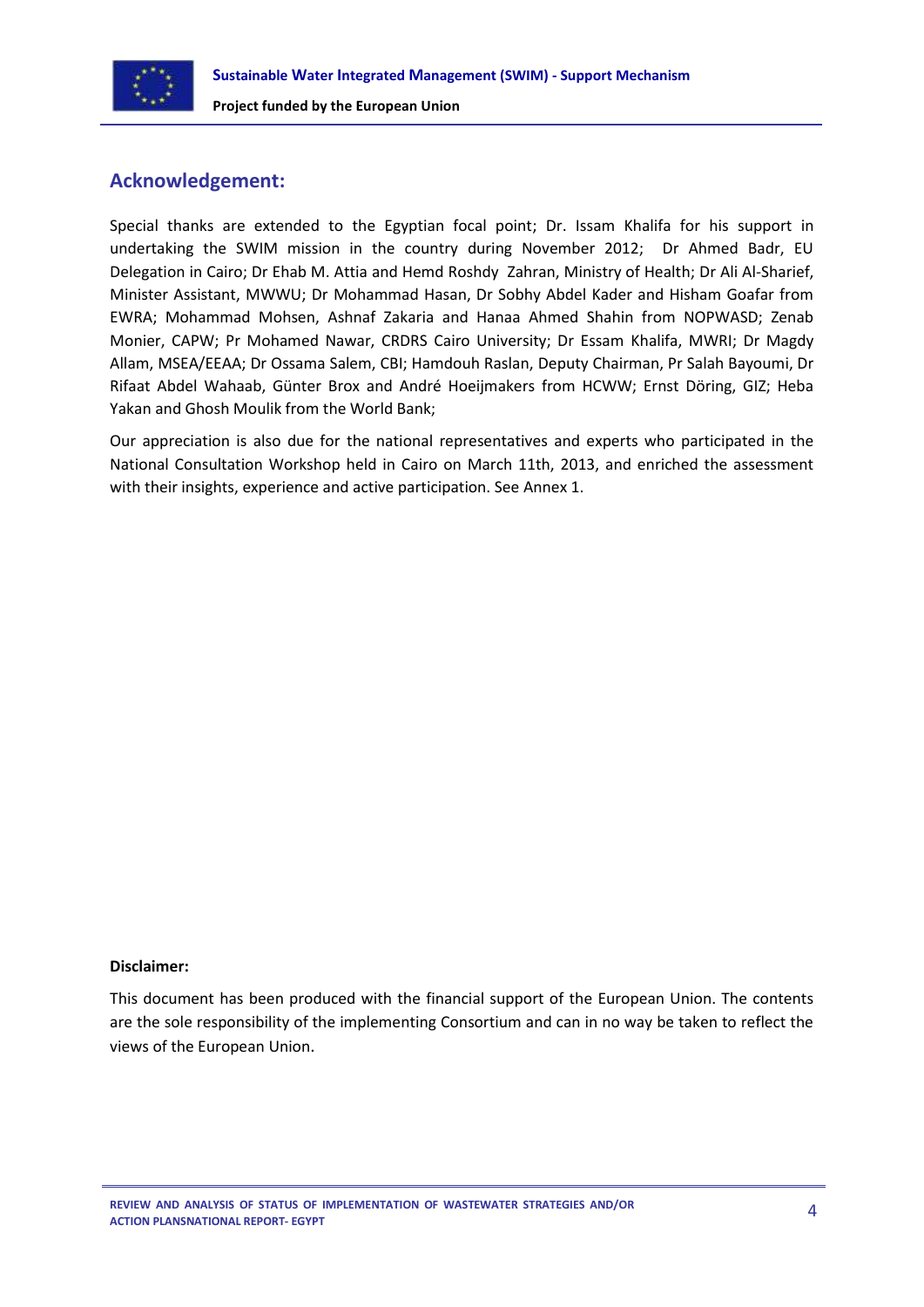

## **Executive summary**

In North Africa, Egypt has strong features that govern water resources and their use, while the country is mostly composed of deserts and only the delta and a narrow strip of land are cultivated along the Nile. The population (mostly rural) is significant and concentrated in the fertile area and two large mega cities (Cairo and Alexandria), whereas the desert climate does not allow to have renewable territorial water resources and the Nile (whose flow starts in the upstream countries) is the essential resource of the country. The country's water stress is steadily increasing due to the significant growth of the population. Agriculture can only be developed through irrigation. The **quality of the Nile water and other surface water (drainage systems)** is undergoing sharp deterioration due to anthropogenic pressures. This explains the strategies and policies of the State which are primarily oriented to the management and protection of the resource.

The Egyptian Government has displayed a **strategy** of water management on the basis of Integrated Water Resources Management (IWRM) including demand management. However**, water management** remains highly **centralized**, with no extensive involvement of users (therefore, a "top down management") and is **sectorial**. **Four main ministries share the responsibility for the management of water and sanitation** the Ministry of Water Resources and Irrigation (**MWRI**) in charge of developing and managing the resources (surface and groundwater quantity and irrigation), the Ministry of State for Environmental Affairs (**MSEA**) in charge of protecting the water resources and the environment, the Ministry of Water and Wastewater Utilities (**MWWU**) in charge of drinking water and sanitation and the Ministry Of Health and Population (**MOHP**) in charge of public health (quality control). Alongside these core ministries, other ministries may be involved according to their specificity. This is particularly the case for the Ministry of Finance that is managing investments, budgets and subsidies paid to companies. Along with the above ministries, **several agencies and organizations have been established to implement government policies,** such as the Egyptian Environmental Affairs Agency (**EEAA**), the Egyptian Water and Wastewater Regulatory Agency (**EWRA**), the National Organization for Potable Water and Sanitary Drainage (**NOPWASD**), the Construction Authority for Potable Water and Wastewater (**CAPW**), the National Water Research Center (**NWRC**), to name the main ones. In the sanitation sector creating the Holding Company for Water and Wastewater (**HCWW**) and the affiliated Companies (ACs) under HCWW's responsibility, brought together the management of drinking water supply and sanitation under one single entity.

The particular situation in Egypt (hydrological, geo-climatic as well as socio-economic) has prompted the Government to focus for decades on the water resources and their protection. **A proactive policy to supply the population with safe drinking water has been successful in supplying almost all of the population with drinking water, including a large part of the rural areas**. Protection of the resources has resulted in a policy of sanitation development in urban areas and most cities are equipped with the respective facilities. However, the deficit remains very important in rural areas for the sector (the programs for this sector continue to lag far behind).

**The involvement of Ministries and agencies is through a well-developed institutional and regulatory framework although some areas are still deficient, such as the case of rural sanitation, reuse of treated wastewater (TWW) and the treatment of industrial waste**. **Egypt does not have a general law for water but a number of sectorial laws** under which fall all decrees governing the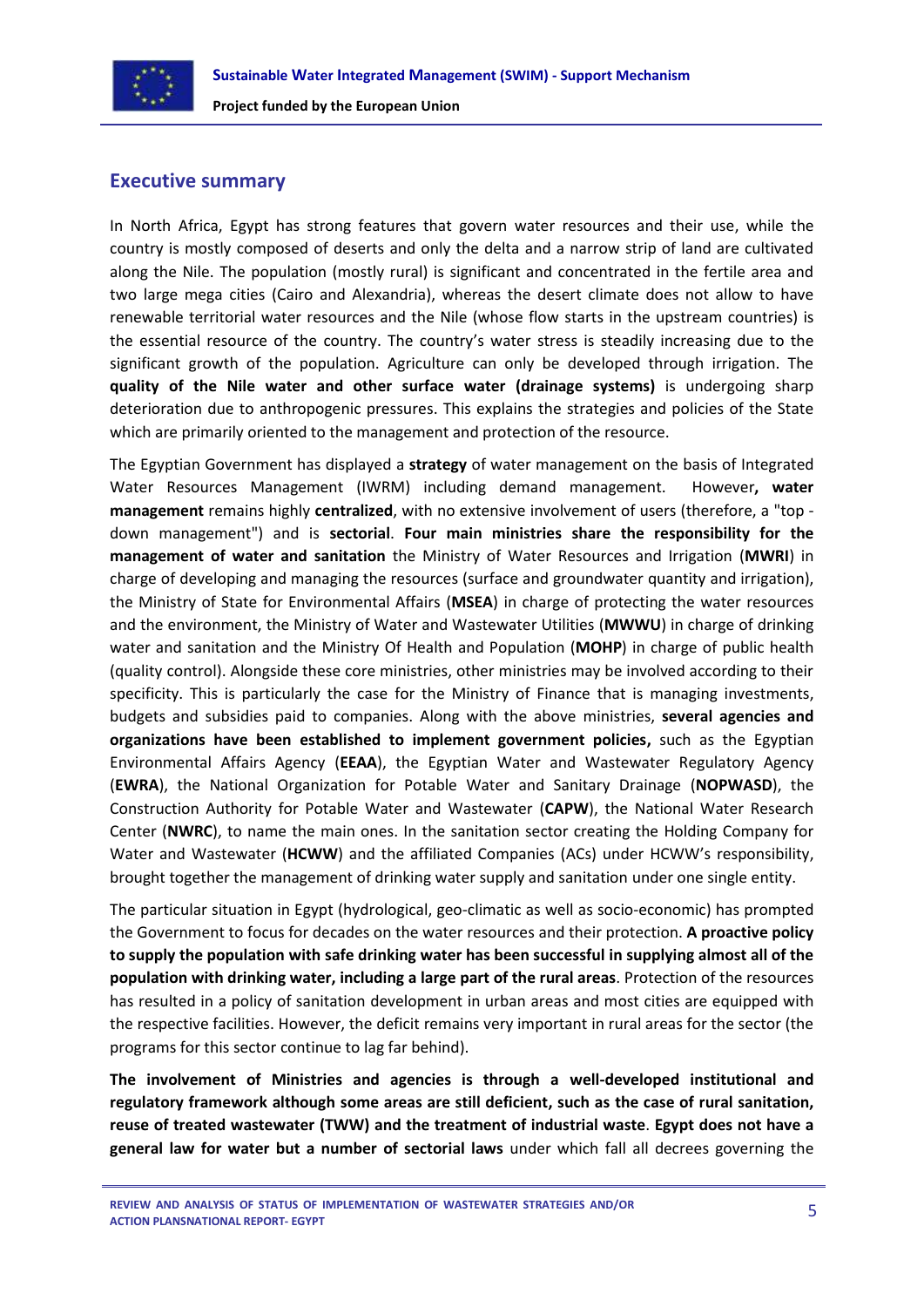

sector. Development in recent decades, has led to the ongoing restructuring/revisiting of some of these laws.

Intervention policies and their implementation are through several plans and programs, including mid- or long-term strategies. **Egypt receives extensive financial support** from international donors (European Union (EU), African Development Bank (ADB), European Investment Bank (EIB), Agence Française de Développement(AFD); Kreditanstalt für Wiederaufbau (KFW); Japan International Cooperation Agency (JICA); World Bank (WB)...) for investments, capacity building and studies through various programs (Water Sector Reform Program (WSRP), Improved Water and Wastewater Services Program (IWSP), the Gesellschaft fürTechnische Zusammenarbeit (GIZ) Water & Wastewater Management Program …).

However, analysis of the current situation reveals a number of weaknesses and gaps in the sanitation sector, which undermine the country's effort towards effective integrated water resources management.

- In **rural areas, the development of sanitation is significantly lagging** behind compared to the urban sanitation. This is partly due, on the one hand, to the lack of a clear institutional framework for sanitation in rural areas and an efficient implementation of a National Rural Sanitation program that defines the types of technical interventions and the appropriate financial framework, and on the other hand is due to the lack of information, training and involvement of users and stakeholders.
- **In the sector of TWW reuse**, displayed as a priority by the Government as a significant unconventional resource, the **current situation does not facilitate its development** due to the unclear institutional situation, very restrictive standards, lack of technical training, additional treatment costs and distribution networks, insufficient information to potential users, and uncertainty about the quality of the distributed water. The level of effluent treatment and the relatively low performance of the Wastewater treatment plants (WWTPs) render the situation even more challenging.
- The situation regarding the **fate of sewage sludge** requires a number of clarifications. While several pilot sites have been implemented, it seems necessary to clarify a number of issues such as the role of institutional managers and users as well as their mutual relations, their fields of action and responsibilities. To be of value, **sludge requires a composition that is compatible with their use and imposing stronger technical constraints and a policy to control the quality of discharges** (upstream of the WWTPs) entering the sewerage networks (policy for industrial discharges).
- Solving the problem of industrial discharges, their impact and their treatment is crucial in order to make better use of wastewater (WW) and sludge from the WWTPs. The institutional framework for industrial WW discharges is currently inadequate (discharge standards by type of activity is required). On the other hand the polluter – pays principle is not applied. An effective strategy to solve the problem of industrial activities and water management need to be developed and put in place as soon as possible so as not to block certain sectors' activities (WWTP operation, WW reuse and sludge reuse).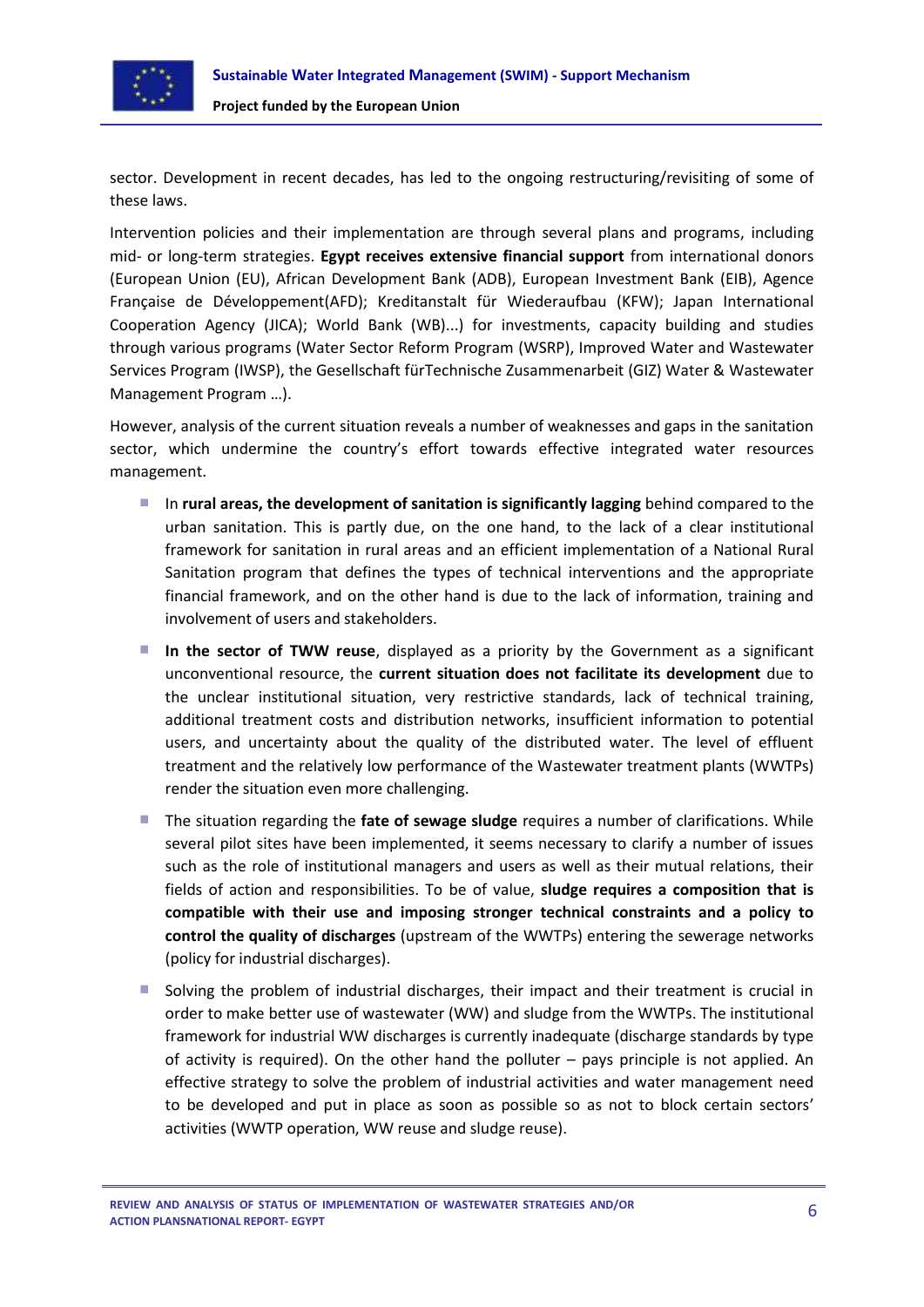

- The complexity of the sanitation sector in terms of investments requires reconsideration of the sector's governance and a greater autonomy *vis-à-vis* the Central Government. This is also true regarding the data acquisition systems and the management of databases that are currently incompatible, inefficient and difficult to use.
- **Participative management in** the water sector in Egypt is **little** or not developed. Ongoing reforms, as well as the situation of the post-revolutionary transition, present an opportunity to develop this approach through decentralization and users' participation. The redesign of basic texts (review of laws and new laws in particular) should take this dimension into account, which is a basis for the demography-oriented functioning of institutions (to take into account the concentration of population).
- Other areas present also some weaknesses: for example, the **tariff on sanitation is insufficient** and **does not cover the cost of operation** (creating difficulties for HCWW and AC). The possibilities for private sector to participate are relatively limited and should be facilitated. The multiplicity of sanitation strategies (there is no single and agreed upon National Water strategy), programs, action plans could be simplified for the benefit of horizontal policies which are essential for the integrated management of water resources.

In conclusion, **the analysis of the current situation of the water sector in Egypt, particularly with regard to sanitation**, revealed a number of areas where progress can be made:

- Participative management with users and stakeholders' involvement
- ٠ Decentralization of water management and sanitation
- a. Sanitation in rural areas
- $\blacksquare$  The reuse of wastewater and its institutional framework and planning
- $\blacksquare$  The treatment of industrial waste and its institutional framework
- $\mathcal{L}_{\mathcal{A}}$ Pricing of services
- **The WWTP sludge management and reuse including institutional and technical framework**
- Overall improved governance framework for the sanitation sector
- Monitoring strategy, data collection and databases management in the water sector
- Higher level of WW treatment, rehabilitation of existing and investment in new WWTP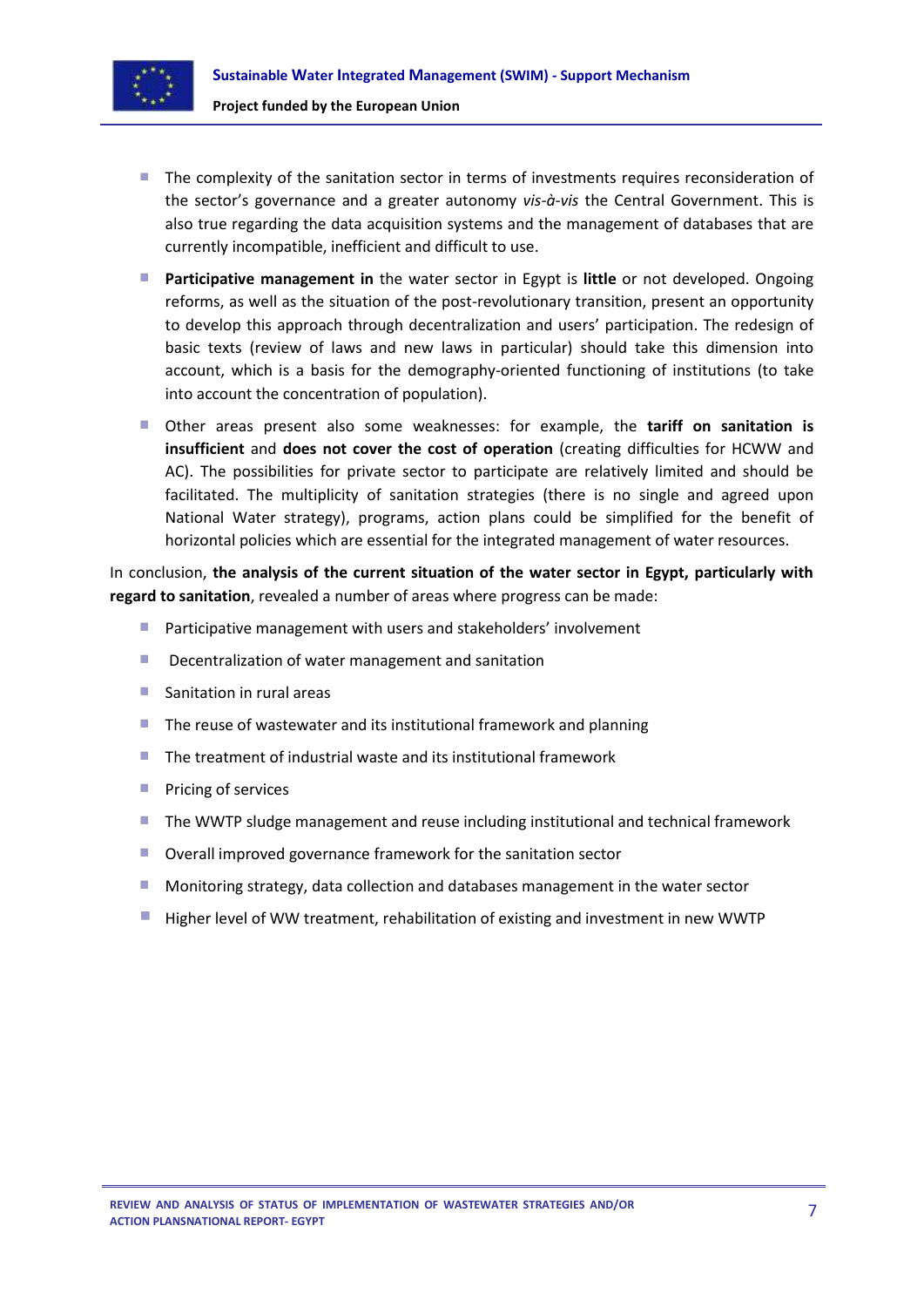

## **List of Acronyms**

| AC              | <b>Affiliated Company</b>                                  |
|-----------------|------------------------------------------------------------|
| <b>AFD</b>      | Agence Française de Développement                          |
| <b>ADB</b>      | African Bank of Development                                |
| <b>BCM</b>      | <b>Billion cubic meters</b>                                |
| <b>BOT</b>      | Build, Operate, and Transfer                               |
| <b>CAPW</b>     | Construction Authority for Potable Water and Wastewater    |
| <b>ECP</b>      | <b>Egyptian Code of Practice</b>                           |
| <b>EEAA</b>     | Egyptian Environmental Affairs Agency                      |
| <b>EIB</b>      | European Investment Bank                                   |
| EU              | <b>European Union</b>                                      |
| <b>EWRA</b>     | Egyptian Water and Wastewater Regulatory Agency            |
| <b>GDP</b>      | <b>Gross Domestic Product</b>                              |
| <b>GEAP</b>     | Governorate Environmental Action Plan                      |
| <b>GIS</b>      | <b>Geographic Information System</b>                       |
| GIZ             | Gesellschaft für Internationale Zusammenarbeit             |
| <b>GTZ</b>      | Gesellschaft für Technische Zusammenarbeit                 |
| <b>HCW</b>      | <b>Higher Committee for Water</b>                          |
| <b>HCWW</b>     | Holding Company for Water and Wastewater                   |
| <b>ISSIP</b>    | Integrated Sanitation and Sewerage Infrastructures Project |
| <b>IWRM</b>     | Integrated Water Resources Management                      |
| <b>IWSP</b>     | Improved Water and Wastewater Services Program             |
| <b>ISEW</b>     | Institutional Strengthening to EWRA                        |
| <b>JICA</b>     | Japan International Cooperation Agency                     |
| <b>KFW</b>      | Kreditanstalt für Wiederaufbau                             |
| <b>MALC</b>     | Ministry of Agriculture and Land Cultivation               |
| <b>MED EUWI</b> | Mediterranean Component of the EU Water Initiative         |
| <b>MOHP</b>     | Ministry Of Health and Population                          |
| <b>MSEA</b>     | Ministry of State for Environmental Affairs                |
| <b>MWRI</b>     | Ministry of Water Resources and Irrigation                 |
| <b>MWWU</b>     | Ministry of Water and Wastewater Utilities                 |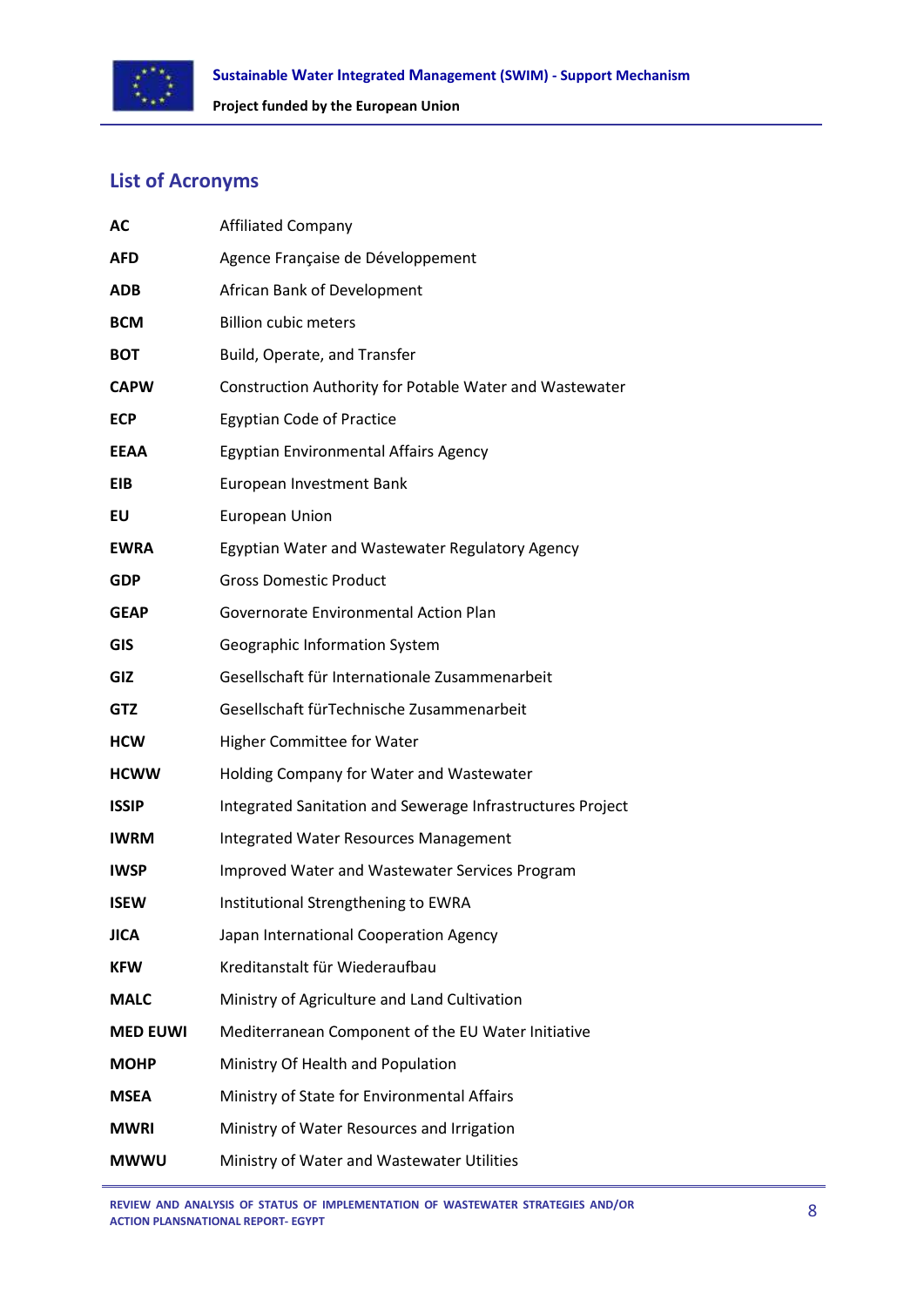

| <b>NEAP</b>    | National Environmental Action Plan                            |
|----------------|---------------------------------------------------------------|
| <b>NGO</b>     | Non-Governmental Organisation                                 |
| <b>NL</b>      | <b>Netherlands</b>                                            |
| <b>NOPWASD</b> | National Organization for Potable Water and Sanitary Drainage |
| <b>NWRC</b>    | National Water Research Center                                |
| <b>NWRP</b>    | National Water Resources Plan                                 |
| <b>SADS</b>    | Sustainable Agricultural Development Strategy                 |
| <b>SNMP</b>    | <b>Strategic National Master Plan</b>                         |
| <b>TWW</b>     | <b>Treated Wastewater</b>                                     |
| UN             | <b>United Nations</b>                                         |
| <b>USAID</b>   | US Agency for International Development                       |
| <b>WB</b>      | The World Bank                                                |
| <b>WRSP</b>    | Water Sector Reform Program                                   |
| <b>WUA</b>     | <b>Water Users Association</b>                                |
| <b>WW</b>      | Wastewater                                                    |
| <b>WWTP</b>    | <b>Wastewater Treatment Plant</b>                             |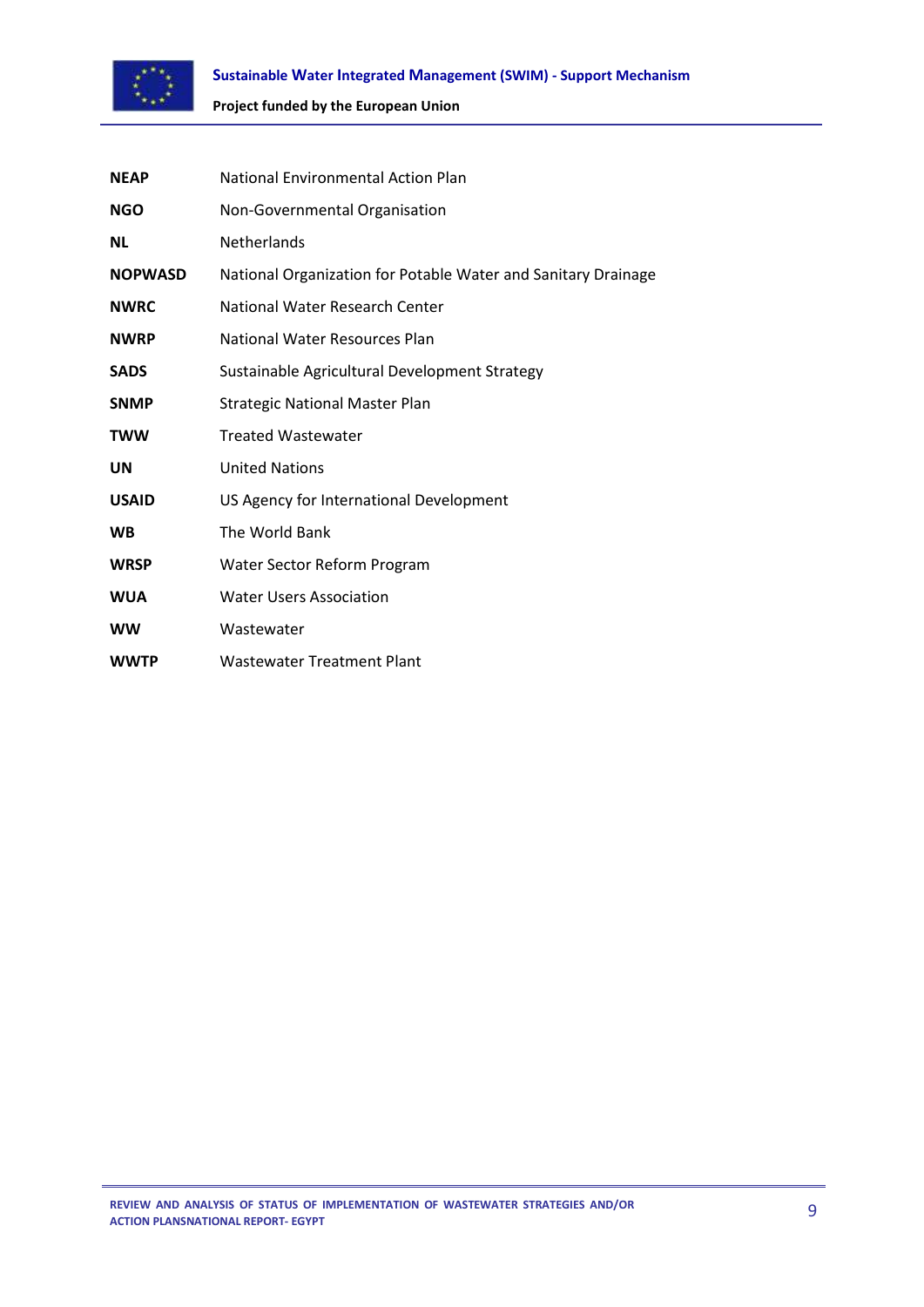

## **Table of Contents**

| 1.   |                                                                                                                       |  |
|------|-----------------------------------------------------------------------------------------------------------------------|--|
| 2.   | General overview of the status of development and implementation of                                                   |  |
|      |                                                                                                                       |  |
| 2.1  | Institutional framework Laws, Decrees, Ordinances, Decisions and Standards for water<br>management and sanitation. 15 |  |
| 2.2  | Governance for water management and sanitation.<br>17                                                                 |  |
|      | Ministry of Water Resources and Irrigation<br>2.2.1<br>17                                                             |  |
|      | 2.2.2<br>Ministry of State for Environmental Affairs (MSEA)/ Egyptian Environmental Affairs<br>Agency (EEAA)<br>17    |  |
|      | 2.2.3<br>Ministry of Water and Wastewater Utilities<br>18                                                             |  |
|      | 2.2.4<br>Ministry of Health and Population<br>19                                                                      |  |
|      | Ministry of Agriculture and Land Reclamation<br>2.2.5<br>19                                                           |  |
|      | 2.2.6<br>Other Ministries 20                                                                                          |  |
| 2.3  | Strategies, Policies and Action Plans for water and wastewater management. 20                                         |  |
|      | 2.3.1<br><b>Strategies</b><br>20                                                                                      |  |
|      | 2.3.2<br>Programs and Action Plans<br>21                                                                              |  |
| З.   |                                                                                                                       |  |
| 4.   |                                                                                                                       |  |
| 4.1  | The rural sector<br>29                                                                                                |  |
| 4.2  | <b>Wastewater Reuse</b><br>30                                                                                         |  |
| 4.3  | <b>WWTP sludge management</b><br>31                                                                                   |  |
| 4.4  | <b>Industrial Wastewater 32</b>                                                                                       |  |
| 4.5  | MWWU, EWRA, HCWW, NOPWSAD, CAPW Governance<br>33                                                                      |  |
| 4.6  | Participation of stakeholders and users<br>33                                                                         |  |
| 4.7  | <b>Pricing and Cost Recovery</b><br>34                                                                                |  |
| 4.8  | <b>Participation of the Private Sector</b><br>34                                                                      |  |
| 4.9  | Data Bases and Monitoring networks 35                                                                                 |  |
| 4.10 | Remarks on Water and Sanitation Management in Egypt<br>35                                                             |  |
| 5.   |                                                                                                                       |  |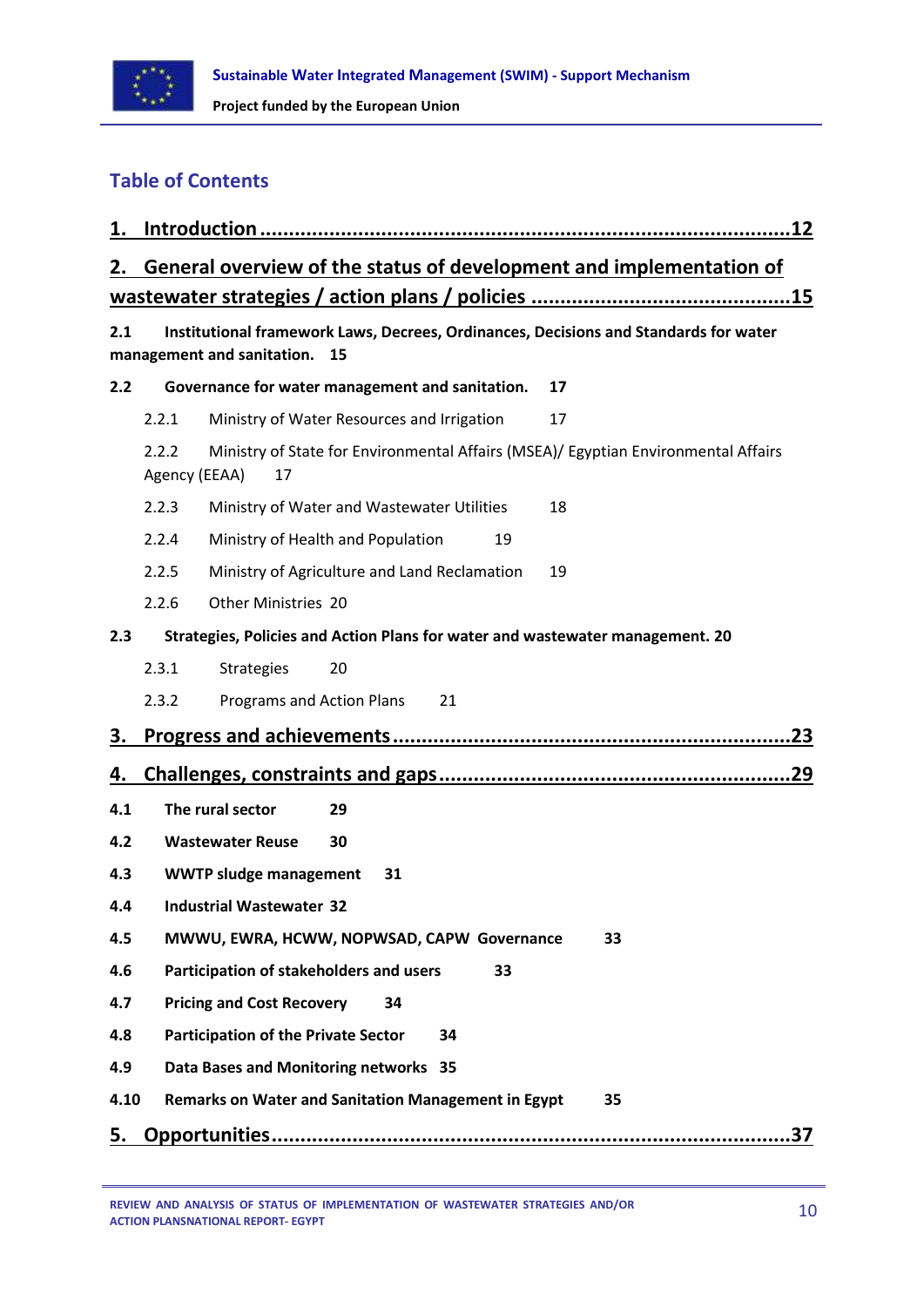

| 6.  |                  |     |
|-----|------------------|-----|
|     |                  |     |
| 7.1 | General<br>42    |     |
| 7.2 | Wastewater reuse | -43 |
| 7.3 | Egypt 43         |     |
| 8.  |                  | 46  |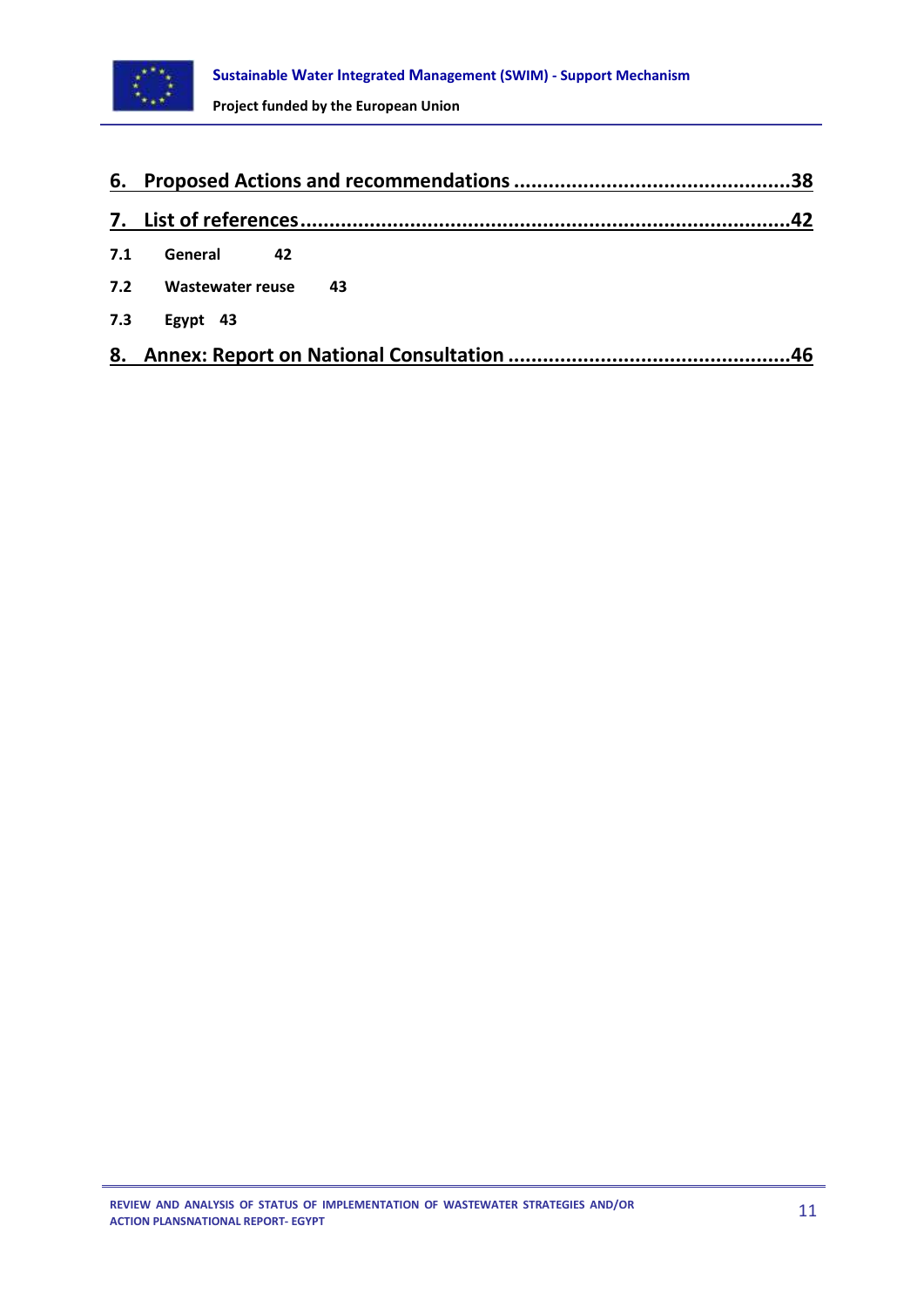

## <span id="page-11-0"></span>**Introduction**

Egypt is located partly on the African continent (desert and Nile Valley) and partly on the Asian continent (Sinaï) and is separated by the Gulf of Suez and the Suez Canal in the Red Sea. Northern Egypt is bound by the Mediterranean Sea. The western part is bordered by the Libyan Desert (border with Libya), and the southern part by the Nubian Desert (border with the Sudan).The Egyptian borders in the Asian part of the country are with the Palestinian Territory of Gaza, Israël, and the Gulf of Aqaba between Egypt and Saudi Arabia. The total area of the country is 1 002 000km², 95% of it being desert. The **population** (around 84 000 000 inhabitants as in 2012) **is concentrated in the narrow Nile Valley and in the Delta of the Nile**. No mountains occur in the African part and the Sinaï Peninsula culminates at mount Catherine (2641 m).

The **climate of Egypt is arid** with a rainfall average of 18 mm/y (10 mm/y in Aswan) and a total precipitation of 1,8billionm3/y. The water balance of water resources (including non-conventional water resources) and extraction is as follows:

- Nile River 55.5 billion  $m3/v$
- Rainfall  $1,3$  billion m3/y
- Fossil Groundwater extraction 2,2billion m3/y
- Desalination 0,2 billion  $m3/y$
- ×. Renewable Groundwater extraction 6,2 billion m3/y
- × Wastewater 2,9 billion m3/y Agricultural drainage water Reuse 13 billion m3/y

**More than 70% of the total available water resource is originating from up-stream countries**. The 1959 Nile water treaty between Egypt and the Sudan allocates 55,5 billion m3/y to Egypt and 18,5 billion m3/y to the Sudan. The treaty does not include allocation for the upstream riparians besides Sudan (Blue Nile and White Nile). Despite the Nile Basin Initiative where countries can cooperate, and after decades of discussions, until now, no consensus has been found between upstream countries and Egypt and Sudan. Another treaty was signed between upstream countries but without Egypt and Sudan. Since 2011, Egypt seems ready to have new discussions and try to find a common solution. As the Nile River represents most of its renewable resource for fresh water, Egypt remains very reactive about this question. Egypt, with less than 700 m3/y/capita, remains a country under conditions of water stress.

The **inhabitants** of around 84 000 000 are split into 43,5% of urban population (1/4 living in Cairo) and 56,5% of rural population. Egypt is Presidential Republic and a very centralized country without elected assembly except the Shoura's Assembly (consultation). The country is divided into 27 governorates. Each Governorate contains regions (Marakez – 166 in the country) including cities (divided into districts) and villages. Currently there are no locally elected assemblies. A new Constitution has been recently approved and is under implementation and a move towards decentralization is under discussion (election of people's councils for local administration).

The **distribution of the population is a big challenge** for water and waste water management, with an average of 79 hab/km<sup>2</sup> for the whole country, but with 1900 hab/km<sup>2</sup> for the Nile Valley and the Delta (4% of the surface of the Territory) and 44 000 hab/km² for Cairo.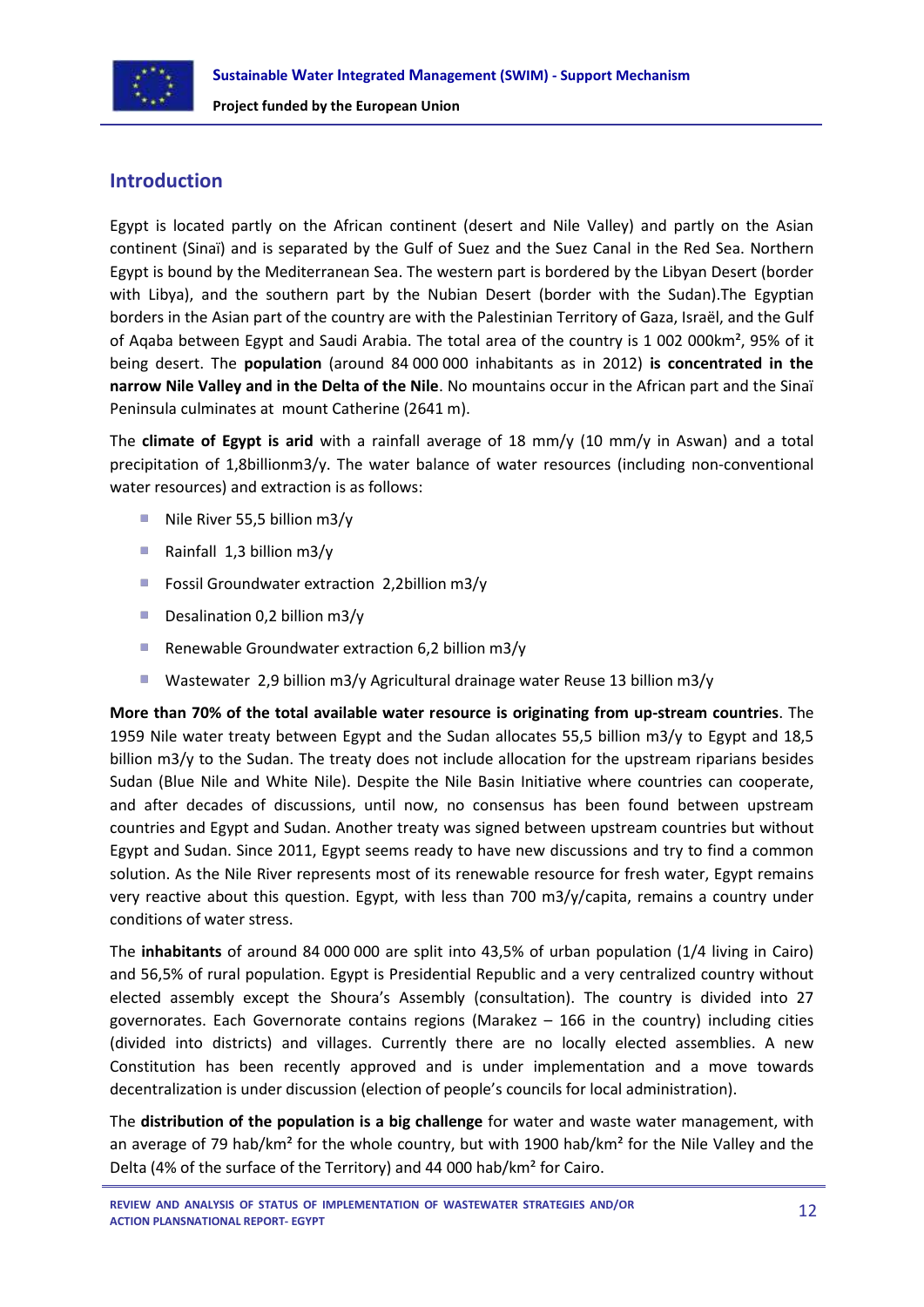

The **Gross Domestic Product (GDP**) of Egypt in December 2011 was around 230 billion US\$ of which agriculture represents 15,5% (employing 32% of is the labor force), Industries 31,1% (employing 17% of is the labor force) and services 52,4% (employing 51% of the labor force).

Despite the increasing development of cities, **agriculture remains an important sector**. Less than 4% of the territory is arable of which 99,9% is irrigated, thus showing the important aspect of water resources management and wastewater treatment and reuse. About 3,7 million hectares are cultivated (excluding the new oasis agricultural development policy).The main crops in Egypt are Dates ( $1<sup>st</sup>$  place in the world), oranges ( $1<sup>st</sup>$  crop exportation) and other citrus, vegetable crops, cereals, rice, sugar cane, cotton and linen. Fishing is an important economic activity (with 2450 km of sea shores in the Mediterranean Sea and the Red Sea). About 86% of the water resources consumption is used in Agriculture (including drainage water and wastewater reuse).

Egypt **has some natural resources including phosphates, iron, manganese**… Egypt has also some **petroleum and gas reserves** (Delta, Mediterranean shore and Gulf of Suez). Hydropower represents 11.5% of the energy in the country (Aswan dam).

The industrial production includes agro-food, textile, chemical and building materials industries. All those industrial sectors generate wastewater which has an important impact on the water resources quality and the management of wastewater.

**The third sector (trade and services)** is well developed. Small businesses are numerous and employ an important part of the labor force.

**Tourism** is a very important sector for the Egyptian economy. In 2010, 14,8 million tourists visited Egypt, representing an income of 12,6 billion of US\$ ( $1<sup>st</sup>$  foreign currencies income of the country) and 11,5% of the GDP. The Arab Spring Revolutions had a serious negative impact on tourism and in 2011 less than 10 million people visited Egypt. During the first months of 2012, resumed touristic activities were registered. But the last events around the new Constitution have stopped this trend. Tourism activity needs safe and stable conditions in the country to reach the status of 2010. All the activities of the tourism sector have an important impact on water resources and wastewater management.

The **use of water by sector is as follows: agriculture 86%, domestic 8%, industry 6%. Through pumping in drainage systems, the water can be reused several times.** The current water stress in Egypt necessitates increasing water resources by **adding non-conventional water to the water balance equation** (including reuse of drainage water and wastewater) and developing a policy for water saving. **The potential volume of wastewater discharge** is around 6,2 BCM/y. Some wastewater reuse projects are currently being implemented.

Egypt is a Presidential Republic. After the "Arab Spring » revolution, the Constitution of 1971 was suspended in February 2011. A new Constitution has been approved by referendum on the 22nd of December 2012. Since 2011, a new organization for the Government was implemented with some new Ministries and new functions including water and wastewater management. A new Ministry for Drinking Water and Sanitation Utilities shows a strong political will of the new government to consider water a priority.

The President of the Republic is elected by universal suffrage. The Prime Minister is appointed by the President. A cabinet of 34 ministers forms the Government (only two women are Ministers at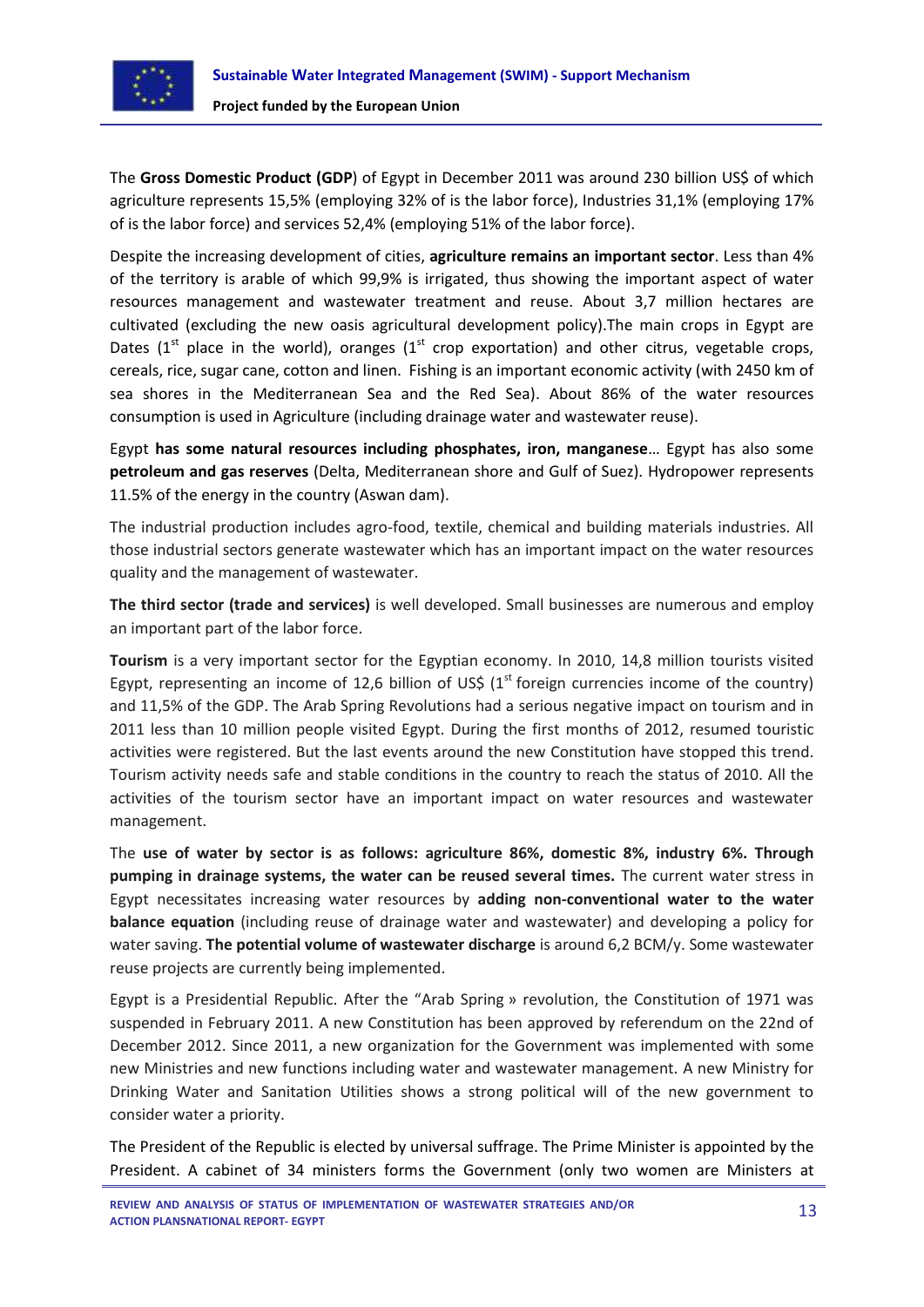

present). Several Ministries are involved in water and wastewater management including resources management and protection, wastewater management, health protection and water use**. The main Ministries involved in water management are the following:**

- m. Ministry of Water Resources and Irrigation (MWRI).
- **Ministry of State for Environmental Affairs (MSEA).**
- **Ministry of Water and Wastewater Utilities (MWWU).**
- **Ministry Of Health and Population (MOHP).**
- **Ministry of Finance.**
- **Ministry of Interior.**
- **Ministry of Agriculture and Lands Reform.**
- **Ministry of Local Development.**
- Ministry of Industry. **College**

Some other Ministries may be involved in water management, planning, investments or local development, as needed. **Egypt is highly centralized and water users are not involved in water management (with only a part involved through Water User Associations for irrigation),** but new reforms are underway for enhanced decentralization.

The **institutional framework** in Egypt is **relatively complete** with respect to laws, decrees and decisions in the water sector concerning water resources and protection, water use, wastewater management and water reuse**. However, important gaps still remain in the respective areas specifically in terms of participative management, decentralization and coordination between decision makers.** In addition to the Ministries mentioned above, **the following public agencies, organizations and companies are in charge of the implementation of the water policy for the management of water and wastewater**:

- **EXAM** EEAA (Egyptian Environmental Affairs Agency)
- **EWRA (Egyptian Water and Wastewater Regulatory Agency)**
- HCWW (Holding Company for Water and Wastewater) + 23Affiliated Companies
- **NOPWASD (National Organization for Potable Water and Sanitary Drainage)**
- CAPW Construction Authority for Potable Water and Wastewater
- National Water Research Center  $\mathbf{r}$

Egypt has **no general law on water management or a water code**. A **High Committee for Water,** under the steering of the Ministry of health**, involves the main Ministries and organizations dealing with water management**. This Committee gives guidance for monitoring strategies, standards, licenses, laws and decrees for drinking water, wastewater and mineral waters.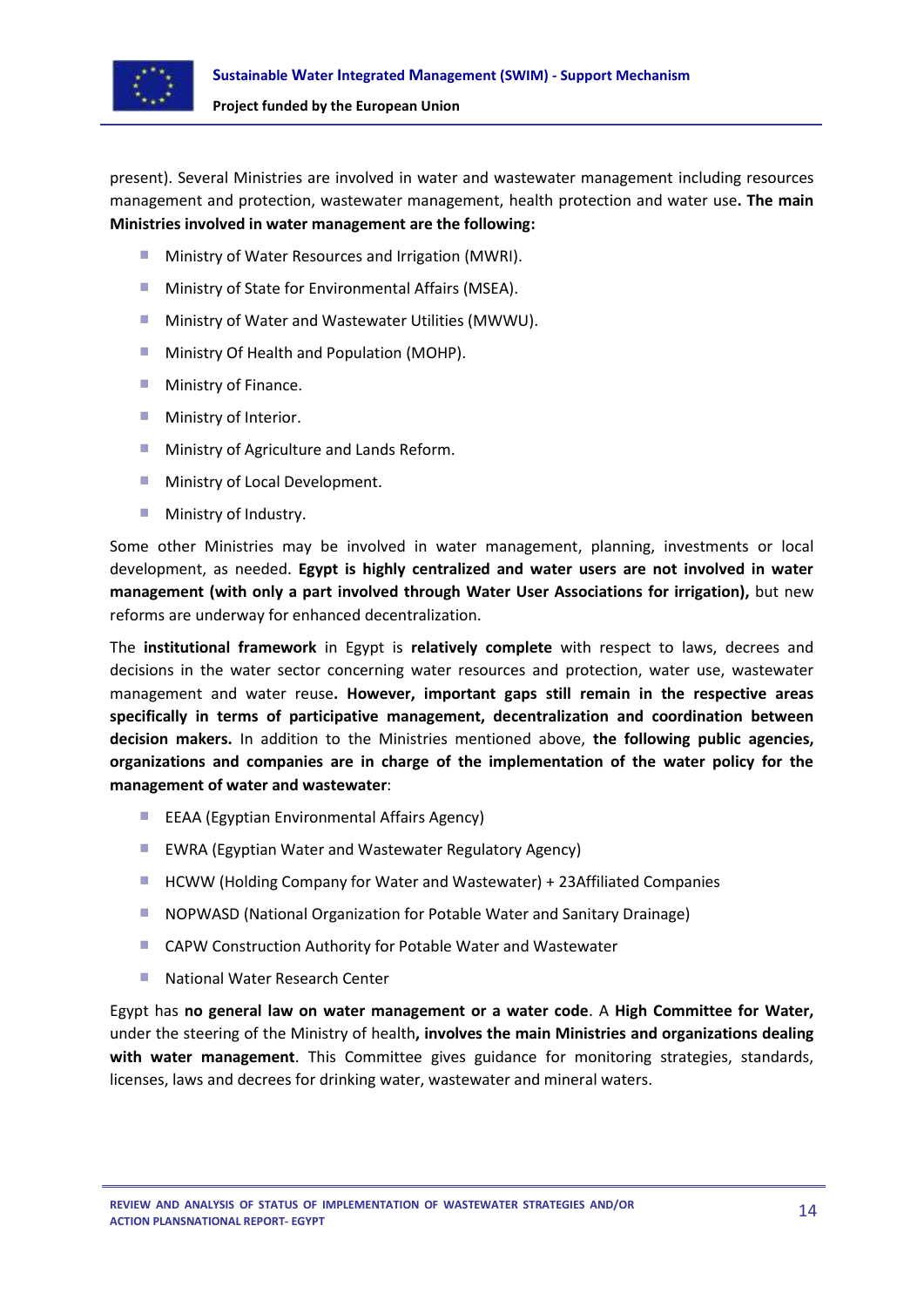

**.** 

## <span id="page-14-0"></span>**1. General overview of the status of development and implementation of wastewater strategies / action plans / policies**

## <span id="page-14-1"></span>1.1 **INSTITUTIONAL FRAMEWORK LAWS, DECREES, ORDINANCES, DECISIONS AND STANDARDS FOR WATER MANAGEMENT AND SANITATION.**

As mentioned above, Egypt has no single general law on integrated water resource management; rather it has several sectorial laws and decrees in the three main sectors of i) Water resources (most of them on the Nile River waterways), ii) Environment and water protection and iii) Wastewater management and wastewater reuse.

## The **main laws concerning the water resources and their protection** (including wastewater discharge) are:

- Law 27/1978 for the regulation of water resources and treatment of water.
- Law 48/1982 and Decree 8/1993 regarding the protection of the River Nile and waterways from pollution. This law is the main law for discharging in the river and waterways (concerns also the industrial liquid waste).

**Specific laws for irrigation**, law 12/1984 and law 213/1994, define the use and management of public and private sector irrigation and drainage systems.

**Concerning the protection of the environment**, including water resources, there is an environmental law 4/1994, amended by law  $9/2009^2$  that governs environmental protection in Egypt. The laws define environmental impact assessment (three categories A, B, C).

A recent law (law 3318/2009) **created the Supreme Council for Protection of River Nile and Waterways from Pollution**. Ministries with water management responsibilities participate in this Council.

On the regulations related to **the public private partnership**, a new law was issued in 2010 (No. 67/2010) regulating the Partnership with the Private Sector in Infrastructure Projects, Services and Public Utilities. The law also established the Public Private Partnership Central Unit at the Ministry of Finance (PPPCU).

- **Few laws concern directly the wastewater management** (except, for instance, law 93/1962) on discharge of all types of wastewater to sewerage networks, amended by decrees 649/1962, 9/1989 and 44/2000). However, numerous decrees regulate the wastewater sector
- Decree 169/1997 Egyptian Code for wastewater treatment works.

 $^2$  The more recent laws of 1994 and 2009, include most of the previous texts including the Ministerial decree "380" in 1982 for the Protection of the environment against industrial pollution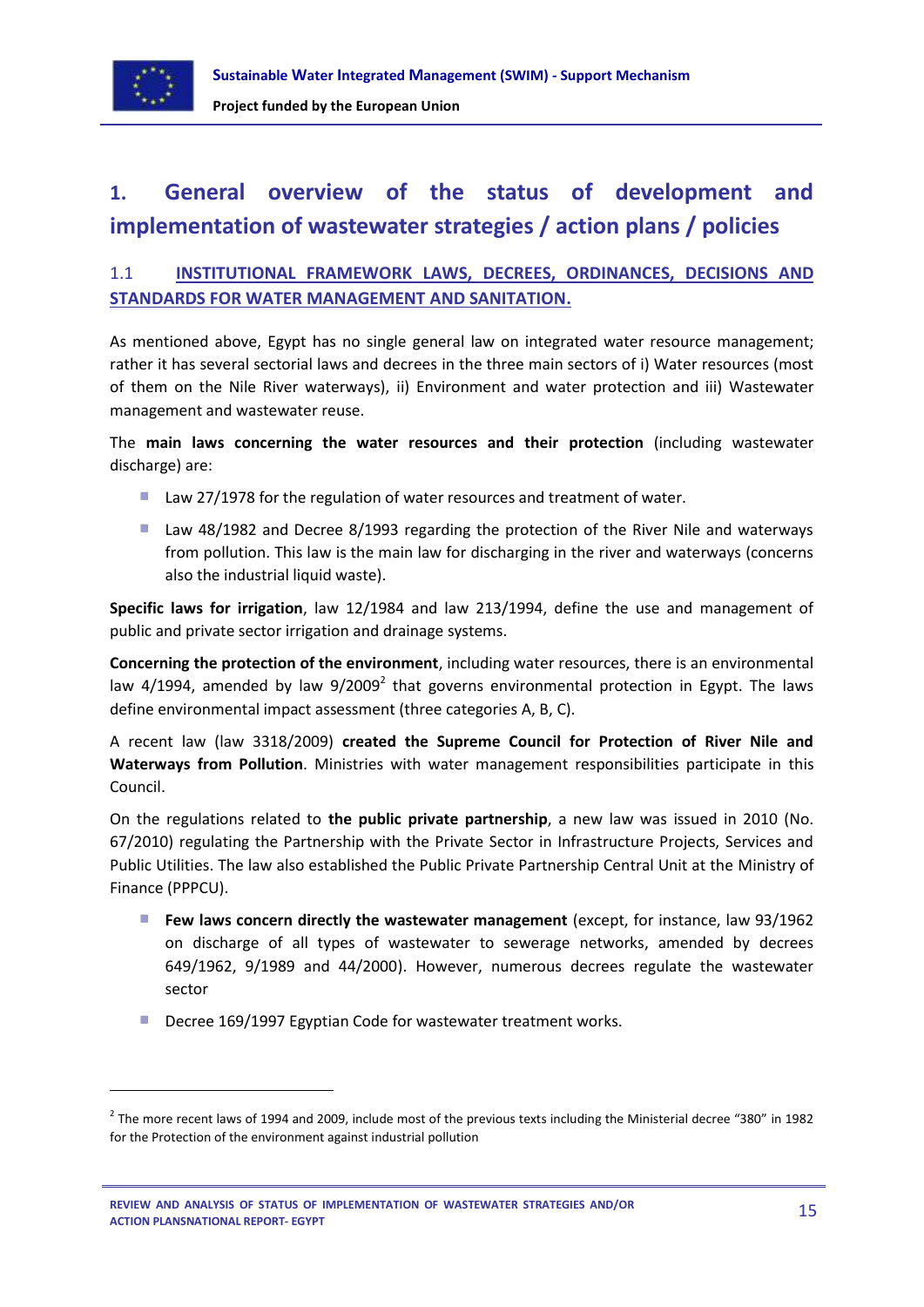

- **Decree 44/2000 related to the quality standard for industrial and commercial wastewater** discharge into public sanitary sewers.
- Decree 134/1968 gives specifications of cesspits or septic tanks and evacuation procedures.
- **Decree 135/1999 describes sanitation works for small communities and isolated buildings** and necessary treatment stages.
- **Decree 334/2002 Egyptian Code of practice (ECP) for sanitary works in buildings,** specifications of sanitary works and wastewater disposal in isolated areas, specifications for septic tanks, cesspits and oil/grease traps.

Some other decrees are specifically oriented to **the reuse of wastewater**

- **Decree 44/2000** initiates restricted irrigation for the safe use of wastewater on selected crops and distinguish the water quality requirements for unrestricted and restricted irrigation
- Decree 603/2002 prohibits the use of treated or untreated wastewater in irrigating traditional field crops (Reuse limited to the cultivation of timber and ornamental trees, taking into account measures to protect the health of agriculture workers).
- **Decree 171/2005: The decree reviews the standards for the reuse of treated effluents and** sludge in agriculture. The standards for reuse in agriculture are defined in the ECP 501/2005.
- Decree 1038/2009 prohibits use of wastewater, treated or untreated, for irrigating all food crops.

## Some other **decrees concern the Agencies and organizations in charge of water and wastewater management or protection**

- **Decree 2703/1966 Establishment of the Water Higher Committee in the Ministry of health.**
- Decree 363/1979 setting the Cairo Wastewater Utility.
- Decree 133/1981 setting the Alexandria Wastewater Utility.
- Decree 135/2004 establishing HCWW and 14 subsidiary Companies.
- **Decree 136/2004 establishing the EWRA for the regulation, follow up and monitoring of all** water and wastewater activities.
- **Decree 249/2006 transferring control over the assets of the water and wastewater facilities** from local Administration Units to the HCWW.
- **Decree 117/2010 Transferring control over the assets of the water and wastewater facilities** from New Urban Communities Authorities to HCWW.

## **The references above relate specifically to the area of wastewater and sanitation**. **The areas of resource management (besides its protection) and its use as well as the sector of drinking water and of irrigation are little or not addressed.**

All these regulations set the framework within which the management of water and sanitation sector is implemented. Revisions and other texts are under preparation. **The texts are quite numerous and generally well designed despite some redundancies and some shortcomings. Their effectiveness depends on their actual implementation on the ground**.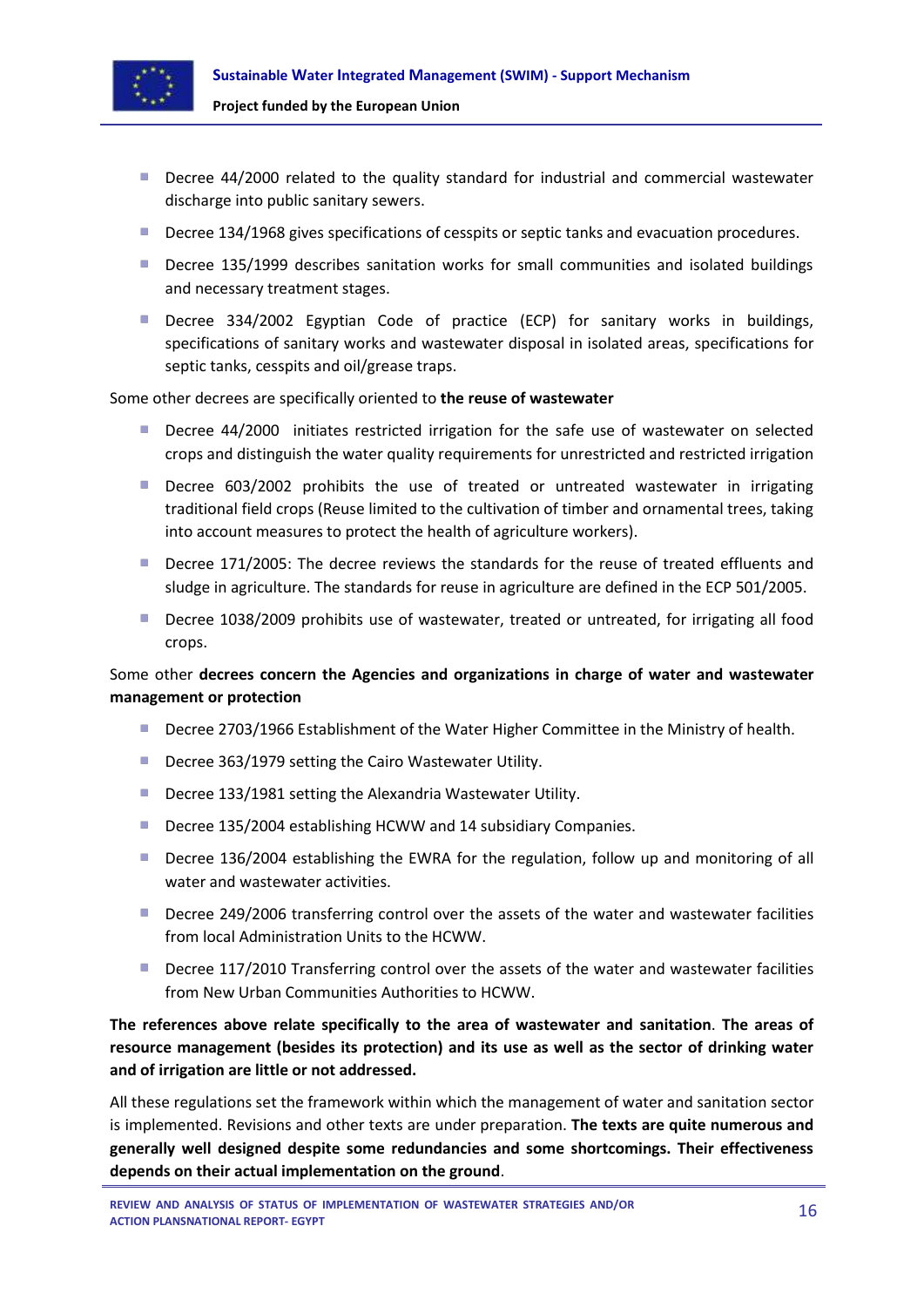

#### <span id="page-16-0"></span>1.2 **GOVERNANCE FOR WATER MANAGEMENT AND SANITATION.**

The water management in Egypt is highly **centralized** and **largely sector-based**. The implementation of Integrated Management of Water Resources requires further impetus and the **means of coordination and dialogue between institutional actors are insufficient**. Many reforms have taken place in recent decades, the latest having emerged after the revolution of 2011. This is particularly the case with the creation of a new Ministry specifically in charge of drinking water and sanitation "Ministry of Water and Wastewater Utilities." **Four ministries play a key role in the management of water and sanitation** Ministry of Water Resources and Irrigation, Ministry of State for Environmental Affairs, Ministry of Water and Wastewater Utilities, Ministry of Health and Population.

#### <span id="page-16-1"></span>1.2.1 **MINISTRY OF WATER RESOURCES AND IRRIGATION**

The Ministry of Water Resources and Irrigation (MWRI) is **responsible for all water resources Nile River, waterways, drains and groundwater**. **Any intake to use the resource** (surface and groundwater) is subject to a **license**. The Ministry **controls the quantity and the quality** of the resource through its own monitoring networks and laboratories. It has the **upper hand in irrigation infrastructure except for the last level, which is managed by the Water Users Associations** (WUAs).

The Ministry participates in several **inter-ministerial committees for planning** (Planning Committee for the crops with the Ministry of Agriculture (annual planning), High Committee for Water, Wastewater Treatment Priorities Committee with MWWU, several committees for planning State policies and committees for the implementation of plans and programs). The Ministry relies on its representations in the governorates to implement its missions. It also has a tool for all areas of study and research; the National Water Research Center and its various institutes (12 institutes).

**Also involved in the reuse of drainage water and reuse of wastewater**, the Ministry of Water Resources and Irrigation is involved in almost all aspects of water management.

## <span id="page-16-2"></span>1.2.2 **MINISTRY OF STATE FOR ENVIRONMENTAL AFFAIRS (MSEA)/ EGYPTIAN ENVIRONMENTAL AFFAIRS AGENCY (EEAA)**

MSEA **is responsible for policy formulation and preparation of plans for the protection of the environment, water quality monitoring and definition of natural protected areas**. EEAA (Egyptian Environmental Affairs Agency) is the executive tool of the Ministry. The EEAA has regional branches in charge of improving the Environmental Affairs in the Governorates.

The Ministry is responsible for policies related to the environment **including water quality (except groundwater resources which is the responsibility of MWRI**). It manages a national network of 52 monitoring points including coastal areas and lakes (except the drainage system). It has an important role as **inspecting authority to enforce standards and can take legal action in case of infringement**. To achieve this mission the Ministry has a central laboratory and 12 laboratories in its regional branches and recently got mobile units.

The **data (not in computer labs) are then centralized in Cairo**. A national GIS database on the environment is being constructed. There **is no national database for water**.

**REVIEW AND ANALYSIS OF STATUS OF IMPLEMENTATION OF WASTEWATER STRATEGIES AND/OR ACTION PLANSNATIONAL REPORT- EGYPT**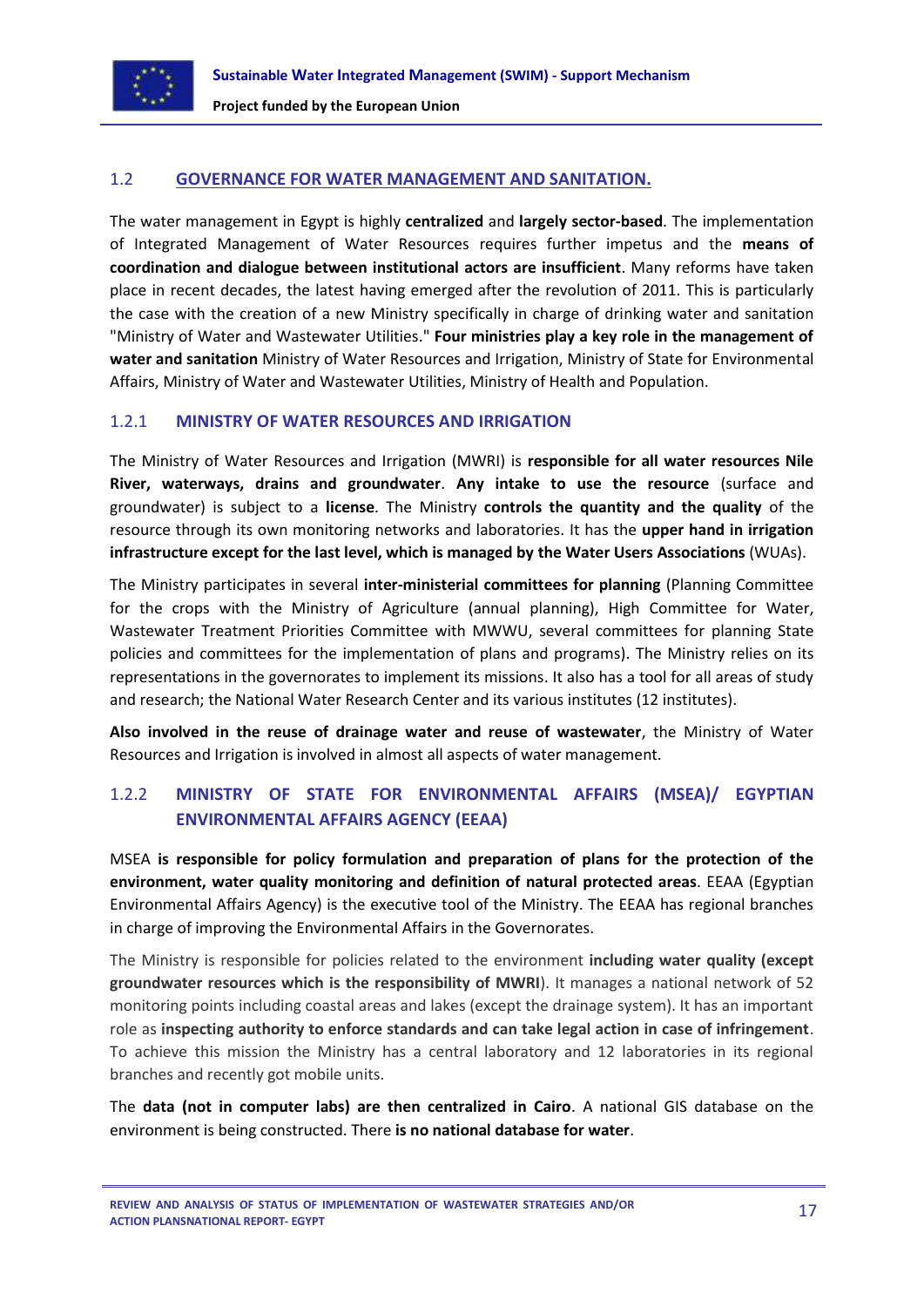

The Ministry, through its various structures **controls impact studies**; this is obligatory for any new project. It provides guidelines and implements action plans to improve environmental impacts (e.g. industrial discharges). The Ministry has also an important role in **awareness raising and information of the public.** It has equally an important role in the overall policy of Egypt since it is **responsible for proposing the policy of the State in the areas of environmental protection, preservation of nature, promoting the quality of life and the implementation of sustainable development in general and sectorial policies of the State in cooperation with the relevant ministries and structures and ensuring its implementation**.

## <span id="page-17-0"></span>1.2.3 **MINISTRY OF WATER AND WASTEWATER UTILITIES**

The new Ministry of Water and Wastewater Utilities (MWWU) (Ministry of Water supply and Sanitation Facilities on the web site of the Egyptian Government) was **created in 2012 and took over its functions from the Ministry of Housing, Utilities and Urban Communities that had previously been in charge of the sector**. The Ministry **covers the whole sector of drinking water and wastewater**.

The Ministry's overall objective is **to provide sufficient drinking water of good quality to all the population and to treat the wastewater in such a way that the effluent discharge does not pose any health or environmental risk**s. The role of the Ministry is to increase the capacity of water treatment, supply communities and industries with water, construct new wastewater treatment plants and improve the efficiency of the existing plants.

These **objectives are implemented through several organizations** under the supervision of MWWU and include the EWRA (Egyptian Water and Wastewater Regulatory Agency), HCWW (Holding Company for Water and Wastewater) and its 23 affiliated companies, NOPWASD (National Organization for Potable Water and Sanitary Drainage), CAPW (Construction Authority for Potable Water and Wastewater).

## **EWRA**

EWRA is **in charge of the economic and technical regulation of utilities and of supervising, reviewing and monitoring all water and wastewater activities**. EWRA controls the quality of the services provided by the water and wastewater companies through specific indicators. EWRA has no regional representation but a new law is currently being prepared with a more decentralized approach. EWRA has a centralized data base.

## **HCWW**

The **HCWW and the Affiliated Companies (AC) are under the status of the public sector companies**. **The mandates of the HCWW and AC are to purify, distill, transport, distribute and sell drinking water in addition to collect, treat and safely dispose of wastewater**.

HCWW monitors the ACs and provides them technical assistance and training. HCWW ensures maintenance, operation and rehabilitation of the infrastructure. Each AC works on the basis of five years Master Plans.

**REVIEW AND ANALYSIS OF STATUS OF IMPLEMENTATION OF WASTEWATER STRATEGIES AND/OR ACTION PLANSNATIONAL REPORT- EGYPT**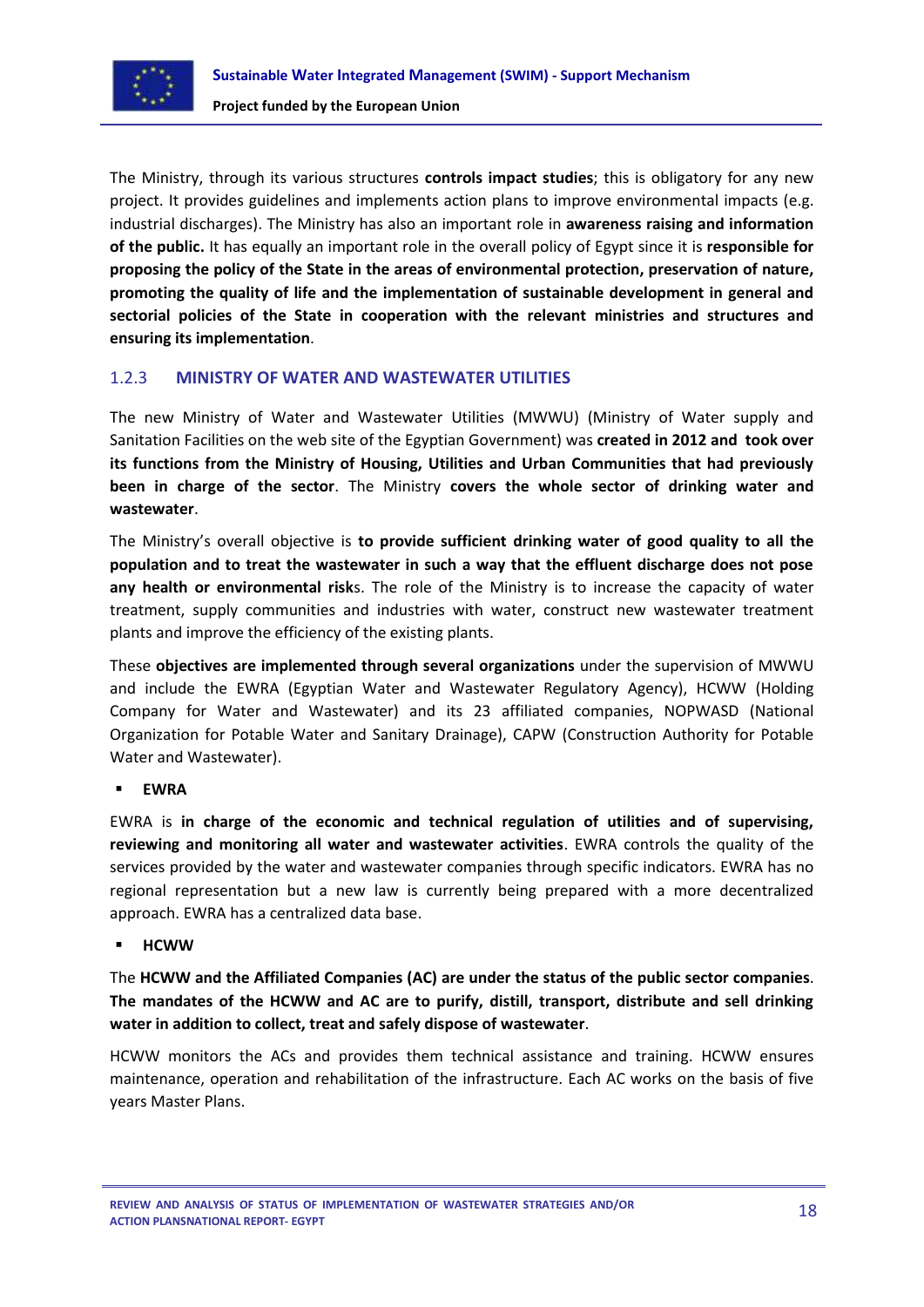

HCWW covers the Egyptian territory except the cities of the Suez Canal area where Drinking water is managed by companies and the wastewater by the Governorates (as of the date of preparing this report).

**HCWW controls the quality of the drinking water and of the wastewater** (auto-control) along the treatment process (including the networks) through its own laboratories (one in each AC with a total of 2 700 000 samples per year). **Data are centralized in HCWW using a GIS system**. The data are **not public and remain in the HCWW**. HCWW and each AC have an awareness Department for the provision of information to the population.

Several studies, programs and projects are funded by international funders EU, KfW, AfD, EIB, United States Agency for International Development (USAID), GIZ, WB…

#### **NOPWASD, CAPW**

NOPWASD (**National Organization for Potable Water and Sanitary Drainage**) and CAPW (**Construction Authority for Potable Water and Wastewater**) are two organizations responsible for **investments of/in the overall water and wastewater sector**. CAPW is in charge of Greater Cairo and Alexandria and NOPWASD for the rest of the Egyptian territory other than that Suez Canal area.

## <span id="page-18-0"></span>1.2.4 **MINISTRY OF HEALTH AND POPULATION**

The Ministry of Health, through its Environmental Health Department, **establishes and enforces the drinking water standards, monitors and protects the quality of surface waters, inspects the wastewater treatment plants.**

**The Higher Committee for Water (HCW) is under the responsibility of the Ministry of Health**. The members of the Committee are MSEA, MWWU, MWRI, and Ministry of Defense, representatives of the Water Companies, EWRA, and National Center for Researches. The **Committee is responsible for the monitoring strategies for drinking water and wastewater, criteria for licenses (for drinking water and wastewater projects), water standards and preparation of laws.**

The Ministry of Health has **representations in the Governorates**. The Ministry **monitors the quality of drinking** water at the intake, after treatment and in the distribution netw**orks** (300 000 samples per year). **For wastewater monitoring**, the Ministry has a collection system upstream of the WWTP and at the point of treated effluent discharge of (only 800 samples per year).

The **data are collected on paper and centralized in Cairo**. A project for a national database is currently being prepared.

## <span id="page-18-1"></span>1.2.5 **MINISTRY OF AGRICULTURE AND LAND RECLAMATION**

The Ministry of Agriculture and Land Reclamation is **involved in improving agricultural activities and land reclamation, including water management at the farm level**. **MWRI and Ministry of Agriculture work together in a common Committee for the yearly crops planning**. The **challenge** for the Ministry of Agriculture is to increase agricultural lands and cropping **to respond to the demographic demand**. **Adequate management of water and wastewater in addition to reuse will therefore become increasingly important in the coming years**.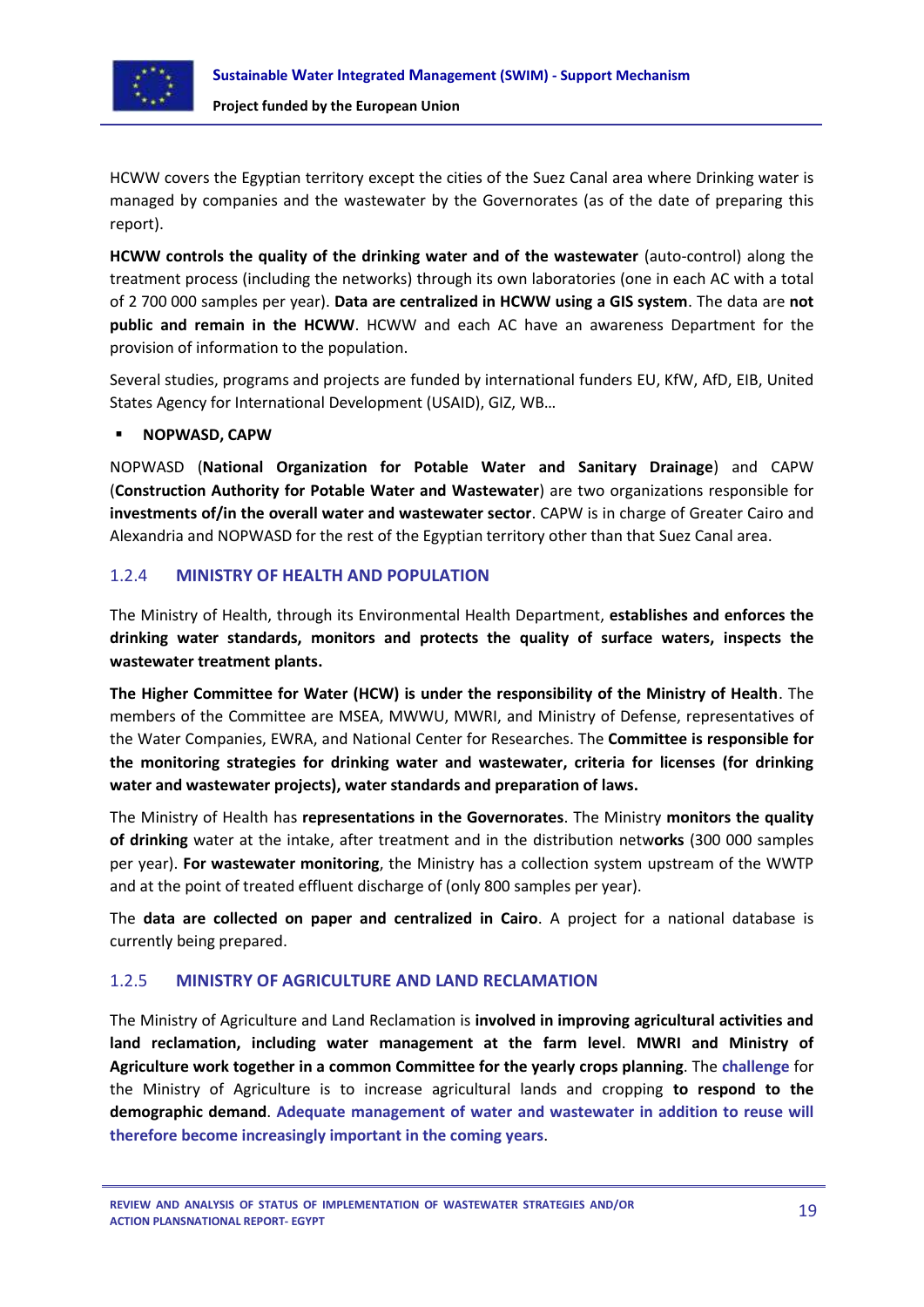

## <span id="page-19-0"></span>1.2.6 **OTHER MINISTRIES**

Some other Ministries are involved in water and wastewater management. **Concerning investments and subsidies to the water and wastewater Companies**, the Ministry of Finance, and the Ministry of Planning and International Cooperation play an important role. The **Ministry of Interior and Ministry of State for Local Development** are involved in local development and in rural areas. The **Ministry of Industry** is involved in industrial processes and discharge standards for industrial activities. All those Ministries have to work with the other main Ministries involved in water and wastewater management.

## <span id="page-19-1"></span>1.3 **STRATEGIES, POLICIES AND ACTION PLANS FOR WATER AND WASTEWATER MANAGEMENT.**

The management of water resources in Egypt remains highly **centralized with the major role being played by the Ministry of Water Resources and Irrigation**, although there are **three committees that are involved in planning the state policies**; (1) the higher water committee for the Nile Water, (2) the higher water committee for the follow up on the national water resources plan and (3) the higher water committee for the protection of the environment. The Government has shown willingness to manage the resource in an integrated manner but most of the programs and action plans are sectoral. A number of strategy documents and plans have been prepared with the support of international donors.

## <span id="page-19-2"></span>1.3.1 **STRATEGIES**

*Sensu stricto* speaking, **it cannot be claimed that Egypt is presently endowed with a National Water Strategy.** There is no contractual general text that is in force. However, many studies and approaches have been conducted or are underway to **propose a Water Strategy 2050**. Several papers have been written in recent years that are more prospective studies than strategy papers. These studies received financial support from many international donors and could be even initiated by them.

Only **two National Water Resources Plans have been applied in Egypt**. The second one, currently in place, has a **timeframe until 2017**. This National Plan is used as a **framework for the sectorial Plans and strategies on water resources, water supply, wastewater treatment and reuse, agricultural development, local development, protection of the resources etc**…

Concerning the national water strategy, the document for the "**2050 National Strategy for the Development and Management of Water Resources" describes the 6 main political pillars of this strategy**:

- **1) Water resources development policies.**
- 2) Rationalization of water uses.
- 3) Control the water resources pollution.
- 4) Completion and rehabilitation of the water resource system.
- 5) Adaptation with climatic changes.
- 6) Improve water management.**College**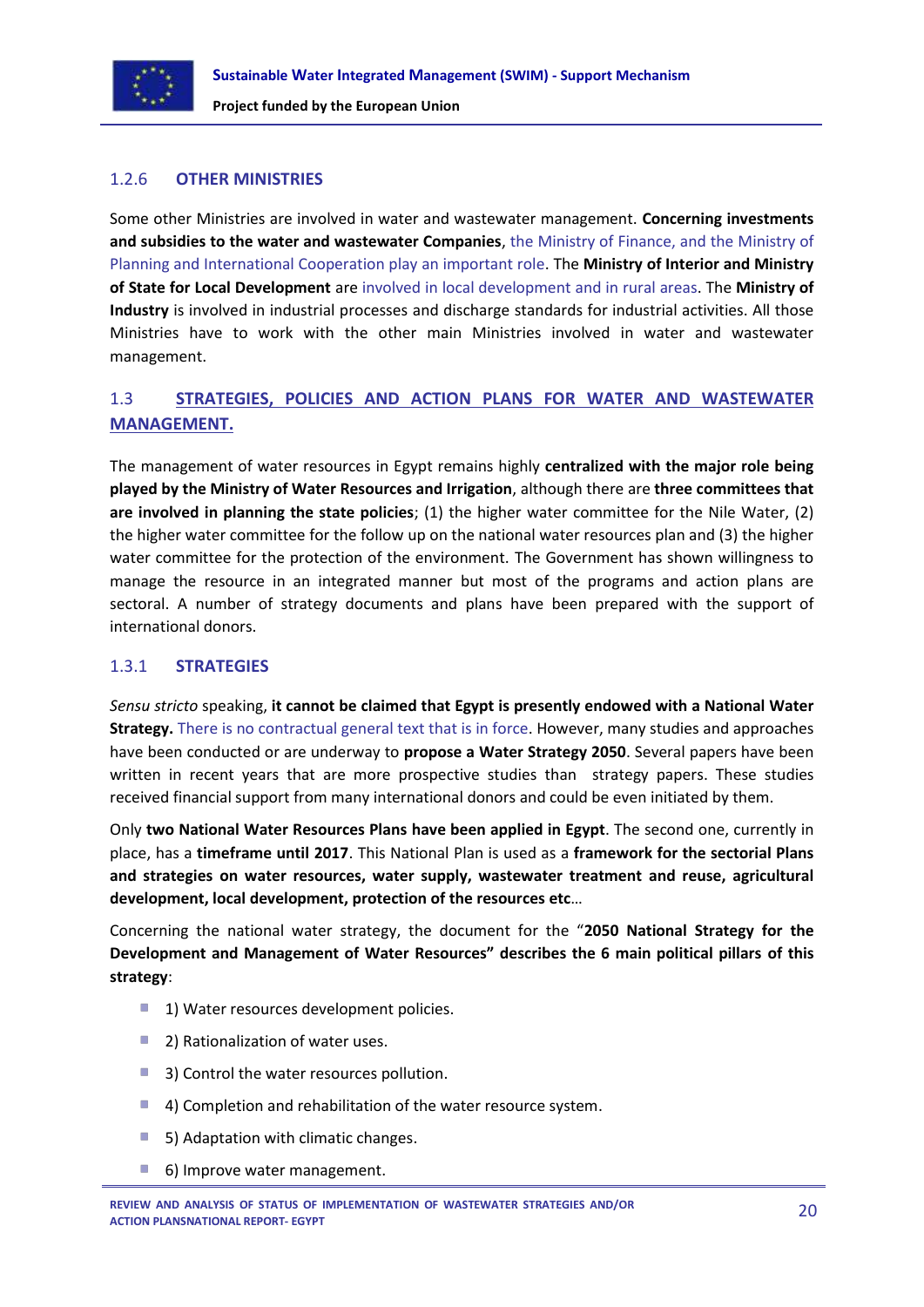

#### Only pillars **3, 4 and 6 have an impact on the wastewater management with the objectives of**

- Reducing the pollution in the main drains.
- Expanding the use of water treatment units in the villages.
- **Developing industrial wastewater treatment units.**
- **Preparing master plans at the governorate level.**
- **I** Improving IWRM mechanisms and the water legislation.
- Increasing the participation of the beneficiaries in water management.
- $\mathcal{L}_{\mathcal{A}}$ Improving the water media and awareness.

**Wastewater reuse is presented in the Strategy as one of the possible solutions for increasing water resources.** The rest of the strategy is more oriented on water resource management in terms of increasing the quantity and save water uses (agriculture).

In the framework of the National Water Plan, **HCWW has established a Master plan 2007-2037 or Strategic National Water Plan 2037 (National Strategy for water supply and sanitation).** Two thirds of the monitory value of this plan is dedicated to sanitation (20 billion Euros). It includes 23 Regional Master Plans. The Plan has to be implemented in two phases in medium term (2007-2012) and long term (2012-2037). The implementation is planned in five years interval with yearly Action Plans.

There is also the **Sustainable Agricultural and Development Strategy (2030) that takes reuse of treated wastewater into account.**

#### <span id="page-20-0"></span>1.3.2 **PROGRAMS AND ACTION PLANS**

The Egyptian Government finances all the plans and programs through the State Budget. In the wastewater sector the HCWW and its ACs are not yet financially self-sufficient (e.g. through cost recovery) so the State continues to provide subsidies to the HCWW and the ACs. As for the investments, they are partially financed by the State while the rest is requested from external donors.

#### *National Water Resources Plan 2017 (NWRP)*

The NWRP describes how Egypt will safeguard its water resources in the future (till 2017 at this stage) with respect to both quantity and quality, and how it will use the resources in the best way from a socio-economic and environmental point of view. **Three pillars define the policy of the Plan**

- **Measures to develop additional water resources.**
- Better use of existing water resources.
- **Protection of public health and environment.**

On those pillars several programs were defined

- **The Nile Protection Program.**
- **The National Drainage Program.**
- The Great Dams rehabilitation Program.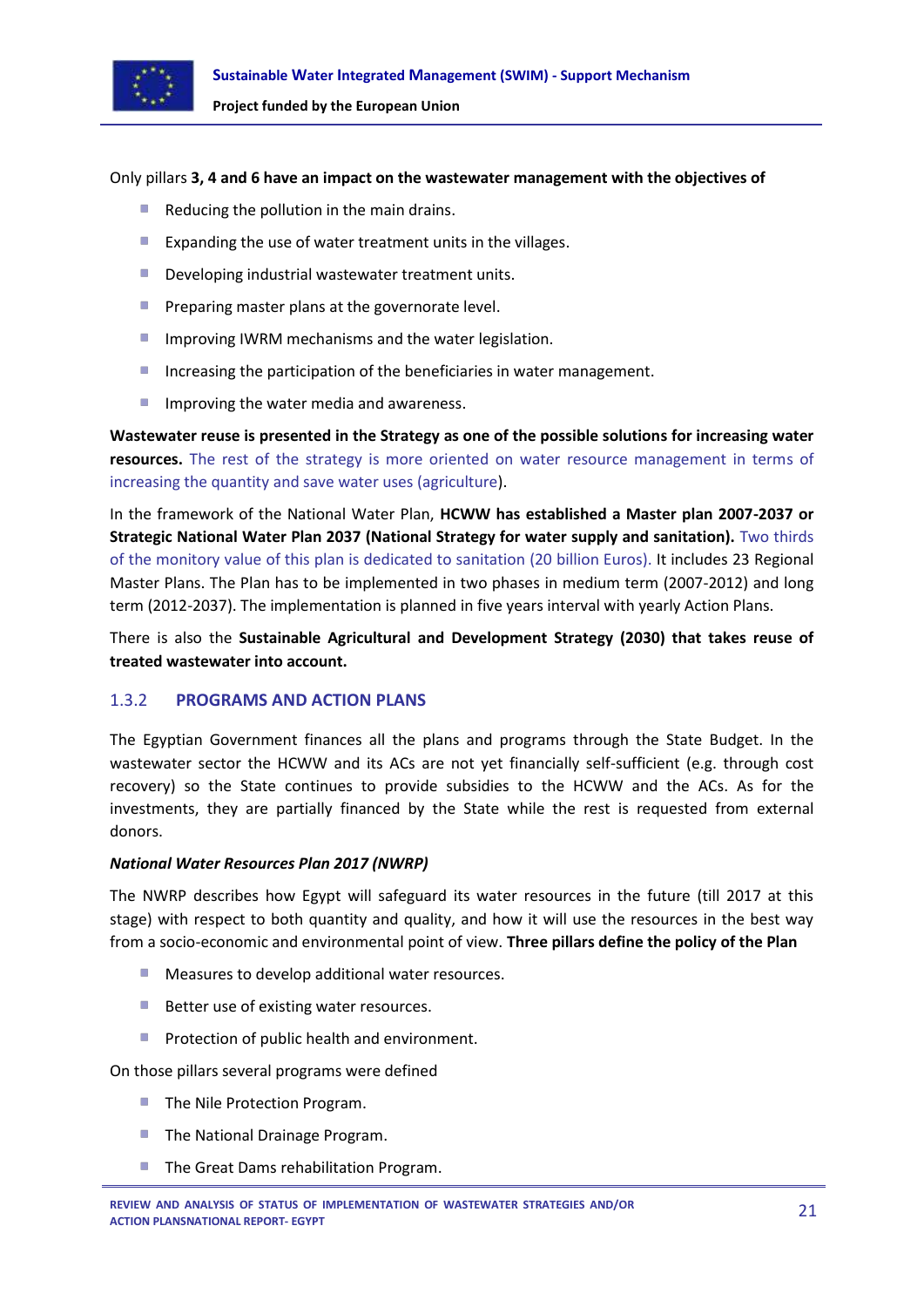

**None of the pillars or of the programs are specifically oriented to wastewater management.** However, the protection of the water resources and public health and the development of additional resources have an impact on the sanitation policy.

#### *Other Programs and Plans*

Several other Programs, Plans and Projects are in progress or under preparation in the different Ministries with sectorial objectives.

A *Project for rural areas* **is implemented by the Water Companies with a 2020 o**bjective. This project is under the responsibility of the MWWU, but the project has been delayed.

A *National Water Safety Plan* is under preparation that is based on good water quality and sustainability of water supply.

**Several projects are financed by international donors** through specific cooperation programs

- Water Sector Reform Program (WSRP) –Phases 1 and 2 (2011 2015); funded by the EU and the Dutch Cooperation.
- Improved Water and Wastewater Services Program (IWSP) Phases 1 and 2; covering Lower Egypt (2008-2014) and Upper Egypt (2011-2017); respectively, and funded by the KfW (leader), the EU, EIB and AFD.
- Institutional Strengthening to EWRA –Phase 3 (2011-2013); funded by the EU.
- **Institutional strengthening to HCWW (2011-2013); funded by the EU.**
- Water and Wastewater Management Program implemented by the GIZ on behalf of the German Ministry of Cooperation; BMZ.
- Integrated Sanitation and Sewerage Infrastructure Project (ISSIP) (ending 2015) funded by the World Bank.
- **Project for Industrial Waste Treatment funded by the KfW, and EIB.**
- MED EUWI *National Policy on Water in Egypt* (2006-ongoing) that has thus far produced i) a Financing Strategy for the Water Supply and Sanitation Sector in Greater Cairo (including a Baseline Scenario), ii) a National Affordability Assessment to support the development of the Financing Strategy, iii) an Assessment on the Framework Conditions for Private Sector Participation in Water Infrastructure in Egypt and iv) assistance for the elaboration process of the Wastewater Strategy.

Some other donors have other projects in water and wastewater management USAID, JICA, and ADB, in addition to the Swiss, Italian, and Spanish development cooperation agencies. Apart from the investments projects, most of the donors' projects are oriented to institutional strengthening and capacity building.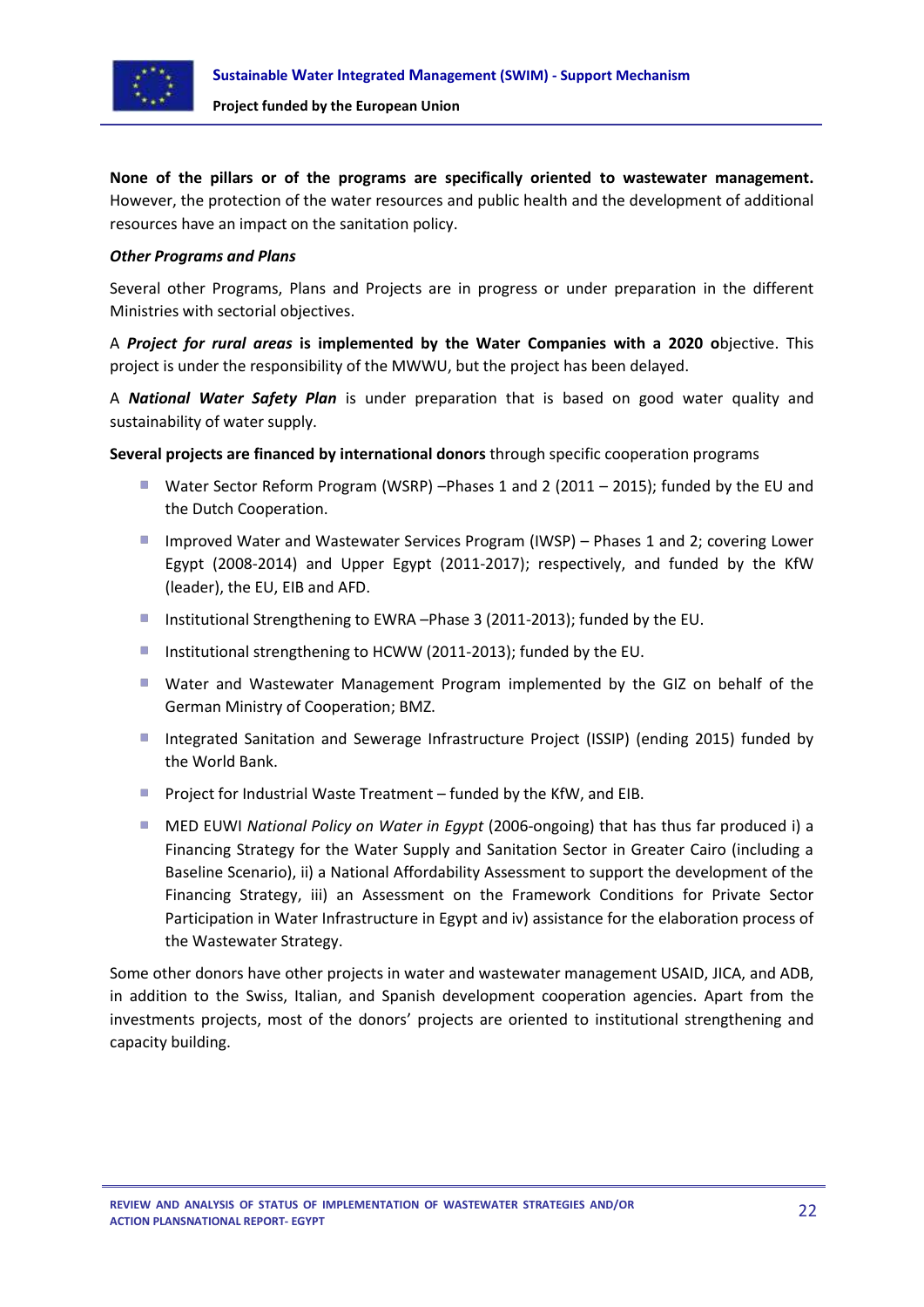

## <span id="page-22-0"></span>**2. Progress and achievements**

The **institutional framework for the management of water and wastewater sector has undergone** in recent decades important **reforms** both at the regulatory level and in terms of water governance with the establishment of specialized management tools. **However**, many areas remained untreated or poorly supervised and are currently addressed, often with the help of international donors. It should be noted that **even if the laws or regulations exist, they are not all implemented or are partially implemented**, often for reasons of lack of availability of funds, causing delays in the implementation of various programs. Egypt has made a major effort in the field of water supply and urban sanitation. However, the **rural sector shows a significant delay especially in sanitation.** Similarly, the **industrial sector remains problematic and industrial waste water treatment policy is a major challenge for the coming years**. Despite the great efforts made by the State in terms of funding, they sometimes remain below the amounts needed to achieve the aspired objectives even with the very important intervention of international funds. The state of the databases, their design and management is underdeveloped and uncoordinated. This aspect should be taken into account in planning ahead.

|                                                           | <b>EGYPT</b>                                                                                                                                                                                                                                                     |
|-----------------------------------------------------------|------------------------------------------------------------------------------------------------------------------------------------------------------------------------------------------------------------------------------------------------------------------|
| <b>INSTITUTIONAL FRAMEWORK</b>                            |                                                                                                                                                                                                                                                                  |
| Ministries/organisations in charge<br>of Water Management | • Ministry of Irrigation and Water Resources.<br>• Ministry of State for Environmental Affairs.<br>. Ministry of Water and Wastewater Utilities.<br>• Ministry of State for Local Development.<br>• Ministry of Health and Population.<br>• Ministry of Finance. |
| in Agriculture                                            | • Ministry of Agriculture and Land Reclamation.<br>• Ministry of irrigation and Water Resources.                                                                                                                                                                 |
| for Drinking Water                                        | . Ministry of Water and Wastewater Utilities.<br>• Ministry of State for Local Development.<br>• Ministry of Health and Population.<br>· HCWW, NOPWASD, CAPW, EWRA, Governorates.                                                                                |
| for Sanitation                                            | · Ministry of Water and Wastewater Utilities.<br>• Ministry of Irrigation and Water Resources.<br>• Ministry of State for Environmental Affairs.<br>• Ministry of Agriculture and Land Reclamation.<br>• Ministry of State for Local Development.                |

The table below gives an overview of the water sector and sanitation in Egypt at the moment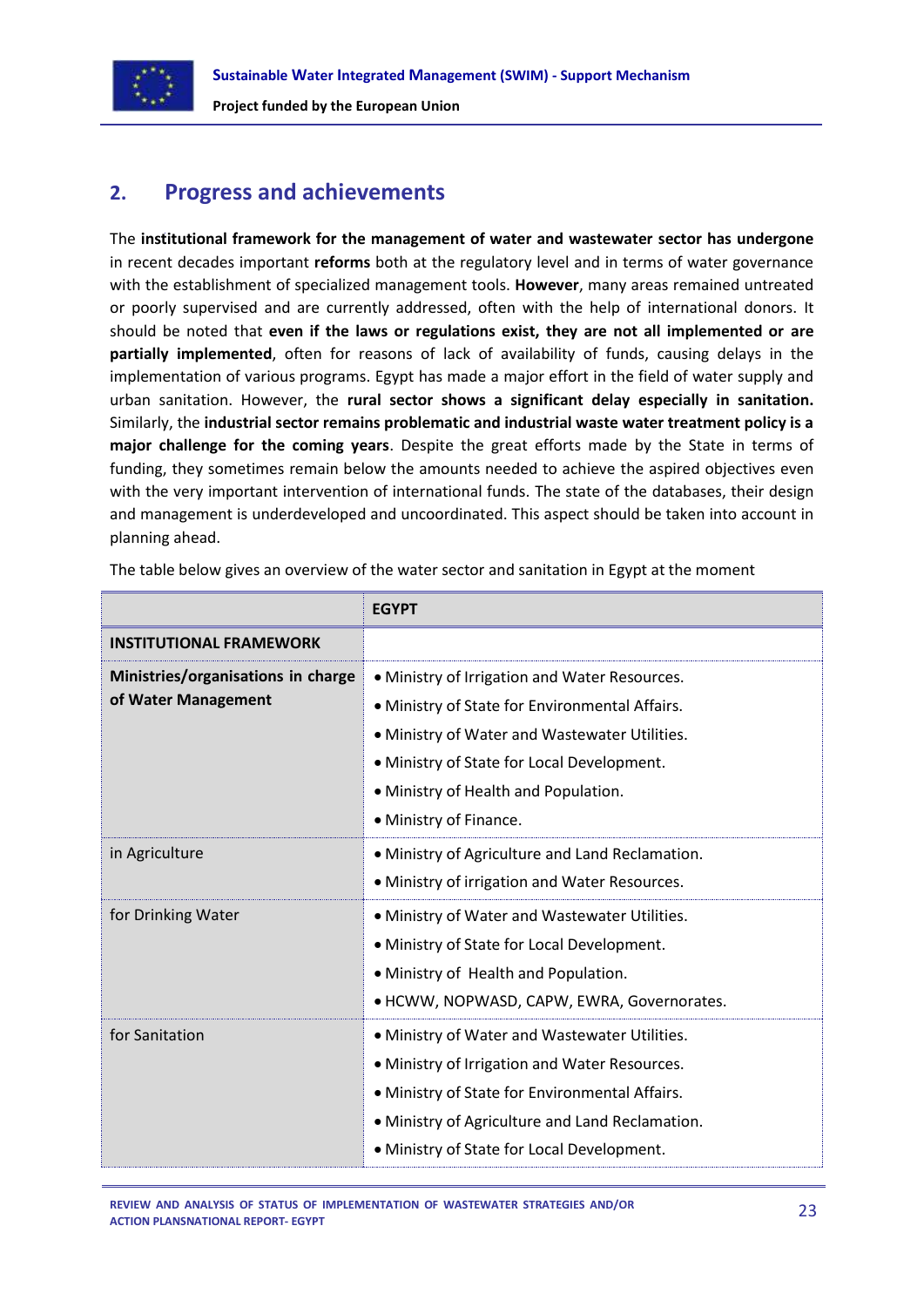

|                                                      | · HCWW, NOPWASD, CAPW, EWRA, Governorates.                                                                                                                                                                                                                      |
|------------------------------------------------------|-----------------------------------------------------------------------------------------------------------------------------------------------------------------------------------------------------------------------------------------------------------------|
| Environment                                          | Ministry of State for Environmental Affairs. EEAA                                                                                                                                                                                                               |
| <b>Water Police</b>                                  |                                                                                                                                                                                                                                                                 |
| Water Intakes                                        | MWRI, MOHP                                                                                                                                                                                                                                                      |
| <b>Water Discharge</b>                               | EWRA, MWRI, MOHP                                                                                                                                                                                                                                                |
| Quality                                              | EWRA, NWRC, EEAA                                                                                                                                                                                                                                                |
| Health                                               | Ministry of Health and Population                                                                                                                                                                                                                               |
| <b>Law on Water and Environment</b>                  |                                                                                                                                                                                                                                                                 |
| Under application                                    | law 93/1962, law 48/1982, law 4/1994, law 9/2009                                                                                                                                                                                                                |
| Under preparation                                    | new law to be adopted                                                                                                                                                                                                                                           |
| <b>Sanitation laws and regulations</b>               |                                                                                                                                                                                                                                                                 |
| Urban sector                                         | 93/1962, decree 135/2004, law 38/1967, decree<br>Law<br>135/1999, decree 286/1990, decree 168/1997, decree<br>169/1997, decree 334/2002, law 117/1961, decree 363/1979,<br>decree 133/1981, Law 203/1991, decree 249/2006, decree<br>117/2010, decree 136/2004, |
| Industrial sector                                    | Law 93/1962, Law 48/1982, decree 649/1962, decree 9/1989,<br>decree 8/1993, decree 44/2000                                                                                                                                                                      |
| Agricultural sector                                  | Law 213/1994, law 12/1984,                                                                                                                                                                                                                                      |
| Runoff                                               |                                                                                                                                                                                                                                                                 |
| regulation<br>Laws<br>and<br>for<br>wastewater reuse | law 93/1962, Law 44/2000, decree 603/2002, decree<br>171/2005, decree 1038/2009, ECP 501/2005                                                                                                                                                                   |
| Organizations in charge of sanitation                |                                                                                                                                                                                                                                                                 |
| <b>Public and national</b>                           | HCWW, NOPWASD, CAPW, EWRA                                                                                                                                                                                                                                       |
| Public and decentralized                             | Affiliated<br>23<br>Companies in the Governorates,<br>CAPW,<br>NOPWASD.                                                                                                                                                                                         |
| public and local                                     | None                                                                                                                                                                                                                                                            |
| private                                              | None                                                                                                                                                                                                                                                            |
| <b>Wastewater reuse</b>                              |                                                                                                                                                                                                                                                                 |
| <b>Texts</b>                                         | law 93/1962, decree 44/2000, decree 603/2002, decree<br>171/2005, decree 1038/2009, ECP 501/2005                                                                                                                                                                |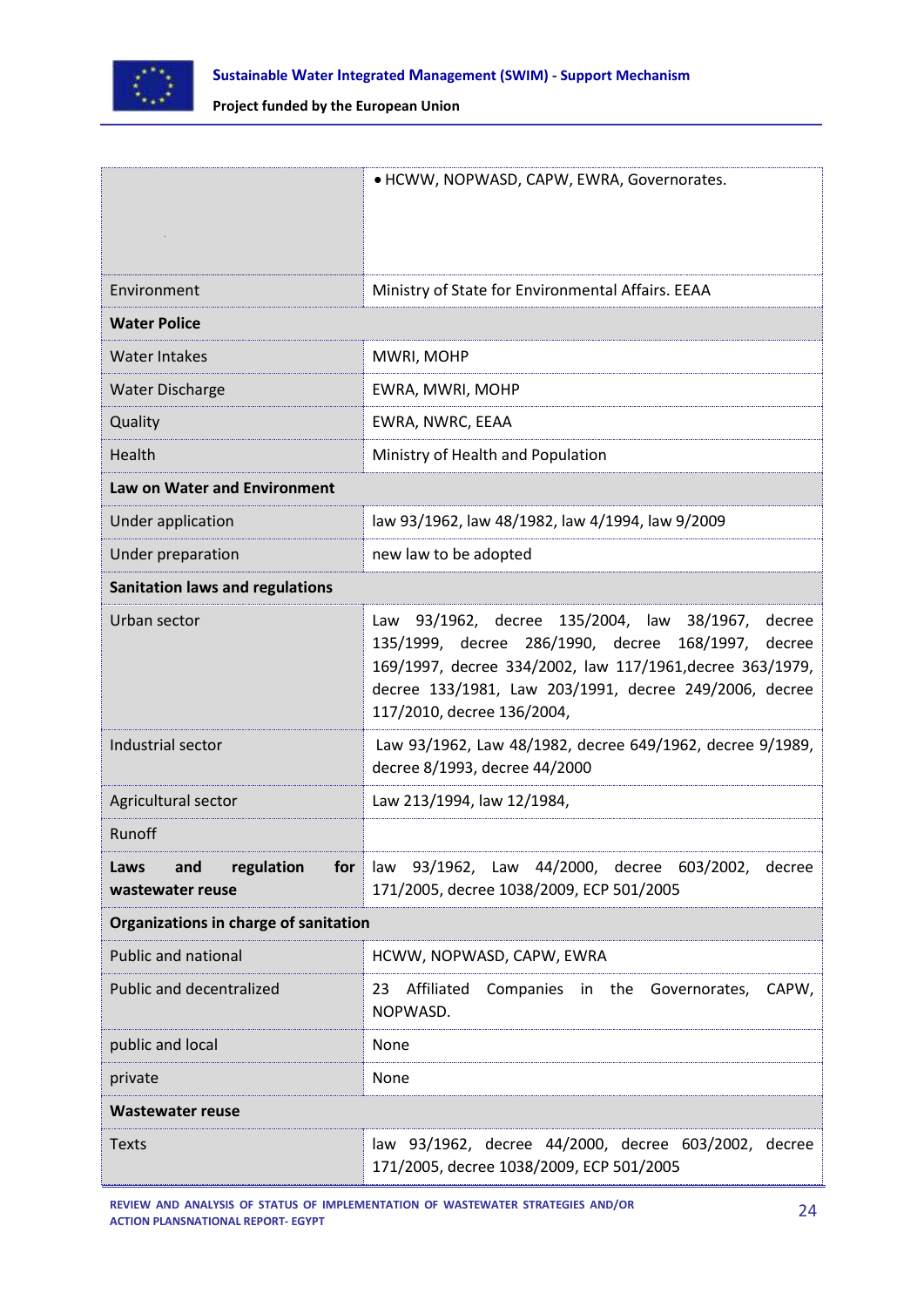

|                                                                                            | Organizations in charge of drinking water                                                                                                                              |  |  |
|--------------------------------------------------------------------------------------------|------------------------------------------------------------------------------------------------------------------------------------------------------------------------|--|--|
| Public and national                                                                        | EWRA, HCWW.                                                                                                                                                            |  |  |
| public and decentralized                                                                   | Water Companies, NOWASD, CAPW                                                                                                                                          |  |  |
| public and local                                                                           | None                                                                                                                                                                   |  |  |
| private                                                                                    |                                                                                                                                                                        |  |  |
| texts                                                                                      |                                                                                                                                                                        |  |  |
| <b>Public/private Partnership</b>                                                          | Only one BOT, new BOT sunder preparation. New law issued in<br>2010 (67/2010)                                                                                          |  |  |
| <b>Status of decentralization</b>                                                          | Limited decentralization but new law is under preparation                                                                                                              |  |  |
| Cooperation<br>Structures,<br>coordination<br>consultation<br>and<br>between organizations | High Committee for Water and several inter-ministerial<br>committees                                                                                                   |  |  |
| <b>Planning structures</b>                                                                 | Higher Committee for Water, Higher Water Committee for the<br>Nile Water, the higher water committee for the protection of<br>the environment, Ministries              |  |  |
| <b>Strategies, Policies and Action Plans</b>                                               |                                                                                                                                                                        |  |  |
|                                                                                            |                                                                                                                                                                        |  |  |
| <b>National</b><br><b>Strategy</b><br>for<br><b>Water</b><br><b>Management</b>             | MWRI, NEAP 2002/2017, NWRP 2017, Strategy 2050                                                                                                                         |  |  |
| Modality and design                                                                        | HCWW, NOPWASD, Ministries                                                                                                                                              |  |  |
| Modality for implementation                                                                | Plans                                                                                                                                                                  |  |  |
| <b>National Strategy for Sanitation</b>                                                    | National Plan for Egypt 2007/2017                                                                                                                                      |  |  |
| Modality and design                                                                        | <b>HCWW</b>                                                                                                                                                            |  |  |
| Modality for implementation                                                                | <b>Water Companies</b>                                                                                                                                                 |  |  |
| <b>Policies for Sanitation</b>                                                             | Five Year Plan for wastewater Projects, AC Master Plans for<br>Water supply and Sanitation services 2037, Development<br>Policies Water and Wastewater Sector in Egypt |  |  |
| Modality and design                                                                        | HCWW, AC Master Plans                                                                                                                                                  |  |  |
| <b>Specific policies for agriculture</b>                                                   | <b>Strategy for Agriculture Development</b>                                                                                                                            |  |  |
| <b>Action Plans for Sanitation</b>                                                         |                                                                                                                                                                        |  |  |
| National                                                                                   | HCWW yearly action plans                                                                                                                                               |  |  |
| Regional                                                                                   | GEAP, AC action plans                                                                                                                                                  |  |  |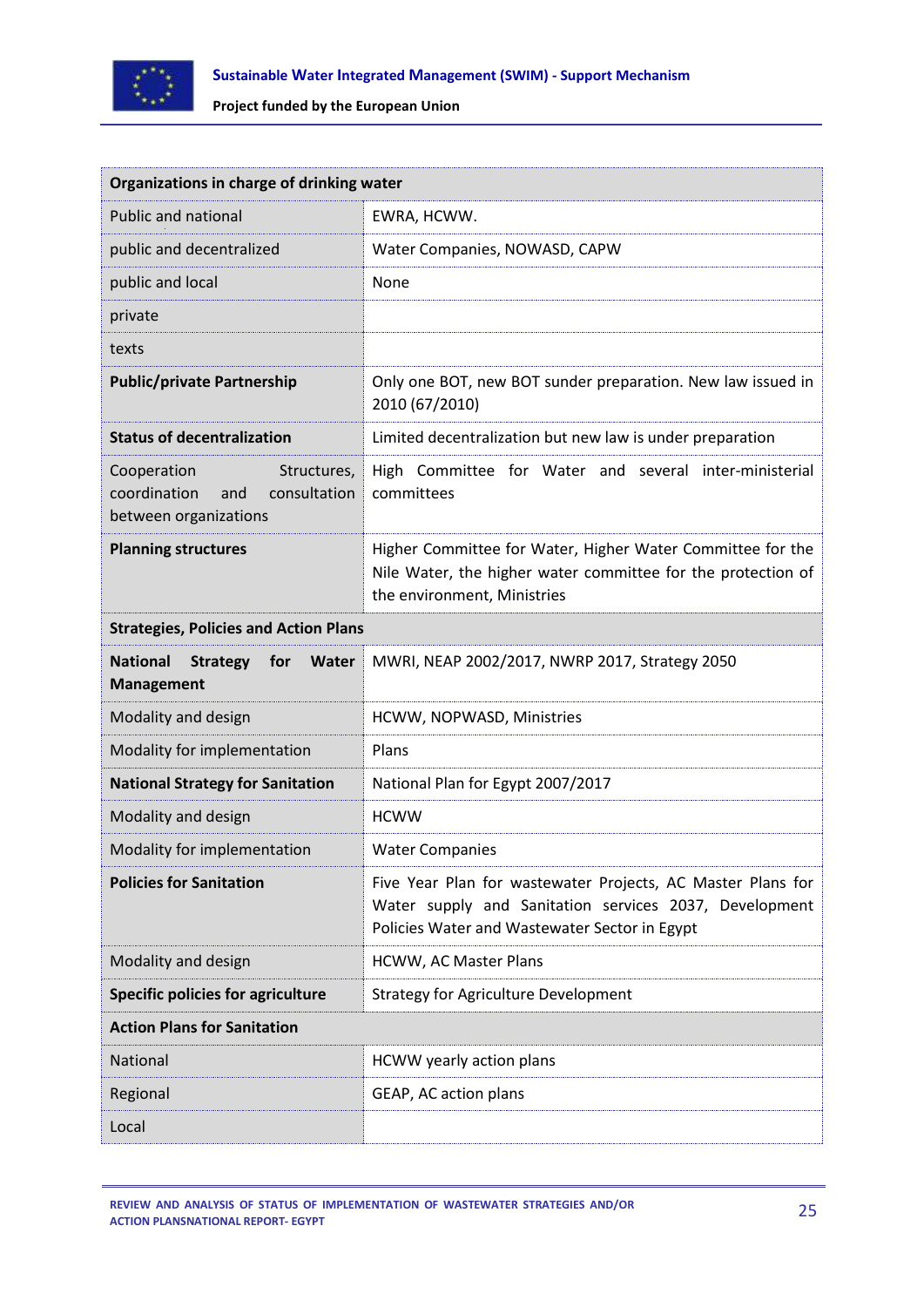

| Involvement of Stakeholders and                                                                |                                                                                                                                                                     |
|------------------------------------------------------------------------------------------------|---------------------------------------------------------------------------------------------------------------------------------------------------------------------|
| Water Users in Strategies and<br><b>Policies design</b>                                        | No participation                                                                                                                                                    |
| Who?                                                                                           |                                                                                                                                                                     |
| How?                                                                                           |                                                                                                                                                                     |
| At what level?                                                                                 |                                                                                                                                                                     |
| Concertation                                                                                   |                                                                                                                                                                     |
| Planning                                                                                       |                                                                                                                                                                     |
| Role of women                                                                                  | The role of women in water management is low.                                                                                                                       |
| <b>Policies for Urbanization</b>                                                               |                                                                                                                                                                     |
| <b>Policies for rural development</b>                                                          | Ministry of Local Development                                                                                                                                       |
| <b>Policies for Wastewater Reuse</b>                                                           | No national plan. But wastewater reuse is part of the new 2050<br>strategy. Institutional framework has to be adapted.                                              |
| Status of IWRM implementation<br>information<br>including<br>and<br>involvement of Water Users | Although IWRM is displayed as a basis for planning by the<br>government, its development is limited, especially in relation to<br>the participation of water users. |
| <b>ACTION PLANS</b>                                                                            |                                                                                                                                                                     |
| <b>Commitment at National level</b>                                                            | HCWW five years master plans and yearly action plans                                                                                                                |
| Commitment at regional level                                                                   | AC five years master plans and yearly action plans                                                                                                                  |
| Commitment at local level                                                                      | None                                                                                                                                                                |
| Institutional Means                                                                            | HCWW, AC, EWRA                                                                                                                                                      |
| Human means                                                                                    | Employees of the agencies and AC                                                                                                                                    |
| <b>Financial means</b>                                                                         | State budget and loans, partial cost recovery                                                                                                                       |
| <b>International</b><br>programs<br>and<br>projects for water and sanitation<br>management     | EU, WB, KfW, AfD, JICA, GIZ, USAID, NL, EIB, ADB                                                                                                                    |
| Completed                                                                                      | WSRP 1, Institutional Strengthening 1 and 2.                                                                                                                        |
| in progress                                                                                    | WSRP, IWSP, Institutional Strengthening to EWRA and HCWW,<br>World Bank Program ISSIP, GIZ Water and Wastewater<br>Management Program                               |
| <b>STATISTIC and DATA BASES</b>                                                                |                                                                                                                                                                     |
| <b>Population</b>                                                                              | 81 931 242 (2012)                                                                                                                                                   |
| <b>Water consumption</b>                                                                       |                                                                                                                                                                     |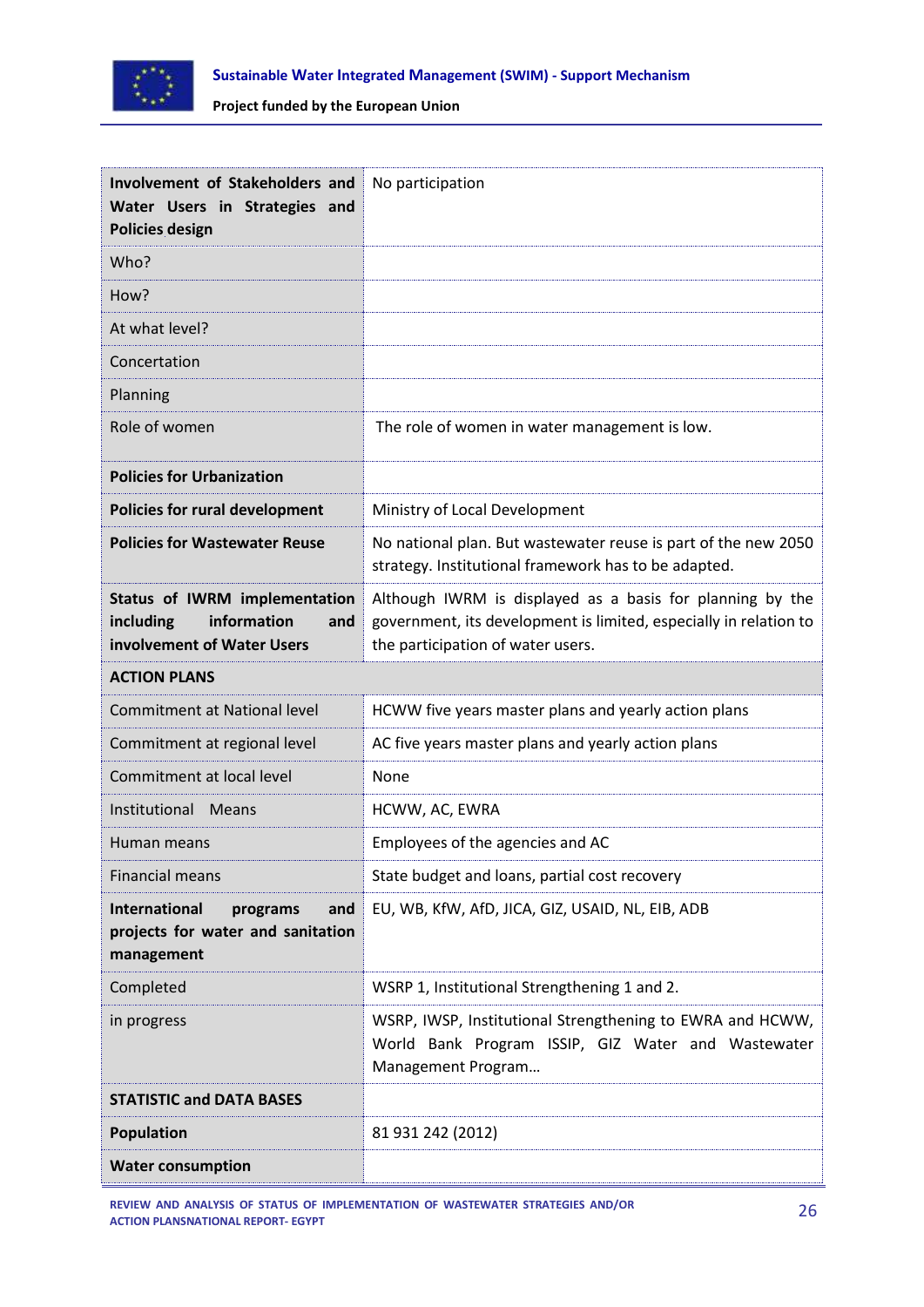

| <b>Total country</b>                               | Demand77 BCM/Y                                                                   |
|----------------------------------------------------|----------------------------------------------------------------------------------|
| Urban                                              | 8%                                                                               |
| irrigation                                         | 86%                                                                              |
| industry                                           | 6%                                                                               |
| Per capita                                         | 670 m3/capita                                                                    |
| Volume of wastewater discharged                    |                                                                                  |
| Urban                                              | 6,2 BCM/y (2,4 BCM/y treated)                                                    |
| rural sector                                       | 12,2 BCM of agricultural WW in drainage systems                                  |
| Industries                                         | 1,9 BCM of industrial WW                                                         |
| <b>Connection rates of population</b>              |                                                                                  |
| Urban drinking water                               | 100%                                                                             |
| Rural drinking water                               | 98%                                                                              |
| Urban sanitation                                   | >95% including small towns                                                       |
| <b>Rural sanitation</b>                            | Only 12% of WW treated in villages                                               |
| Number of urban WWTP                               | 372                                                                              |
| Number of industrial WWTP                          | no statistics                                                                    |
| <b>Rural sanitation</b>                            | 75% septic tanks and latrines                                                    |
| Level of treatment of wastewaters                  | 60% primary treatment, 40% secondary treatment no tertiary<br>treatment          |
| Volume of treated wastewater<br>reused             | 13BCM of drainage water are reused in irrigation.<br>0,7 BCM/y of TWW is reused. |
| <b>WWTP sludge</b>                                 |                                                                                  |
| <b>DATA</b>                                        |                                                                                  |
| <b>Existence and location of the data</b><br>bases |                                                                                  |
| National                                           | Ministries and National Organisations                                            |
| Decentralized                                      | Water Companies, Regional Health Delegations                                     |
| Local                                              | no data bases                                                                    |
| Data base for the quantity                         |                                                                                  |
| Environmental                                      | <b>MWRI</b>                                                                      |
| drinking water                                     | <b>EWRA, Water Companies</b>                                                     |

**REVIEW AND ANALYSIS OF STATUS OF IMPLEMENTATION OF WASTEWATER STRATEGIES AND/OR ACTION PLANSNATIONAL REPORT- EGYPT**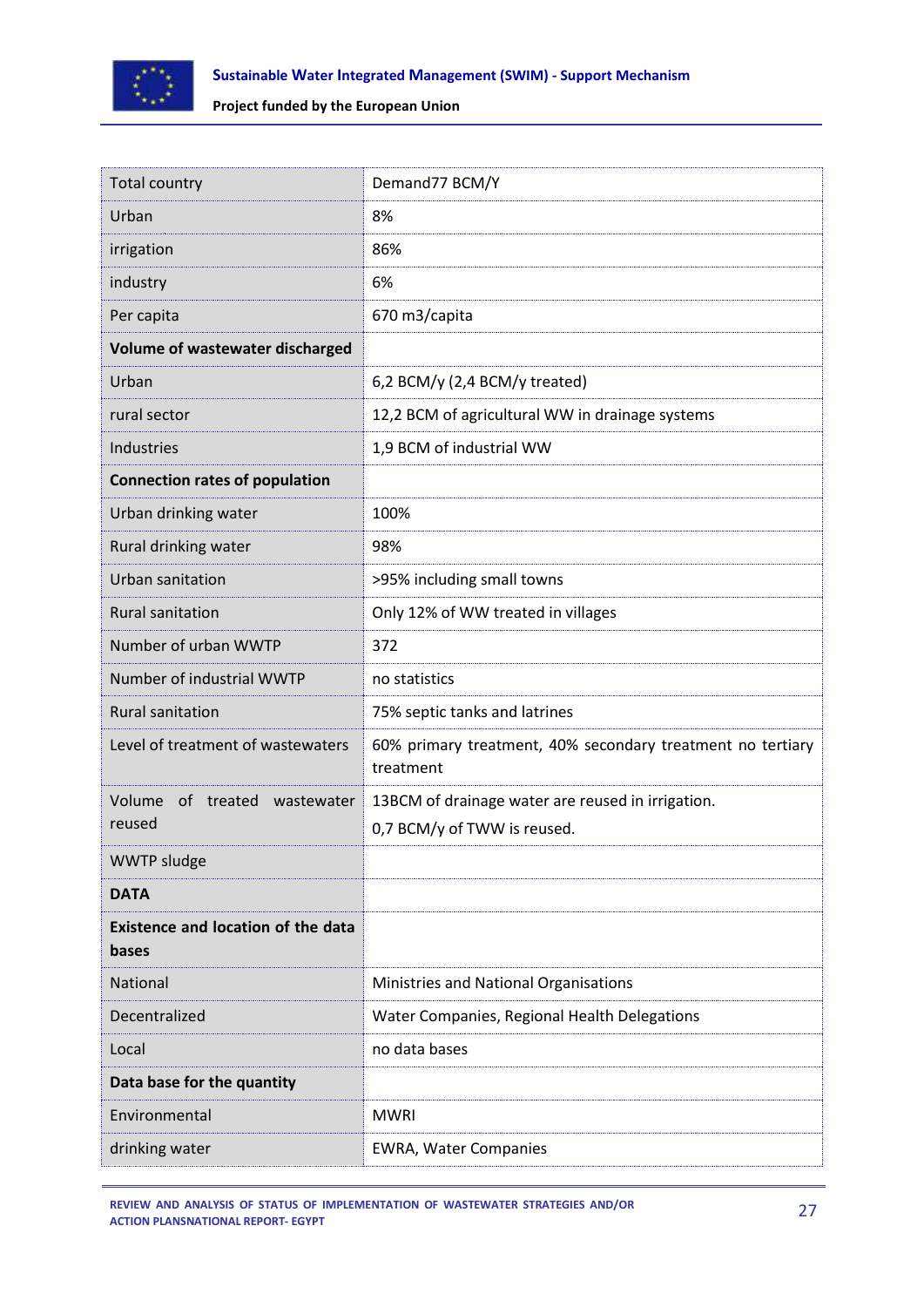

| wastewater                                                 | <b>EWRA, Water Companies</b>                                                                                          |  |
|------------------------------------------------------------|-----------------------------------------------------------------------------------------------------------------------|--|
| Data bases for the quality                                 |                                                                                                                       |  |
| environmental                                              | EWRA, MSEA                                                                                                            |  |
| drinking water                                             | EWRA, Water Companies, Ministry of Health                                                                             |  |
| wastewater                                                 | EWRA, Water Companies, Ministry of health                                                                             |  |
| <b>Accessibility of the data bases</b>                     |                                                                                                                       |  |
| Between organizations                                      | On request                                                                                                            |  |
| water users                                                | No accessibility                                                                                                      |  |
| Are all data bases centralized?                            | No                                                                                                                    |  |
| Type and condition of networks measurements and monitoring |                                                                                                                       |  |
| Fnvironment                                                | National network and monitoring for environmental quality.<br>Network of MWRI for monitoring water resources quality. |  |
| Water quality                                              | Network of the Ministry of Health                                                                                     |  |
| <b>Discharges</b>                                          | Network of Ministry of Health                                                                                         |  |
| <b>Monitoring programs</b>                                 | No coordination between networks and monitoring of the<br>several agencies.                                           |  |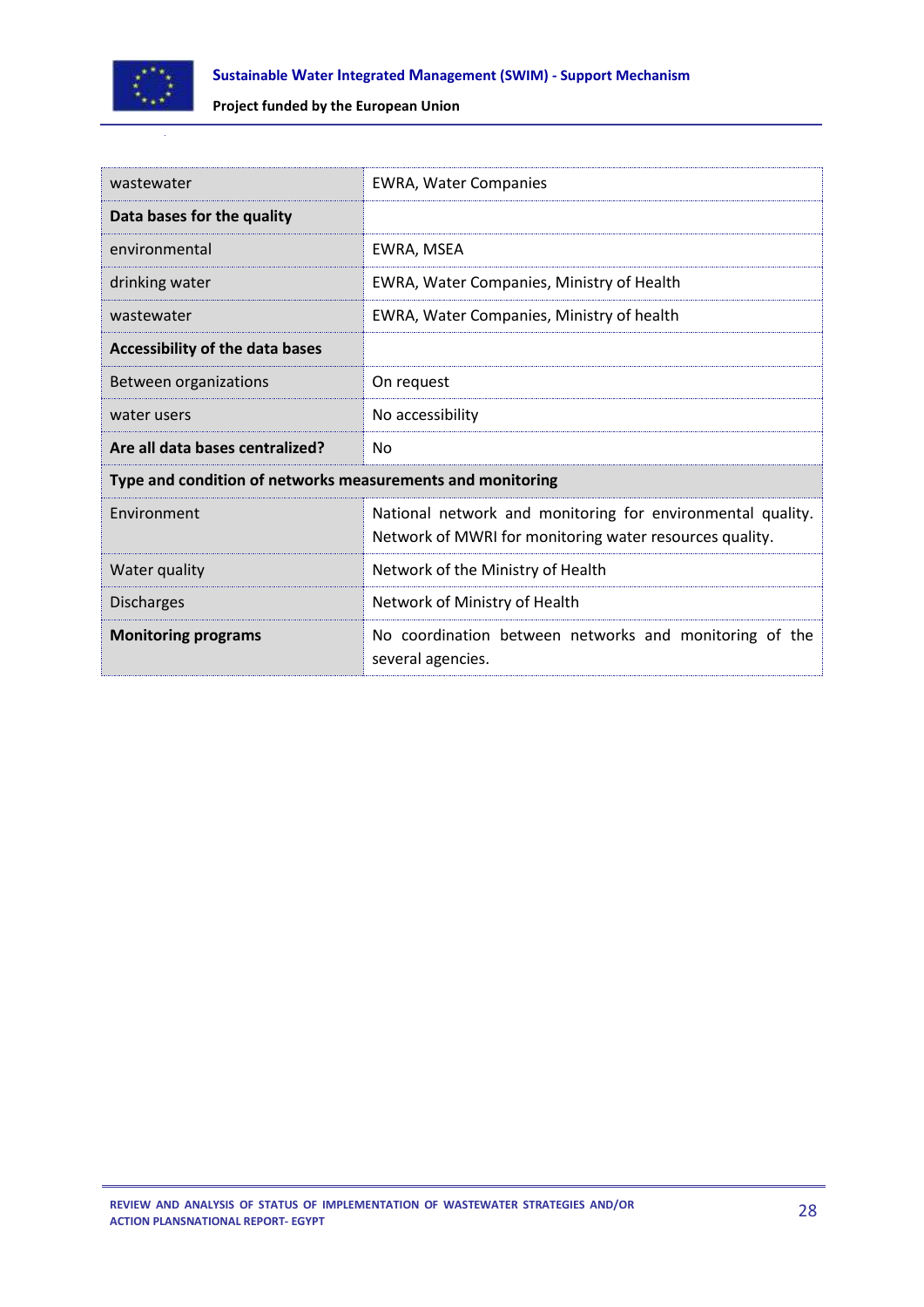

## <span id="page-28-0"></span>**3. Challenges, constraints and gaps**

The Government of Egypt has decided to manage water according to the principles of Integrated Water Resources Management including a demand management approach. Some aspects of the sanitation sector development that are currently implemented, present certain gaps or are insufficiently developed. Institutional, planning and technical frameworks can be improved even if strategies and policies of the Government, already existing studies and financial means (from State and donors) are well engaged and seem to have a priority.

## <span id="page-28-1"></span>3.1 **THE RURAL SECTOR**

During the last decades, **important efforts** have been made by the Government **for sanitation in urban areas** and most of the wastewater of the towns is collected and treated (even if the efficiency of the WWTP is not up to standard due to the lack of maintenance and rehabilitation). On the other hand, the **rural sector is lagging behind**; with only 40% of the villages having secondary wastewater treatment. A program for improving sanitation was decided (2000 – 2020) for the rural sector. The program, which falls under the responsibility of the MWWU and must be implemented by the Water Companies, is also running with delays. All the **related Ministries** (MWRI, MSEA, MOHP) **emphasize the pollution risk generated by the wastewater in rural areas** (56% of the population is rural) **and the impact on water bodies, but there is no clear institutional framework which defines who is in charge of what for the sector**. In addition **no operational decentralization structure exists**. A great disparity is present between the urban sector and the rural sector in terms of wastewater management, which is important to improve**. The rural area wastewater management, which includes small towns, villages and scattered settlements, has to be developed with clear institutional, technical and financial frameworks**.

## A **wastewater strategy for rural areas should be developed to include the following points**

- Definition of a new institutional framework at the administrative level and clarification of who has responsibility in this area and what responsibility. Options for the institutional framework that should be put in place to extend rural sanitation coverage include the possibility of establishing a national body under the responsibility of the Ministry of Water and Wastewater Utilities to be completely in charge of the rural sanitation portfolio including all its financial and institutional requirements. Another option is to decentralize through the establishment -within each water and wastewater company-of a dedicated sector for the sanitation projects (but there is currently a lack of technical knowledge in the companies for this option).
- In the case of villages, small towns and grouped housing, it is important to **define the community size for which it becomes relevant and effective to design collection systems and centralized treatment**.
- **Perovide appropriate technologies that are economical** in terms of investment and maintenance, **rustic** (not requiring high technical expertise), **effective** and **easy to operate and maintain**. There is, in this case, a strong need to invest in scientific research to find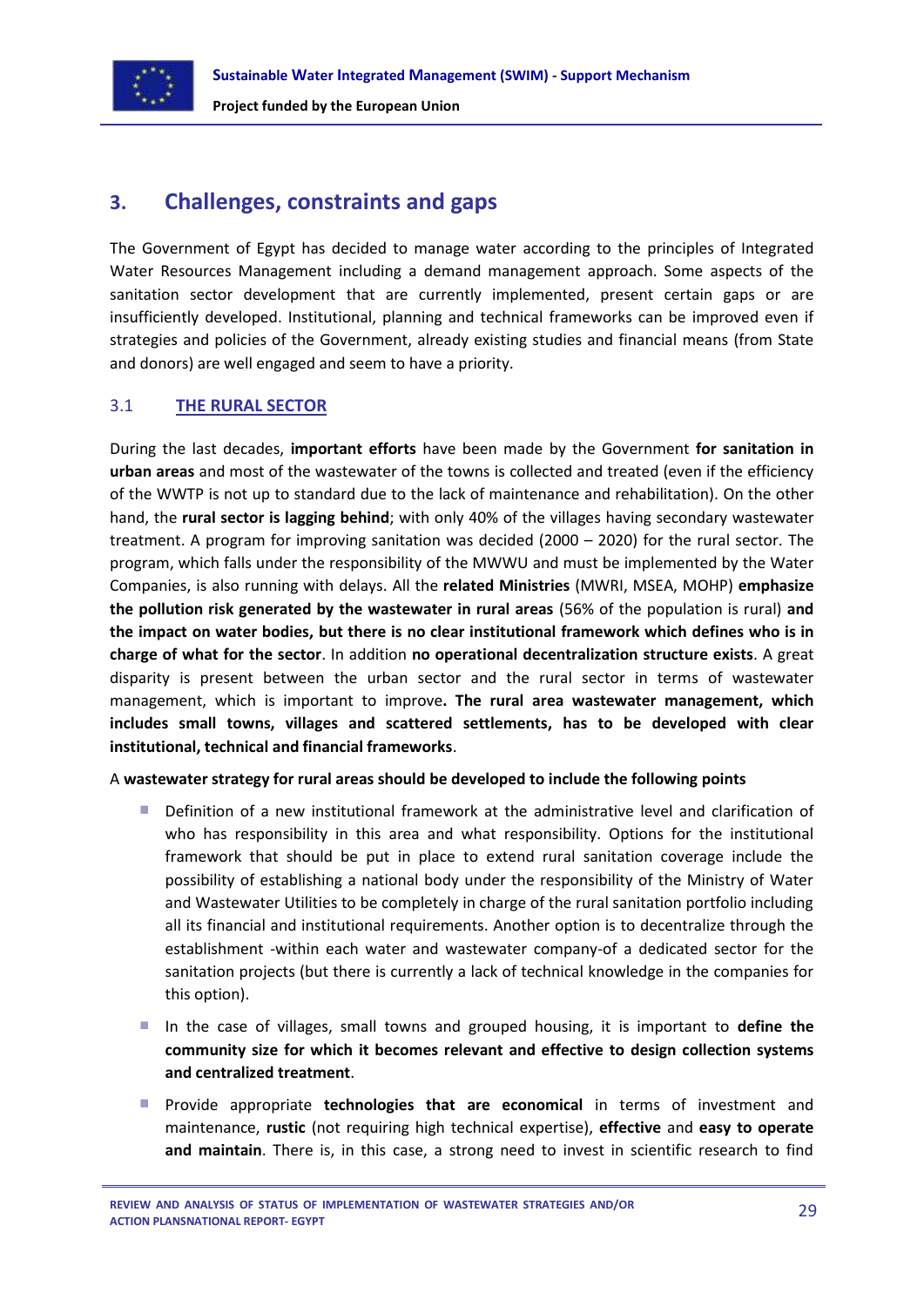

alternative low treatment cost solutions that can suit the varying conditions within the country.

- **Provision for semi-collective sanitation solutions**; to limit the construction and maintenance of networks that are disproportionate to the number of users collected.
- **Perovision of technical solutions for scattered settlements, standardizing and disseminating** techniques of sanitation systems. This involves the development and dissemination of practical guides to users and construction contractors.
- **Perovisions for Information, training and participation of stakeholders and users** as key requirements for successful rural sanitation policy.
- Provisions for **management of sludge after treatment as well as treated wastewater discharge** (including the reuse of wastewater and sludge within local reuse plans; for example in the plantation of industrial oil crops for the generation of biofuel).

All these aspects should be set up within a regulatory and institutional framework and subject to appropriate controls (adapted and updated institutional framework including standards).

In order not to further squander this valuable source, the delay in the rural sanitation sector should be recovered and appropriate financial means and incentives that allow reducing the existing imbalance between rural and urban areas should be established.

## <span id="page-29-0"></span>3.2 **WASTEWATER REUSE**

**Reuse of treated wastewater** is presented by the Government as a necessity and is considered as part of the unconventional resource that is taken into account in the forecasted balance between supply and demand of water resources in the country. Currently a number of activities and projects are underway. However, **reuse of treated wastewater requires a clear framework and a number of well-established rules and technologies in order to limit the risks related to the exploitation of this resource**

- The **status** of this resource must be **precisely defined** as well as the **roles** of the involved institutions/bodies. The current institutional framework does not clearly answer these questions. The responsible organisation for the utilization of this resource must be identified as well as the conditions of implementation of the projects.
- **The different types of reuse and the respective quality should be established** through realistic standards while integrating the results of experiences and knowledge gained in the various pilot cases and in other Mediterranean countries.
- The technical and administrative constraints for the health protection of users, riparian (in the case of irrigation) and consumers of the crops produced by irrigation with treated wastewater have to be defined and taken into account for each project.
- **Rules for TWW reuse project design have to be fixed** (including the additional treatment required depending on the use, networks investments and maintenance, irrigation constraints, management governance, sanitary constraints and cultivation planning). In addition, control processes and monitoring have to be included.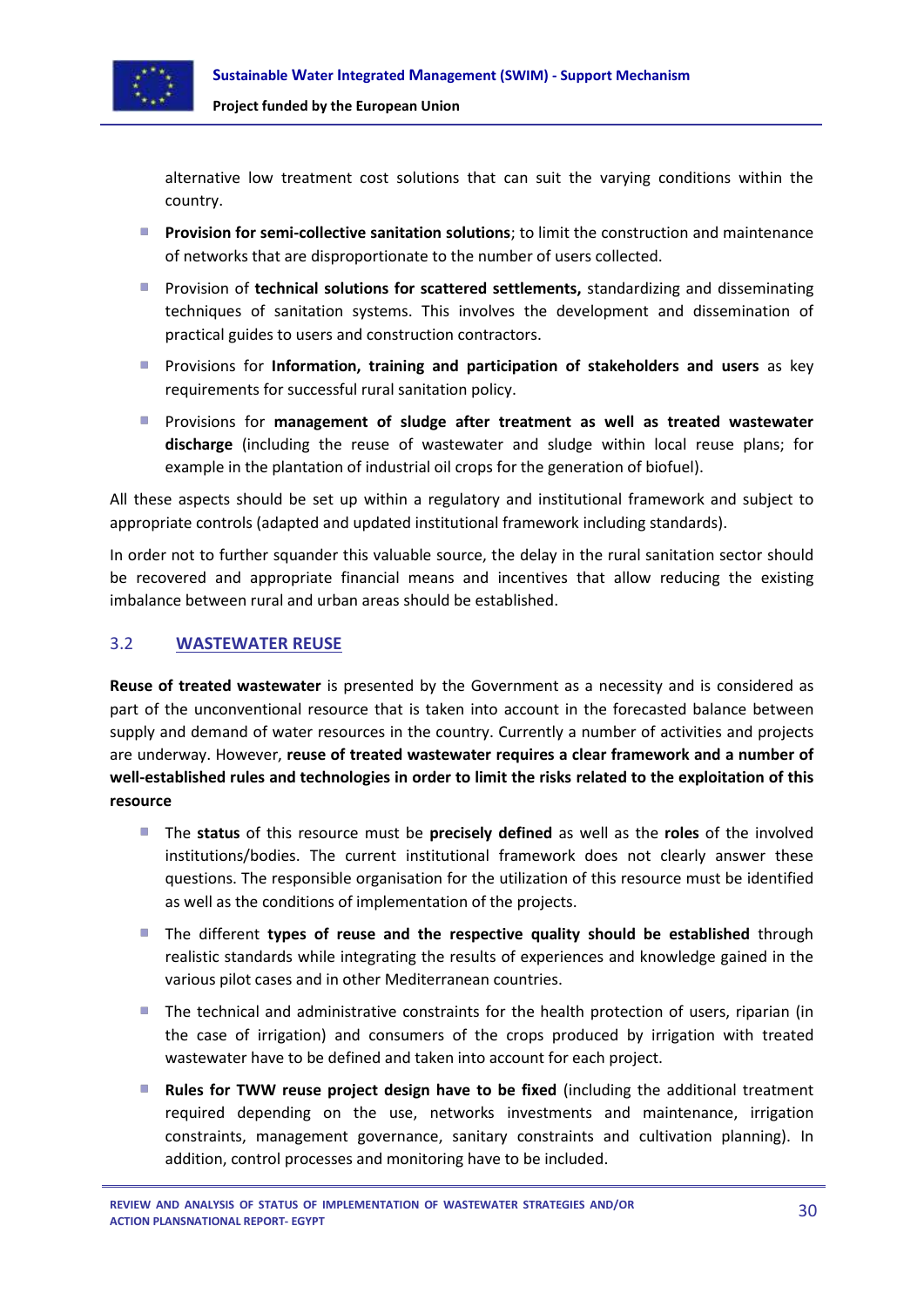

- **Financial means have to be clarified for investment** (networks from WWTP to irrigation area, complementary treatment, storage, maintenance, energy and operation).
- It is necessary to define who is in charge of the project and how the project is implemented (perhaps through Water User Association for example). Water users have to be involved in the project design, implementation and management.
- For a good design, management and implementation of WW reuse projects **technical capacity building has to be provided at all levels**.

However, the **current framework, both institutionally and technically is inadequate or unsuitable** (e.g. **reuse standards** in agriculture are very **restrictive and should be modified** based on the experiences acquired in many of other countries, including the Mediterranean countries. The ECP 501/2005, currently being modified for the types of crops that can be used with the different treatment levels; should take that into consideration).

The **establishment of a training/capacity building policy is needed** at all levels from design to implementation and management of projects. Also a policy on information, consultation and involvement of users should be developed and implemented.

The current situation of the **treated wastewater quality poses a problem for the development of WW reuse.** Firstly, only 40% of TWW undergoes secondary treatment (the rest is in primary treatment), which limits significantly the possibilities for irrigation. The **reliability of the quality of TWW is not guaranteed**, which is a major hindrance for reuse in agriculture. This problem can be attributed to various reasons, for example to the poor design and/or poor maintenance of the wastewater treatment plants, the discharge of untreated industrial discharges to the sewer system, and the significant fluctuations in inflows and salinity. **Securing a proper operation of the station is therefore required (sustainable management of wastewater).** In order to create a growing demand, **it is necessary that trust is established between the provider and the user**. Contracts between the different actors in the chain (supplier of TWW, distributor and users) are imperative.

It is obvious that the **water users**, regardless of their use (agriculture, industry, domestic**), do not pay sufficiently for water to cover the actual cost of investments, provision of the treated wastewater, operation, maintenance, resource protection, but only part of the service** which depends more or less on the use type and policy decisions), the rest of the cost is financed by the national community as a whole through various taxes.

It is **necessary**, in view of the political will to develop the reuse of TWW, **to elaborate a National Plan of Wastewater Reuse taking into account the elements described above**. In this context, a major **challenge** would be to **introduce public private partnership** to enable the involvement of the private sector in the construction, the operation and maintenance (O&M) of treatment plants and reuse in high value plantations and exports; as indicated by a recent study implemented by USAID.

## <span id="page-30-0"></span>3.3 **WWTP SLUDGE MANAGEMENT**

**Sludge from WWTP is a significant problem**. Reuse of sewage sludge is under a Decree with very **restrictive standards**. This can be justified in part by the potential presence of toxic elements related to the presence of industrial effluents in the wastewater and partially by the health risk linked with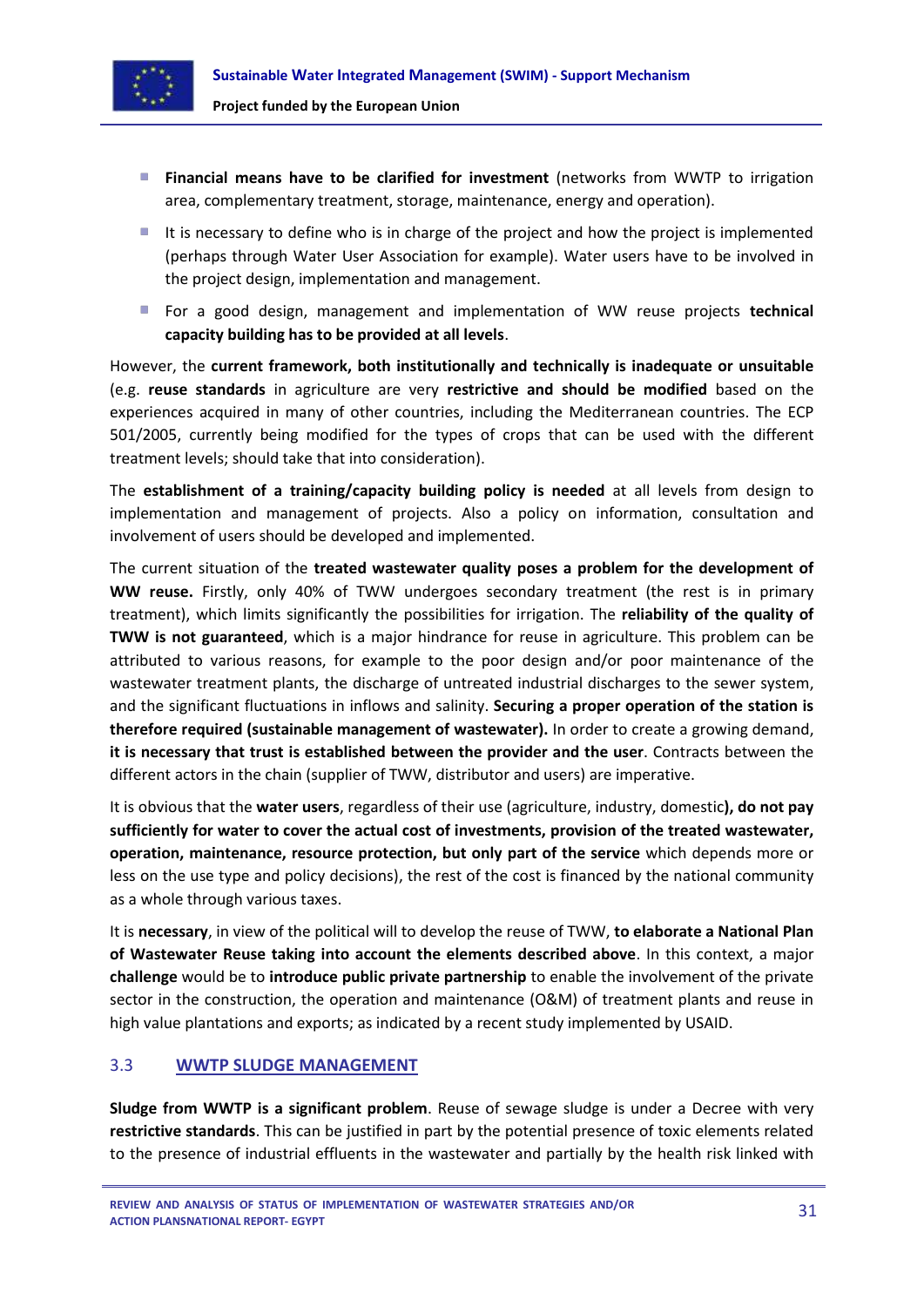

insufficient treatment of the WWTP. In this **sector institutional and technical strengthening has to be implemented. It is possible in each governorate to develop plans for WWTP sludge management**. **Technical recommendations can then be made available to designers and operators of WWTP as well as to potential users including industries.**

**In the case of sludge reuse**, the role of the manager and users and their interaction, fields of activity and responsibilities must be clearly defined.

## <span id="page-31-0"></span>3.4 **INDUSTRIAL WASTEWATER**

Industrial WW, whether discharged to the environment or to the sewers collection networks, **represents a risk of environmental pollution and a handicap for WWTPs** that are generally not able to process some pollutants and may therefore see their functioning disturbed (with a significant impact on the TWW reuse or on sludge which may have significant toxicity making their reuse difficult).The **problems** in industrial wastewater are **particularly related to the small and medium industries**, which discharge into water ways and sewerage networks. In order to meet the EU regulations for export, the large industries are eco-certified and are using closed-loop system involving treatment and recovery of treated wastewater that promote the conservation of water).

Only general institutional framework exists for industrial wastewater discharge (specifically in the drainage system). **A more precise framework has to be established with a sector approach for each type of industrial processes**.

**No efficient financial incentive programs are in place** for the **depollution** of industrial discharge. Moreover, the polluter / payer principle registered in the law is not applied due to limited inspection, monitoring and enforcement capacities.

A **policy promoting clusters of industries that are within the same sector of activity, and a proactive policy vis-à-vis the pretreatment of industrial effluents before discharging into the urban network should be implemented.**

This **industrial sanitation sector should be developed with stronger constraints**. **Informative and educational approach with industrialists** is necessary for awareness and efficiency. A strategy for industrial discharges should include the following

- **IMPROMEDIATE:** Improvement of industrial processes to **save water** (and therefore discharge).
- Encouragement to **use the recycling of wastewater within the plant**.
- Specific **pretreatment of the effluent before discharging into an urban collection network** or into the natural environment.
- **Grouping plants in industrial areas** to provide a specialized WW treatment that is catered to the sector-specific activity.
- **Develop a communication and information strategy** for the industries and provide training.
- Oblige the manufacturers to **self-control their discharges in terms of quantity and quality** and to communicate results to EEAA and managers of WWTP if their industries discharge into an urban network.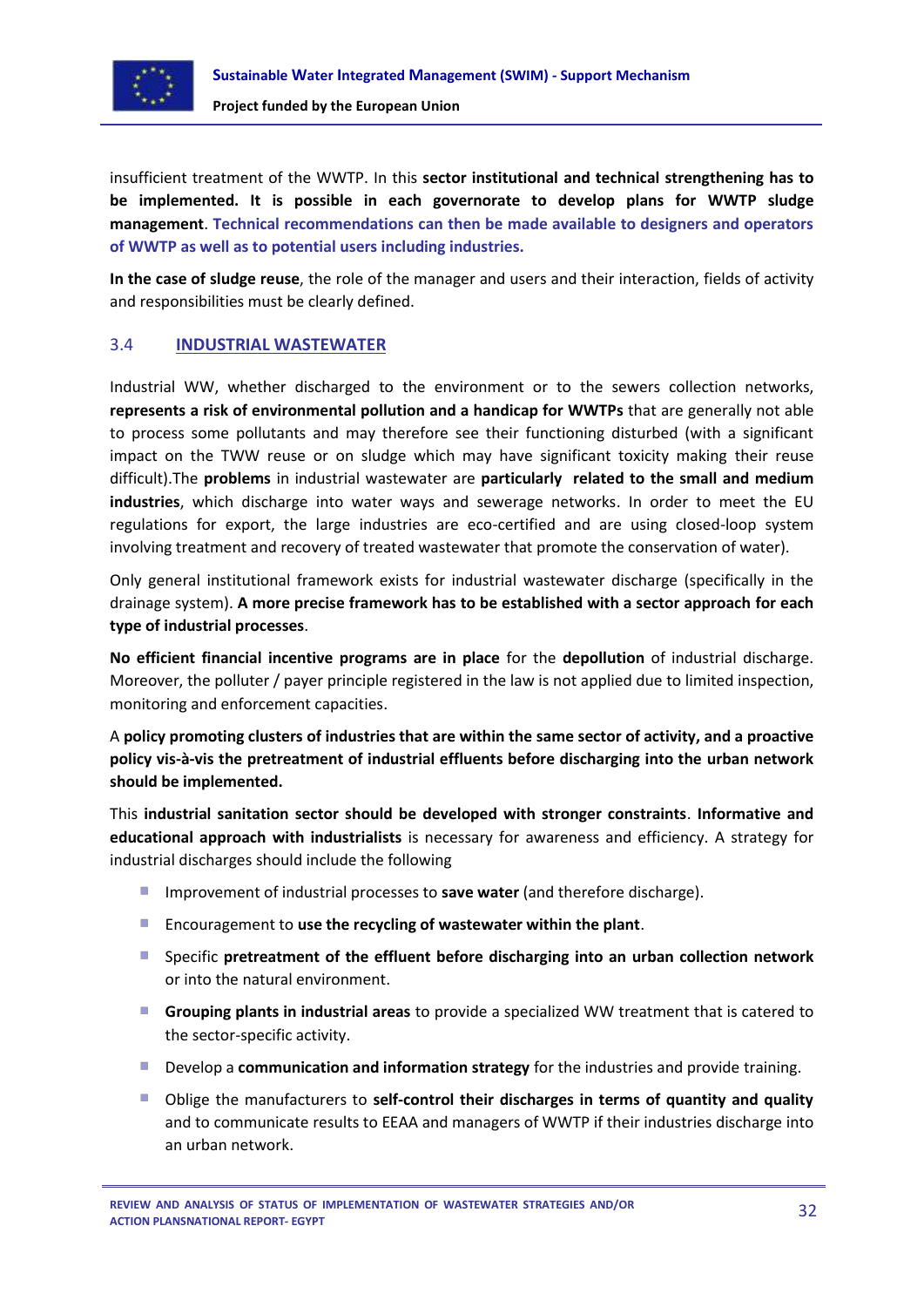

Some of these points are already partially implemented but this policy should be supplemented and strengthened.**An equally important challenge is the quality of agricultural drainage** (high in ammonia, etc.). **Treatment of agricultural drainage** prior to discharge into water ways should be contemplated.

## <span id="page-32-0"></span>3.5 **MWWU, EWRA, HCWW, NOPWSAD, CAPW GOVERNANCE**

The water and sanitation sector in Egypt has been the subject in recent decades of many developments to reach the current schema. The **last important change** occurred after the "Arab Spring" by **creating a specialized ministry, "the Ministry of Water and Wastewater Utilities", presently in charge of the entire sector** (which was previously supervised by the Ministry of Housing).The **Ministry relies on several agencies** and organizations under its supervision (EWRA, NOPWSAD, CAPW). It has also **control over the activities of the HCWW and its ACs**.

Regarding wastewater, it is clear that the **HCWW and ACs** are in **charge of the operation and maintenance of networks and WWTPs**, while **planning and investment in infrastructure pose additional complexities as they involve a wider range of actors** (i.e. Ministries). **The geographical distribution of competences for investments between CAPW in the two major Megacities (Greater Cairo and Alexandria) and NOPWSAD in the rest of the territory can pose a number of problems in relation to the activities of the HCWW, particularly in terms of priorities for planning**. This can lead to overlapping jurisdictions between agencies if a perfect coordination is not assured (which is always difficult for organizations that are independent from each other). The current situation, with a strong centralised structure, certainly limits the risk, but the introduction of decentralization (definition of the roles and responsibilities of governorates and local communities will be necessary for the water sector), which is desirable and seems to be in the current general policy objectives, should be accompanied by an overhaul of the current system. That will also offer an opportunity to redefine the place of WW management of rural areas.

## <span id="page-32-1"></span>3.6 **PARTICIPATION OF STAKEHOLDERS AND USERS**

There are quite a **few non-governmental organisations (NGOs) in Egypt, but they do not participate in the management of sanitation**. Their interventions are largely restricted to projects submitted to the Ministry of Environment regarding environmental impact studies. They also participate in the management of solid waste. **Except for WUAs for irrigation, users are not actually involved in the management of water and sanitation**. Although the Government has shown willingness to manage water according to the IWRM principles, that include participative management and the principle of subsidiarity, the latter is not implemented in Egypt. The sanitation sector seems particularly devoid of participative structures. However **modern management of water highlights the need for participative approach and a "bottom up" management**.

Relationship with users is limited mainly to a collection of grievances (HCWW) or information campaigns (EEAA).This, however is not sufficient. It is also necessary to promote information and awareness training for users. Planning and implementation of programs and plans of action have to be made seamless. **Egypt, in the water sector and more particularly in the wastewater sector, must improve its participatory approaches and create more space for dialogue between institutions and users.**However the situation after the revolution requires that participation is embedded in all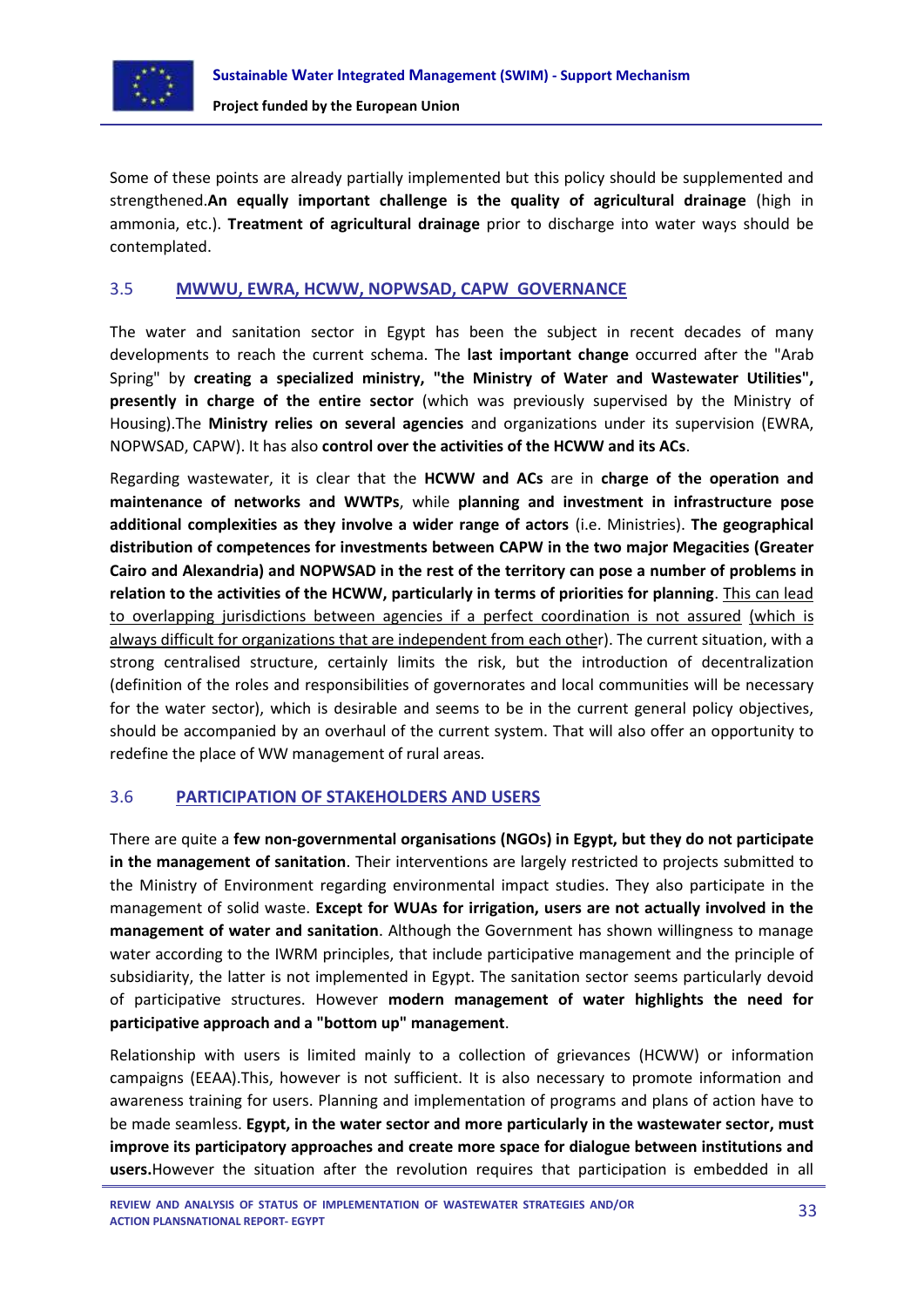

aspects of water and wastewater development - from the initiation of plans all the way to implementation. This is referred to as upstream approach versus downstream approach. In any case, the participatory approach requires integrated policy involving information and awareness raising and training of stakeholders at the downstream and upstream end of development.

It is often that funding agencies, in their intervention programs, highlight the need for users' participation and the establishment/facilitation of dialogue.

## <span id="page-33-0"></span>3.7 **PRICING AND COST RECOVERY**

**Companies in charge of drinking water and sanitation (HCWW and ACs) are not mandated to set the tariff structure for the services they provide**. It is the **State which approves** rates according to socioeconomic and political criteria. This results in **low prices** that do not cover the cost of the service or the operation of these organizations in the majority of cases (only one company balances its budget). **This situation causes significant dependence of the companies on the State (for subsidies)** and often with financial difficulties related to insufficient contribution of the State. Furthermore, the **situation is aggravated by low collection rates** (this phenomenon has worsened after the "Arab Spring") or even the **lack of efficient billing systems**.

Although very crucial for the sector's sustainability, the pricing for drinking water and sanitation is still a sensitive issue in countries where centralized management is strong. However, it stems from practice and accompanying economic analyses that at least the user pays for the service (provision of drinking water, water for industrial processes or to produce crops in agriculture and wastewater treatment necessary for the protection of the resource). The majority of investments are supported by the State and international donors. It seems appropriate to expect **that covering the cost of provision of the resource is applied. This needs to be implemented also in view of social equity considerations, including an equalization system between consumers and respecting the principle that "every human being has the right to access safe drinking water and sanitation**."

The **non-application of the polluter - pays principle aggravates the situation** especially in relation to the discharge and treatment of industrial wastewater.

The current **tariffs** are clearly **insufficient to allow normal operation of the companies** in charge of water and sanitation in Egypt. They should be adjusted gradually and in accordance with the socioeconomic situation of users, with due consideration to pro-poor policies. These tariffs should be regularly revised based on the general economic condition and related developments.

## <span id="page-33-1"></span>3.8 **PARTICIPATION OF THE PRIVATE SECTOR**

Although private sector participation is encouraged by the Egyptian Government, few operations have been implemented in the sanitation sector. **Only one BOT is underway although several projects exist and more are in the pipeline.**

**Opportunities for the private sector interests are however significant in the wastewater sector** and could be related to the management of networks and WWTP, sludge management, reuse of wastewater etc

**REVIEW AND ANALYSIS OF STATUS OF IMPLEMENTATION OF WASTEWATER STRATEGIES AND/OR ACTION PLANSNATIONAL REPORT- EGYPT**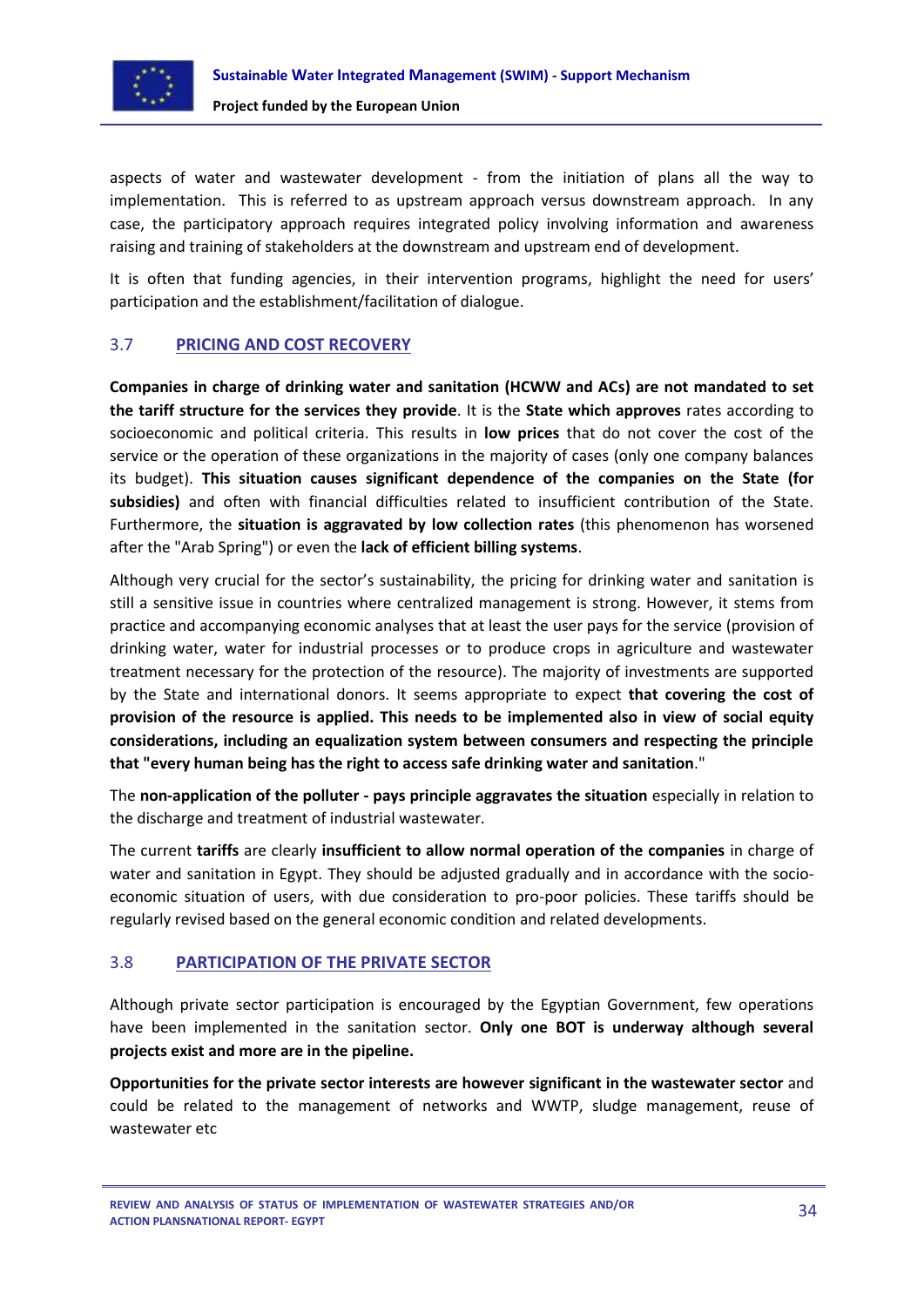

**Policy in this direction should be further developed as long as the institutional framework is clear and precise for the technical implementation and the financial aspects.** Generally the private sector is prudent to get involved if safeguards are not duly provided. Moreover, mutual understanding of the opportunities and challenges (including roles, responsibilities, risk assessment, etc) involved in public-private partnerships need to be in place on both sides of the equation, as verified by the MED EUWI psp-related work.

## <span id="page-34-0"></span>3.9 **DATA BASES AND MONITORING NETWORKS**

In Egypt there is **no national water data base (**resources, drinking water, wastewater, irrigation, environment, etc.). Each Ministry involved in water management, each National Agency, each company has its own measuring stations network, its own sampling programs, its own database and its own management criteria without real consultation between operators.

**The tools used for the databases vary from data on paper to the use of GIS**. The result is a significant **challenge for providing an overview of the situation**. An **effort should be made** by the various ministries, agencies and companies **to update their databases and improve the management of these databases.** Coordination has to be created between the data managers to structure effective monitoring networks and data acquisition, to maximize information and avoid duplication and thereby optimize costs.

At the moment the multiplication of the databases, the differences in format and geographical distribution does not allow easy communication of data between organizations. Some of these data are only accessible within the organization itself and are not public.

## <span id="page-34-1"></span>3.10 **REMARKS ON WATER AND SANITATION MANAGEMENT IN EGYPT**

The state clearly displays a willingness to manage water resources based on the IWRM framework and principles. But the current organization of the sector does not seem to facilitate such an implementation. The water management in Egypt is highly centralized and participative management is largely absent in the current schema. The national policy is strongly focused on water resources' exploitation and protection through heavy investment in urban sanitation and drinking water supply. This is a real success in terms of accessibility to drinking water for almost all of the population but more mitigated regarding sanitation (treatment level and effectiveness of WWTP, lack of capacity building), especially in rural areas, which is still lagging behind. Accordingly, the current sector policy is mostly supply oriented since users and stakeholders are not involved in the process.

The relatively tight separation between the management of the resources (MWRI) focusing on the quantity, and the protection of this resource (MSEA) focusing on the quality while having the responsibility of MWWU for drinking water and sanitation, do not facilitate the integrated management of water resources. On the other hand, the grouping of drinking water supply and sanitation management within a single entity is an asset.

This current situation results in a multiplicity of strategies, programs, plans, which often could be grouped under the same larger thematic. This highly sectoral and vertical planning goes against the IWRM principle which aims essentially at horizontal and vertical integration of all components in addition to technical know-how (social among others). Sometimes laws and decrees exist but are not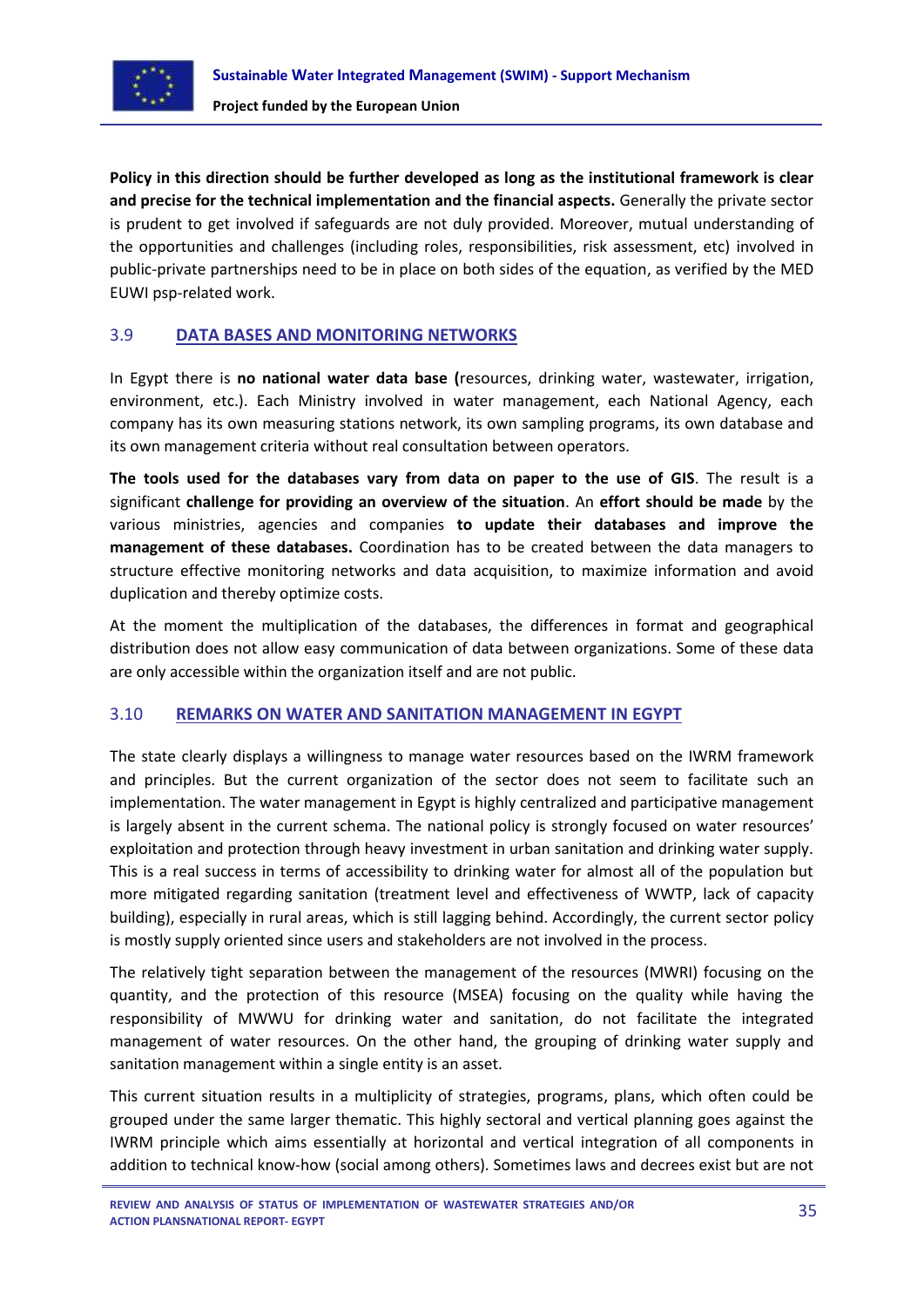

well applied or not applied at all. In some sectors, the situation could be improved only by updating some laws, decrees, guidelines or standards.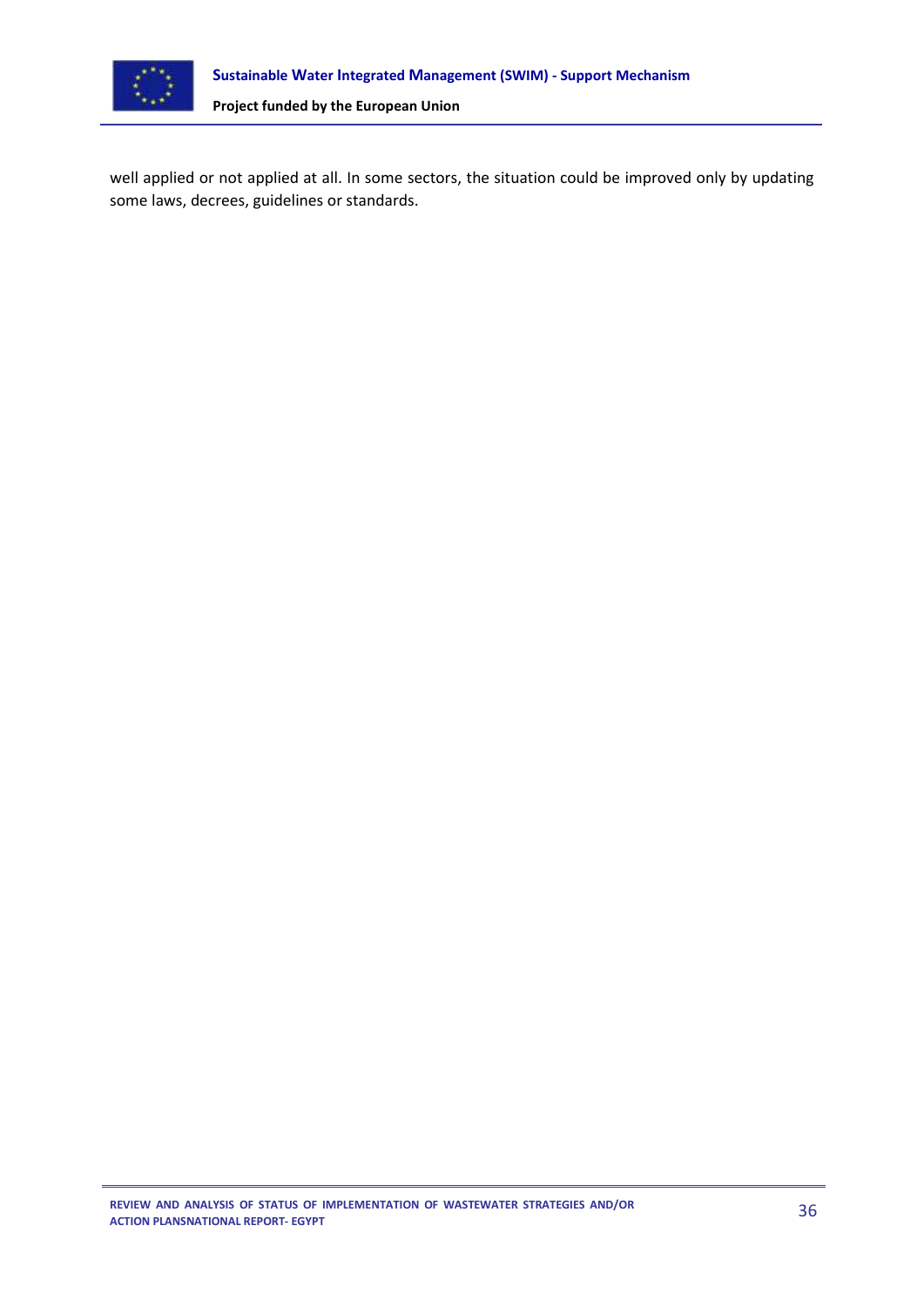

 $\overline{a}$ 

**Project funded by the European Union**

## <span id="page-36-0"></span>**4. Opportunities**

Although the situation is not yet stabilized, the current political context following the "Arab Spring" supports the commitment for significant reforms. Ongoing changes could focus on issues that would permit fundamental reforms that seem necessary for the future of the environment and protection of natural resources, such as decentralization, participation of stakeholders in decisions, and transparency/accountability. The current revision of the institutional framework for the management of water and sanitation (revision of the current law), adjustments to ongoing plans and programs and the preparation of new ones in areas previously forsaken, are significant opportunities for which support should be provided.

The initiative launched by the President to involve NGOs in the conceptualization of development in Egypt (including water resources), the new paragraph on water in the new Constitution, the preparation of a Rural Sanitation Strategy and the new Water Law<sup>3</sup>, in addition to the program for the licensing and certification of WWTPs for Technical Sustainable Management, are very important opportunities to develop a more integrated water management policy.

 $3$ A new Water Law has been prepared and is expected to be submitted for approval to the people's council

**REVIEW AND ANALYSIS OF STATUS OF IMPLEMENTATION OF WASTEWATER STRATEGIES AND/OR ACTION PLANSNATIONAL REPORT- EGYPT**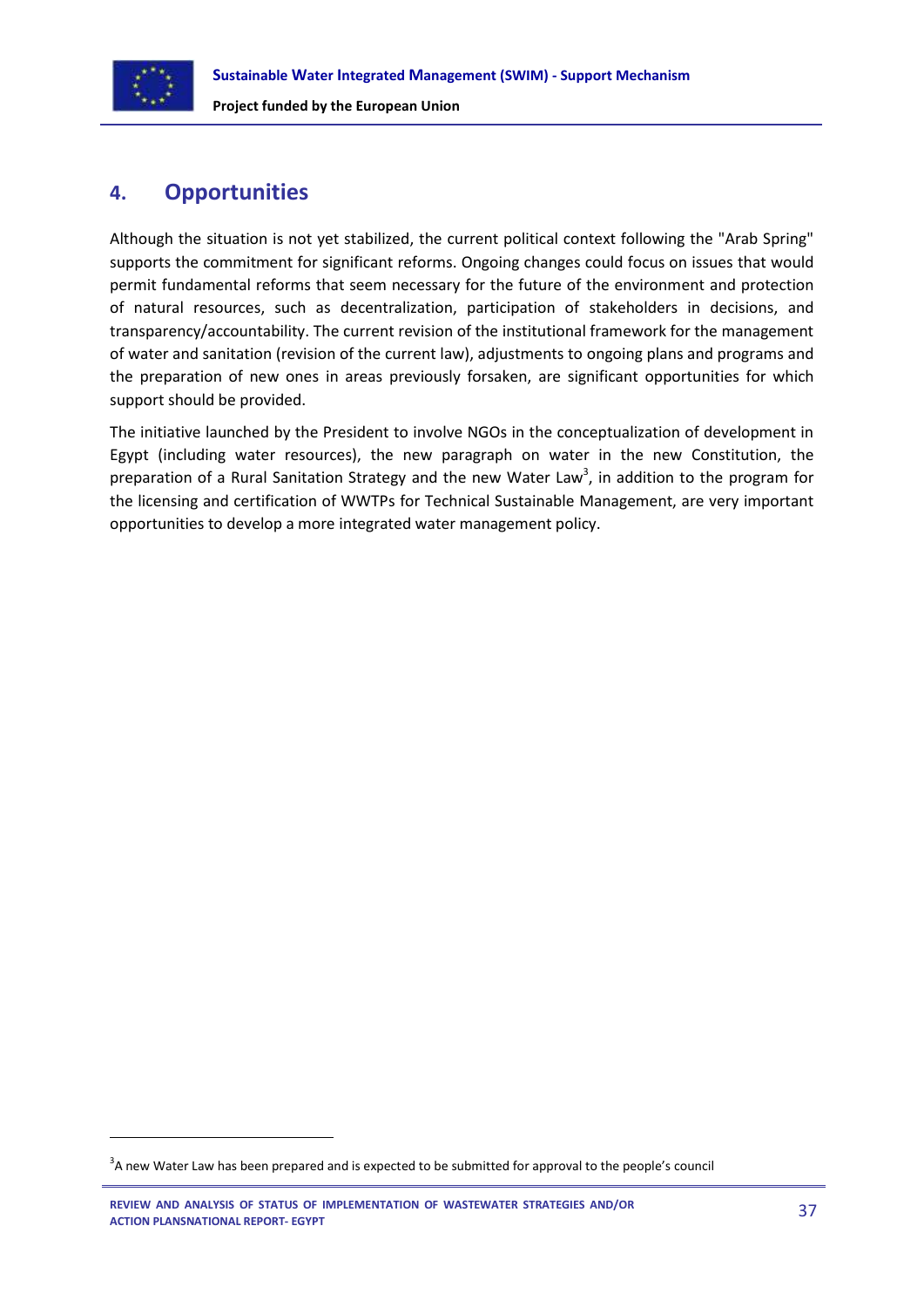

## <span id="page-37-0"></span>**5. Proposed Actions and recommendations**

Based on the request of the country during the National Consultation Workshop, a more action oriented set of recommendation is listed below:

The **institutional framework of the WW reuse must be updated and completed.** Strengthening of technical expertise and training of staff in charge of its implementation and its management should be undertaken. Information should be disseminated to the public, whilst training and user participation should be developed. Sustainability of the quality of TWW should be sought through increasing the level of treatment and securing the good functioning of the WWTP. In addition, a strong policy on industrial discharges has to be established.

#### *Recommendations for actions*

- $\triangleright$  Revise, update and complete the wastewater institutional framework laws and Decrees, Norms and Standards (considering existing experiences in Egypt and in other Mediterranean countries for the various types of reuse).
- $\triangleright$  Define which institution is in charge of the wastewater reuse policy.
- $\triangleright$  Design a National Wastewater Reuse Plan.
- $\triangleright$  Promote capacity building for strengthening of technical expertise in the bodies in charge of design, implementation, operation and maintenance of treated wastewater reuse projects.
- $\triangleright$  Develop awareness, information and training plans for users (including related health recommendations.
- $\triangleright$  Develop programs for improving the WWTP efficiency in the companies in charge of the operation and maintenance of the WWTP.
- $\triangleright$  Define new quality constraints for wastewater discharge in urban sewerage networks and control policy.
- $\triangleright$  Define the required treatment level related to the reuse objectives and plantation types.
- $\triangleright$  Define Action Plans to increase the level of treatment in the WWTP as necessary.
- $\triangleright$  Define how users can participate in the projects from design to implementation.
- **The rural sanitation sector presents a large deficit in strategies** (although actions have been initiated) and in the technical and institutional framework. Strengthening of this sector is a priority and certainly requires further studies for their definition (e.g. set thresholds on the size of groups of habitats where collective sanitation is to be avoided). Users' training and information are priorities.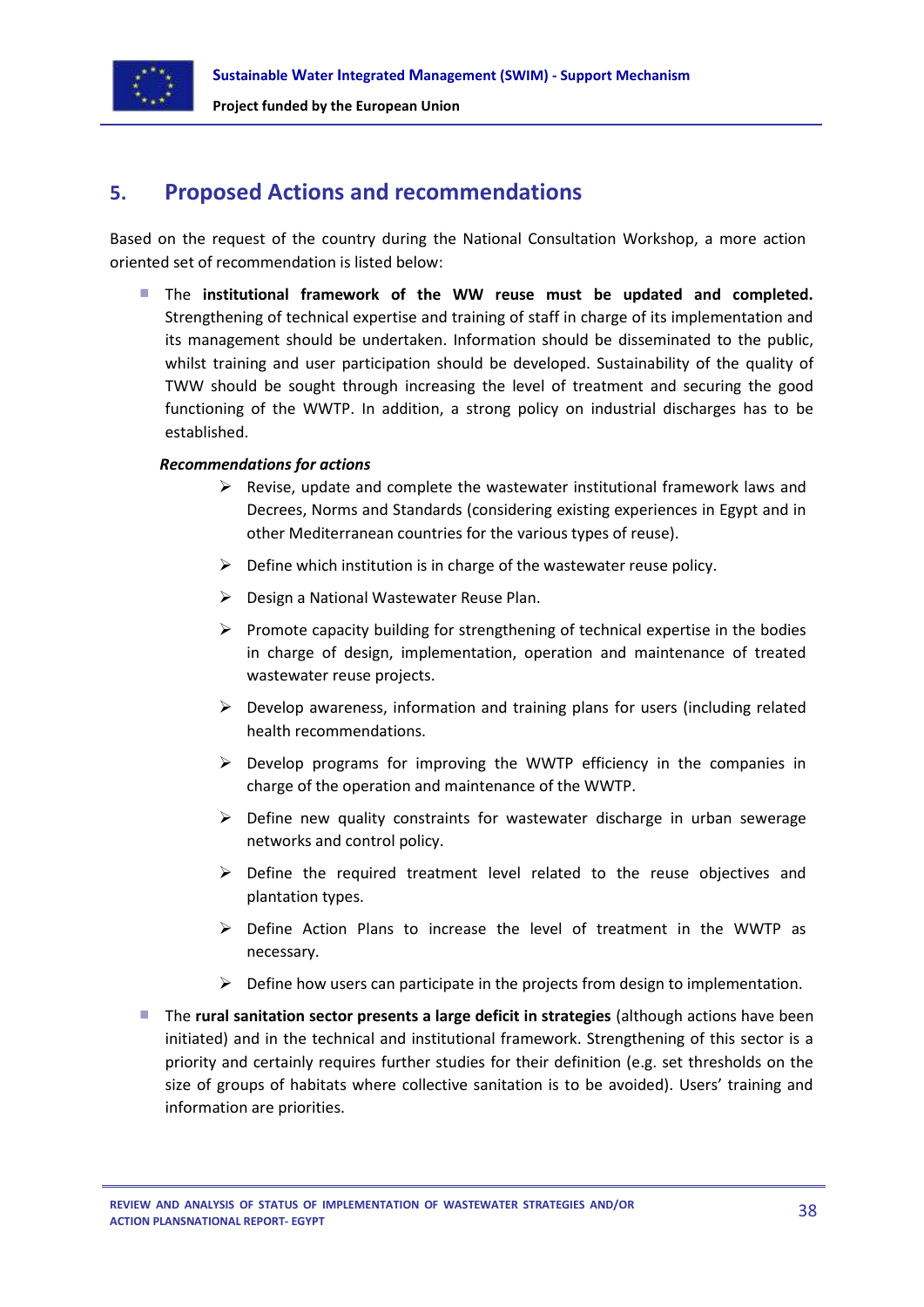

#### *Recommendations for Actions*

- $\triangleright$  Revise, update and complete the institutional framework for rural sanitation (define who is in charge of the sector, who designs, implements and operates, and who controls).
- $\triangleright$  Initiate studies (technical and economic) to define where collective sanitation is to be avoided, where semi collective sanitation is recommended and where autonomous sanitation has to be implemented.
- $\triangleright$  Initiate local Sanitation Plans.
- $\triangleright$  Develop awareness, information and training plans for users.
- $\triangleright$  Define how users can participate in the projects from design to implementation of collective or semi collective projects.

As part of the Rural Sanitation development, suitable and inexpensive technical solutions for autonomous or collective sanitation should be strengthened (it will be necessary to avoid standardized answers that might not meet the environmental, societal and economic context). The information and the provision of practical guides, including autonomous sanitation, should be implemented.

#### *Recommendations for Actions*

- $\triangleright$  Initiate studies of existing technical solutions suitable and inexpensive for autonomous or collective sanitation existing in other countries of the Mediterranean countries to select which can be applied in Egypt.
- $\triangleright$  Prepare Guide lines for constructors and users describing the several technical solutions and how to operate and maintain.
- $\triangleright$  Organize capacity building for constructors, operators and users (that can be a part of the Local Sanitation Plan).
- **Industrial wastewater discharge represents a significant impact on the efficiency of WWTP** and on the possibility of reuse of TWW and sludge. A more precise institutional framework has to be established with a sector approach for each type of industrial process. Efficient incentive programs have to be proposed for depollution and the polluter / payer principle has to be implemented. A policy promoting industry clusters in the same sector of activity and a proactive policy vis-à-vis the pretreatment of industrial effluents before discharging into the urban sewerage network should be implemented.

#### *Recommendations for Actions*

- $\triangleright$  Information campaigns intended for industrials to improve processes to save water and encourage the use of recycling of treated wastewater within the plant.
- $\triangleright$  Elaborate guide lines for specific pretreatment of the effluent before discharging into collection networks or into the natural environment.
- $\triangleright$  Elaborate institutional framework to impose rules for discharging and to strengthen controls.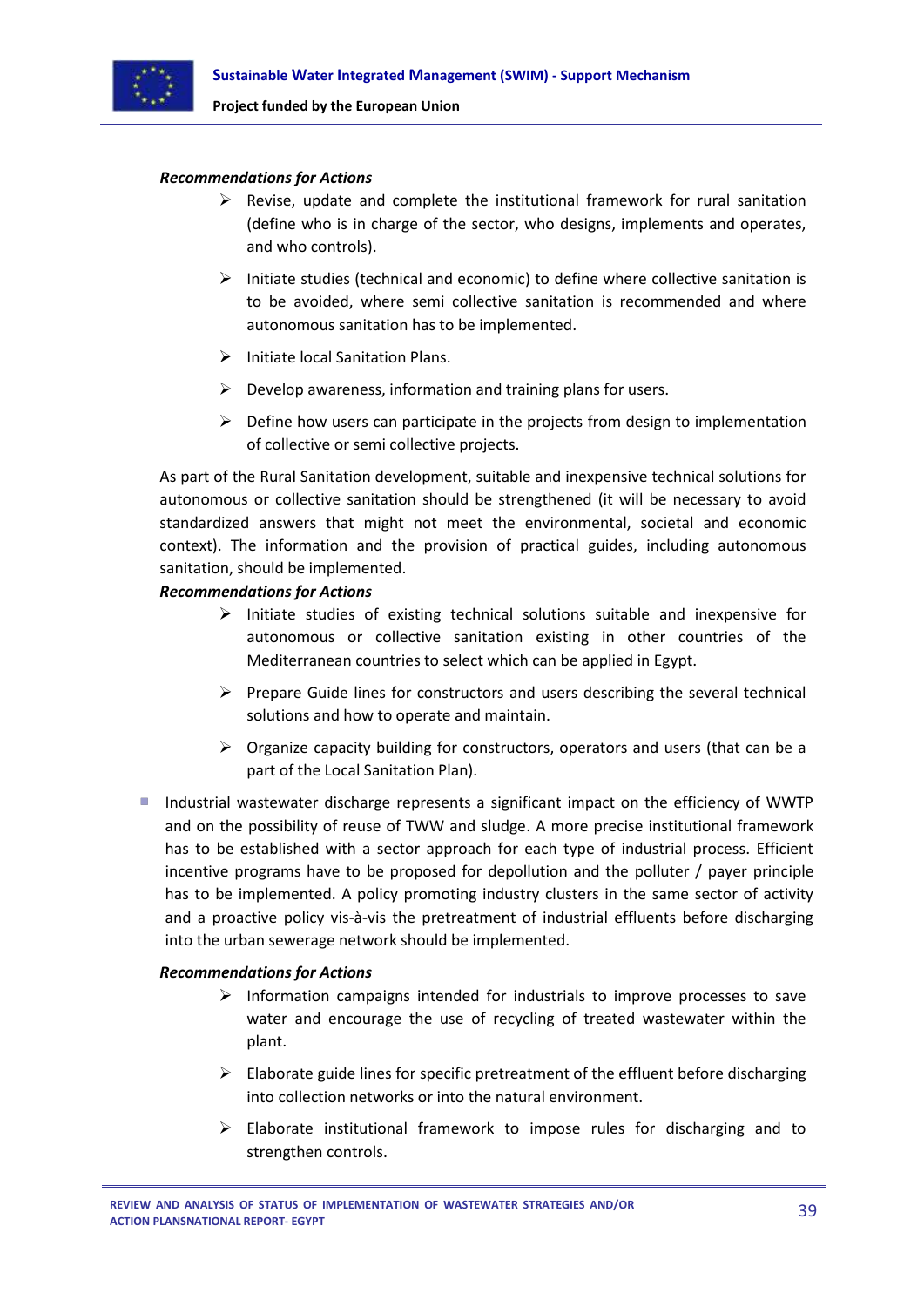

- $\triangleright$  Plan to group plants in new industrial areas to provide a specialized Wastewater treatment specific to the sector activity.
- $\triangleright$  Organize and develop a communication and information strategy for industrial training.
- $\triangleright$  Force the manufacturers to self-control their discharges in terms of quality and quantity and to communicate results to EEAA and managers of WWTP if they discharge in an urban network.
- An effort is needed by all databases managers to improve compatibility between the databases and in the long term to have the possibility of developing a national database for water. Transparency between the data bases is a necessity. Coordination between all the stakeholders (Ministries, Agencies, Companies), including measurement networks and analytical monitoring, is an important challenge.

#### *Recommendations for Actions*

- $\triangleright$  Create a National Water Data Base Committee with representatives of all stakeholders involved in water management (Ministries, Agencies, Companies, etc.).
- $\triangleright$  Identify information requirements to enable more informed decision making and define the data needed from the different stakeholders to meet those requirements. Establish data flow procedures and data exchange mechanisms (in the format needed). Another option is to initiate studies to make the several data bases compatible.
- $\triangleright$  Initiate a National Water Data Base (environment, quantity and quality of resources, irrigation, drainage, drinking water, wastewater, meteorology, hydrology, hydrogeology, etc…) that can be used by decision makers.
- $\triangleright$  Coordinate all the monitoring networks (could be done by the National Water Data Bases Committee).
- **Information extension, education and training programs and broad participation of users and the public must be implemented**. This area is currently undeveloped especially upstream of the definition of strategies, policies, plans, programs and actions to be involved.

#### *Recommendations for Actions*

- $\triangleright$  Define how the public and users can be involved in the definition of strategies, policies, plans, programs and action plans and how they can be involved in projects from design to implementation in the water/wastewater sector.
- $\triangleright$  Elaborate information, education and training programs for the stakeholders and the users in the related sectors (environment, sanitation, drinking water, irrigation, etc…).
- $\triangleright$  Create spaces for dialogue between institutions and users at all levels (local, regional, national).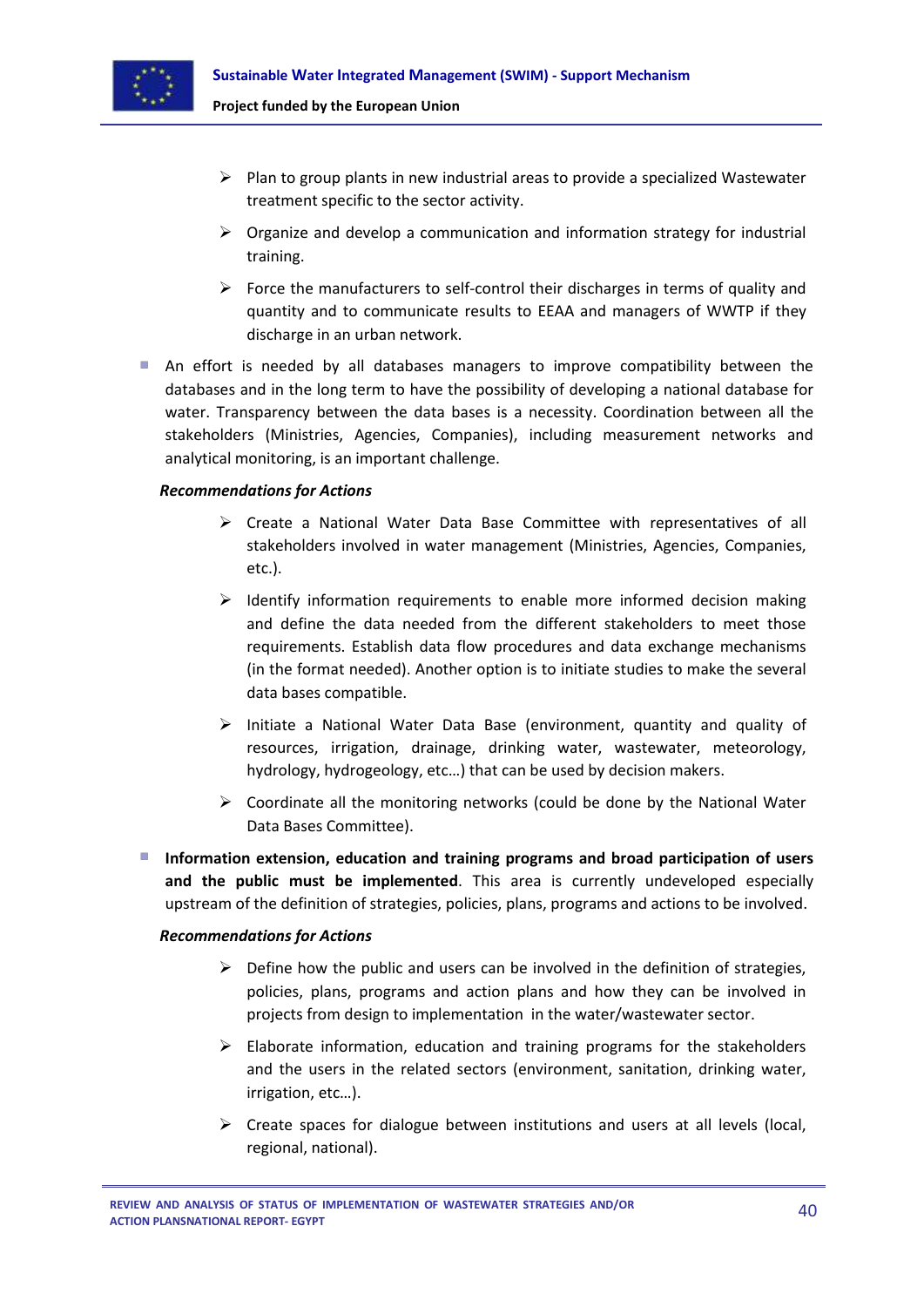

An effort should be focused on the prices charged for water and sanitation to enable companies to achieve financial independence. This approach would certainly boost the private sector participation in these activities. Socio-economic studies should be however undertaken to reflect realities on the ground and to be realistic in the proposals. Progressive tariffs is an option with due consideration to affordability by the poor.

#### *Recommendations for Actions*

- $\triangleright$  Initiate economic studies on wastewater treatment cost recovery and socioeconomical capacity of users to evaluate how the consumer can be charged and to define a new cost recovery policy with an agenda for realistic price increase.
- Increase the rate of bill collection by the Companies by information campaigns of the consumers.
- It seems important to define and implement a policy for management and valorization of WWTP sludge including an updated institutional framework.

#### *Recommendations for Actions*

- $\triangleright$  Revise, update and complete the institutional framework of the WWTP sludge management.
- $\triangleright$  Define for each WWTP a sludge treatment and management Plan.
- $\triangleright$  Elaborate sludge treatment, management and reuse plans for WWTP sludge at all levels (National Plan, Regional Plans and Local Plans).
- $\triangleright$  Revise, update and complete norms and standards for sludge reuse considering existing experiences in the Mediterranean countries.

A reform of the administrative framework (capacity building, governance) of the water sector seems essential in order to implement the principles of demand management and IWRM, displayed by the government.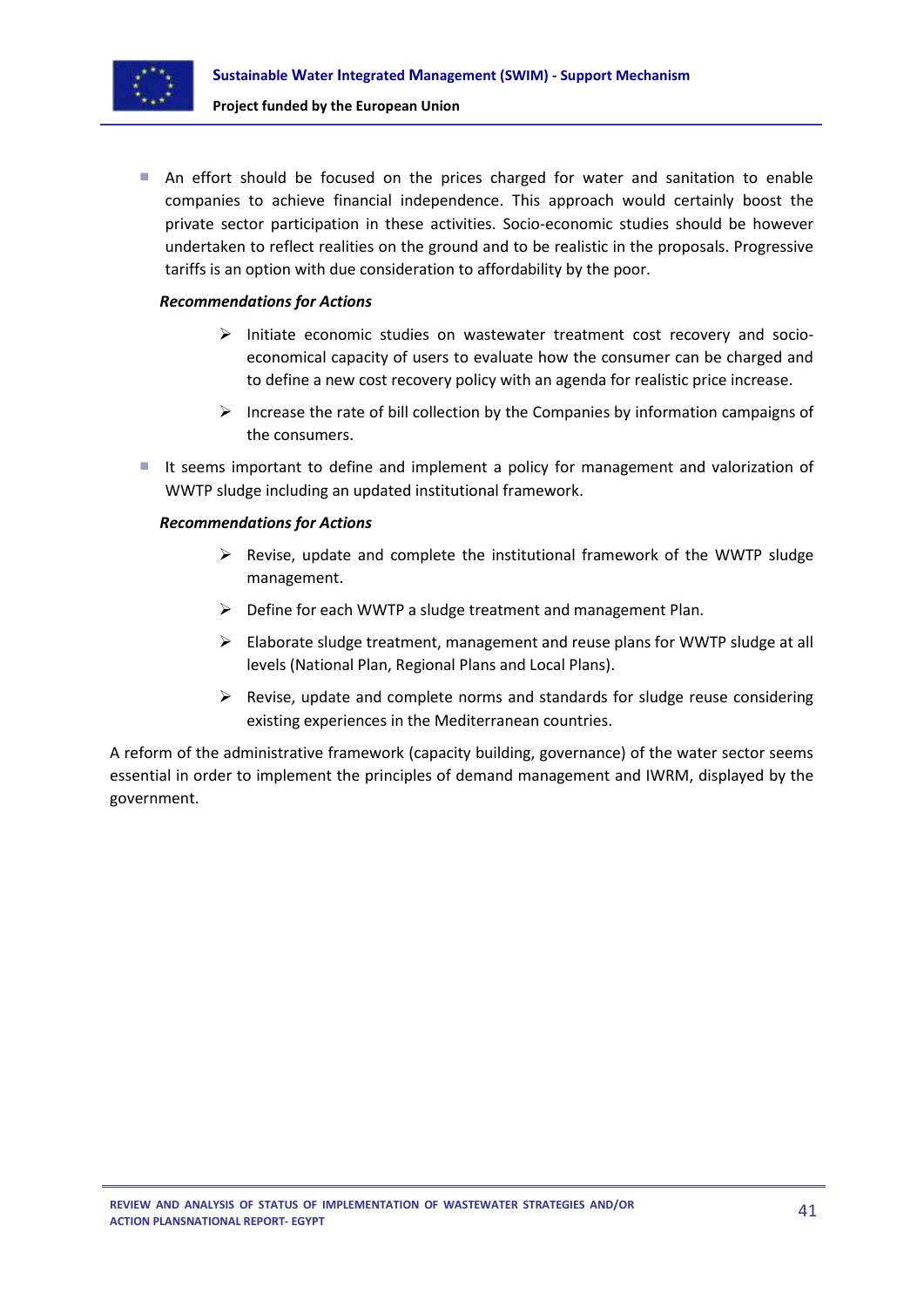

## <span id="page-41-0"></span>**6. List of references**

## <span id="page-41-1"></span>6.1 **GENERAL**

- **Sustainable Water Management and De-pollution of the Mediterranean (Regional** Programme for the ENPI-South Region. Power point EUROPAID COOPERATION OFFICE.
- **Contribution to the Strategy for Water in the Mediterranean. UNEP, MAP, Plan Bleu,** MEDPOL. 2010 IME – CEDARE.
- European Neighbourhood and Partnership Instrument (ENPI). Regional Strategy Paper (2007 – 2013) and Regional Indicative Programme (2007 – 2010) for the Euro-Mediterranean Partnership. EUROMED.
- **Involving Private Investors in the "Horizon 2020" initiative for the Depollution of the** Mediterranean. Dec 2007. Report of the Conference in Oct 2007 in Athens. MIO-ECSDE and GWP-MED.
- **Priority issues in the Mediterranean Environment. UNEP EEA. 2006 report 4/2006.**
- **Strategy for Water in the Mediterranean. UfM. Draft Feb. 2010. Water Expert Group.**
- Themes Papers  $(1 2 3 4)$  prepared for the Euro-Mediterranean Ministerial Conference on Water. Dead Sea – Jordan. 2008.
- **Regional Review of Water Plans and/or Strategies. Final document validated by the Expert** Regional Workshop on Planning of the Water Resources in the SWIM Countries. Athens June.
- Integrated Water Resources Management (IWRM) Overview of MEDA Countries. EUWI MED 2009.
- Review of World Water Resources by Country. Water report 23. FAO 2003.
- Quelles sont les demandes en eau et les sources d'approvisionnement en eau actuelles et futures des pays méditerranéens. Contribution au  $1<sup>er</sup>$  Forum Méditerranéen de l'Eau. Marrakech dec. 2011. J. Margat. IME 2011.
- Inception report a brief version. SWIM-SM 2011.
- **Sustainable Water Management and De-pollution of the Mediterranean Demonstration** Projects. Call for Proposal. ENPI South/environment 2009.
- Strategy for Water in the Mediterranean. UfM 2010. Annex 1 of the Declaration of the  $4<sup>th</sup>$ Euro-Mediterranean Ministerial Conference on Water (Barcelona April 2010).
- Concept notes on the four thematic pillars. Annex 2. SWIM-SM.
- Preparation of Terms of reference for the Regional Programme "Sustainable Water Management and De-Pollution of the Mediterranean". Mission reports Egypt Dec 2009, Morocco Jan 2010, Tunisia Feb 2010.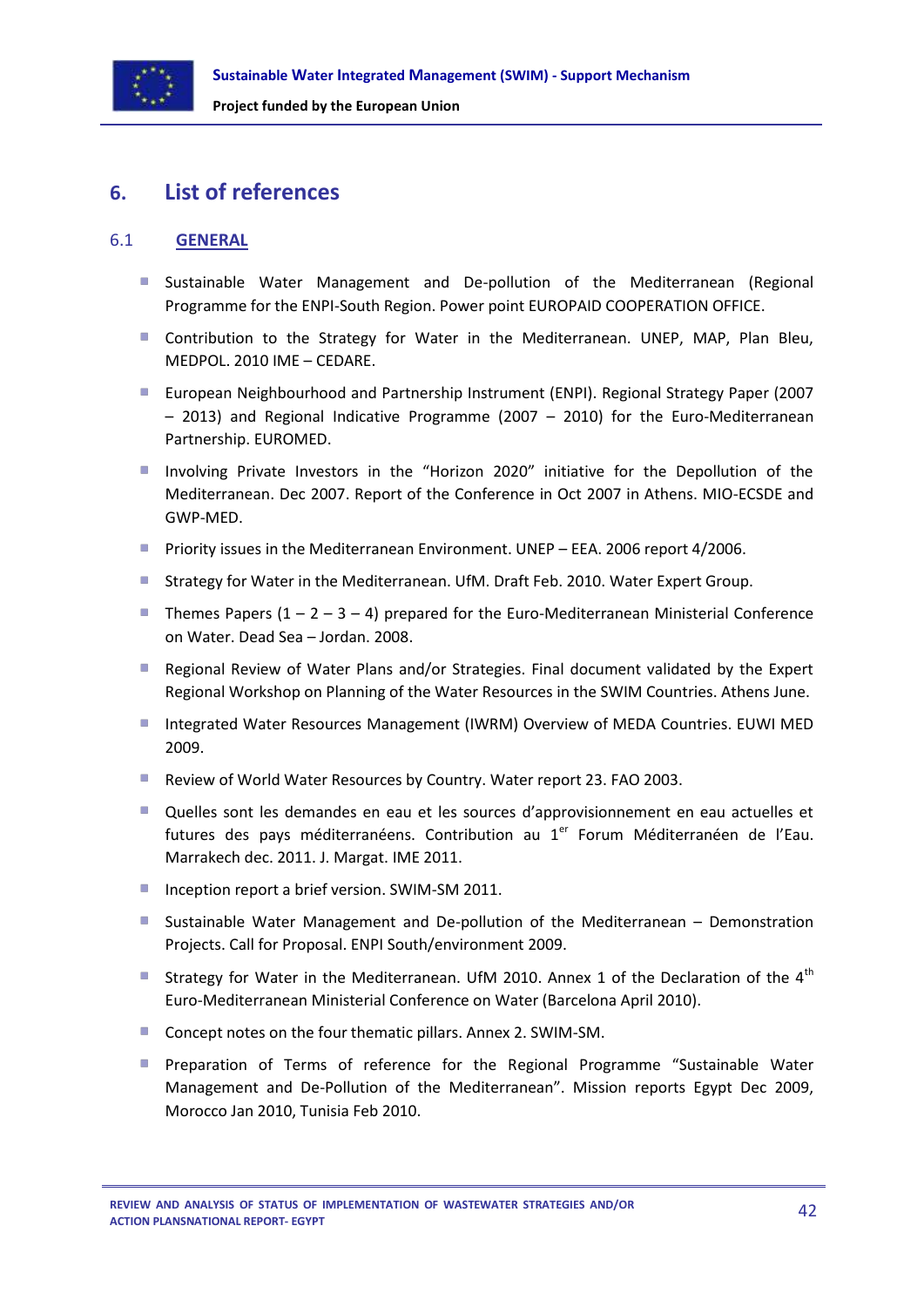

#### <span id="page-42-0"></span>6.2 **WASTEWATER REUSE**

- Mediterranean Wastewater Reuse Report. Joint Mediterranean EUWI/WFD process (MED WWR WG) Nov 2007
- Mediterranean Wastewater Reuse Report. Joint Mediterranean EUWI/WFD process (MED WWR WG) Nov 2007 – Annex A Glossary.
- Mediterranean Wastewater Reuse Report. Joint Mediterranean EUWI/WFD process (MED WWR WG) Nov 2007 – Annex B Case Studies.
- Water reuse in Middle Eastern and North African countries. A. Bahri- 2008- in Water Reuse An International Survey Contrasts, Issues and needs around the World. IWA publishing.
- **Development of Tools and Guide lines for the Promotion of the Sustainable Urban** Wastewater treatment and Reuse in the Agricultural Production in the Mediterranean Countries. MEDAWARE Project 2008. MEDA Water Programme- NTUA.
- Réutilisation des eaux usées traitées pour l'arrosage et l'irrigation. Afssa 2008.
- **Improving Wastewater Treatment and Reuse Practices in the Mediterranean Countries. A** Practical Guide for Decision-makers. EMWater Guide. 2008. MEDA Water Programme.
- WHO Guidelines for the Safe Use of Wastewater, Excreta and Greywater. VOL. II. Wastewater Reuse in Agriculture. WHO 2006.
- **Wastewater reuse in the Mediterranean Region State of the Art and Perspectives. M. Salgot.** INWATERMAN Project. Ragusa Sept. 2007.
- **Analisis de las Mejores Practicas de Tratamiento y Reutilizacion de Aguas Residuales Urbanas** con fines Agricolas en los Paises del Mediterraneo. D. Hidalgo, R. Irusta. 3rd International Conference on Efficient Use and Management of Water. Santiago (Chile) 2005. Powerpoint.
- Managing the other side of the water cycle Making wastewater an asset. A. Bahri. GWP TEC Background paper N°13 – 2009.

## <span id="page-42-1"></span>6.3 **EGYPT**

- Wastewater Reuse in Egypt opportunities and challenges. R. Wahaab, M.O. Omar 2012.
- **Egyptian National Rural Sanitation Strategy. Final Document 2008. HCWW.**
- **National Strategy for water supply and sanitation. Compilation of water and sanitation** Master Plans. HCWW – 2009.
- **MED EUWI, Financing Strategy for the Water Supply and Sanitation Sector in Greater Cairo,** 2009
- MED EUWI, Framework Conditions for Private Sector Participation in Water Infrastructure in Egypt, 2010
- **Holding Company for Water and Wastewater. HCWW 2007- powerpoint.**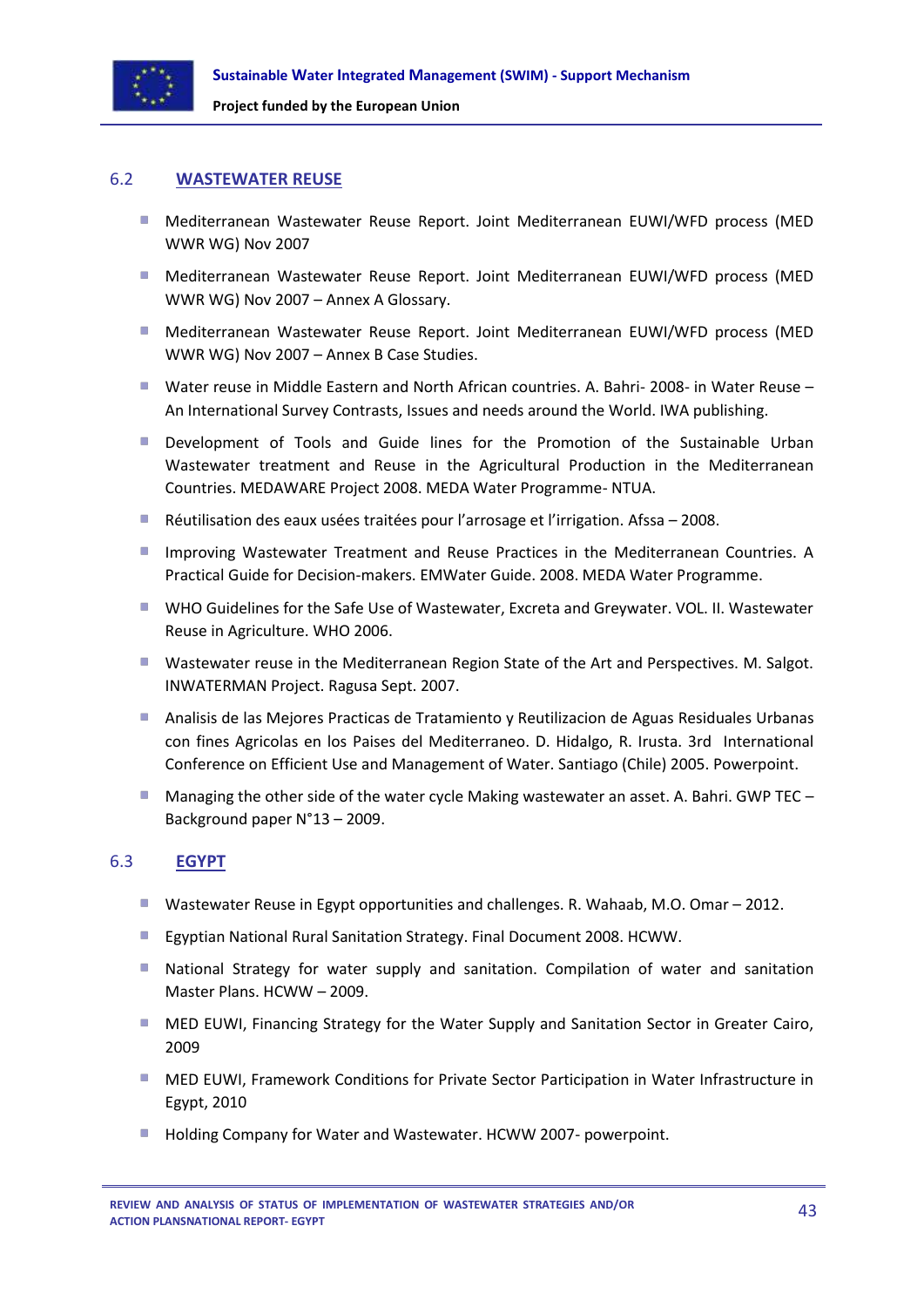

- Estimating relative benefits of differing strategies for management of wastewater in lower Egypt using quantitative microbial risk analysis (QMRA). World Bank Water Partnership Programme. HCWW – Leeds University – 2012.
- **Egypt. SEMIDE [www.emwis-eg.org](http://www.emwis-eg.org/)**
- Strategy for Wastewater reuse and Action Plan in Egypt. A. El Sayed-2002. International Symposium on Environmental Pollution Control and Waste management. Tunis ELCOWM 2002.
- USAID's New Strategy in Egypt. AL-AHRAM n°732 2005.
- Egypt New Study Analyzes options for rural Wastewater Treatment. E-source IRC 28 March 2012.
- **D** Opportunities for Woody Crop Production using Treated Wastewater in Egypt. J. Zalesny and al. 2011. International Journal of Phytoremediation. 13 (S1) – 102-121.
- **Improved Water and Wastewater Services Programme. Technical Assistance for the HCWW,** Lot A. Strategic Environmental Assessment. IWSP – 2011.
- **Pereparation of terms of reference for the Regional Programme "Sustainable Water**" Management and De-pollution of the Mediterranean". Mission Report Egypt. MWH – 2009.
- **2030 National Strategy for Wastewater Reuse in Egypt. MED EUWI Project. Draft report** 2011.
- Egyptian Water and Wastewater regulatory Agency (EWRA). Third Annual Report. 2009 2010.
- SEA Report. Dec 2011.
- **Egyptian Dialogue on <national <planning for Treated Wastewater Reuse. MED EUWI. April** 2012.
- The future Strategy of the water and wastewater Sector (2012 2017). NOPWASD 2012.
- Adopted measures to face major challenges in the Egyptian Water Sector. MWRI Egypt. Sept 2002.
- Towards a Strategy for Development and Management of Water Resources in Egypt 2009 2017. MWRI – Aug 2009.
- Development Policies Water and Wastewater Sector in Egypt. Ministry of Housing Sept 2010.
- **Egyptian-German Water and Wastewater Management Programme. GTZ 2012.**
- Water for the Future Summary of the National Water resources Plan 2017. MWRI Nov 2006.
- Egypt State of the Environment Report 2009. MSEA/EEAA 2010.
- Water Sector Reform in Egypt. A. Badr. Water Regional seminar Jordan March 2011.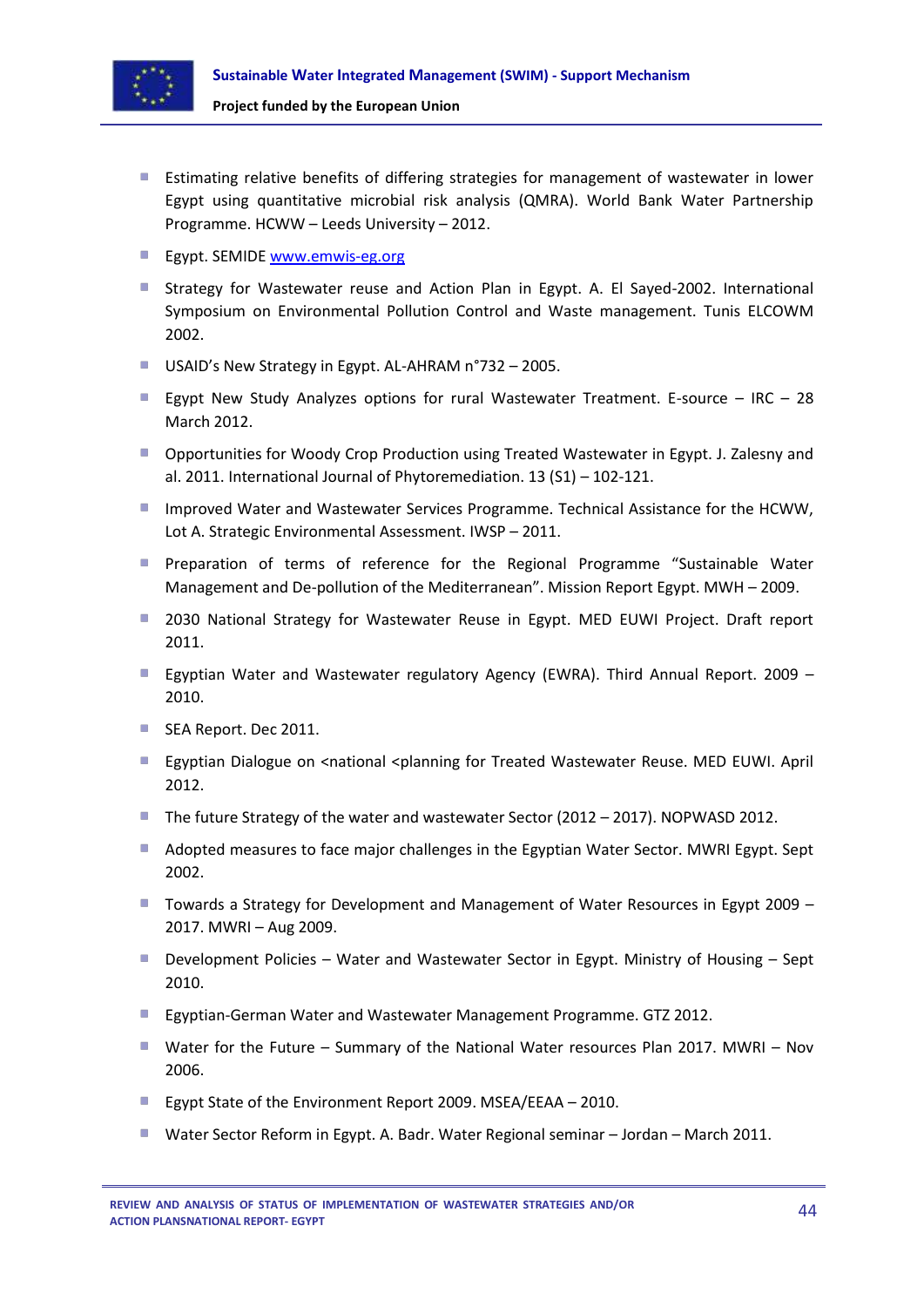

- Environmental Pollution and legislative Regulation (law 48/1982, Decree 8/1993) –August 1995. Report n° A3010901-9508-01-FR. Central Laboratory for Environmental Quality Monitoring. E.E.A.
- Canadian International Development Agency, Project n° 344/17564.
- a. [www.hcww.com.eg](http://www.hcww.com.eg/)
- [www.ewra.gov.eg](http://www.ewra.gov.eg/)
- $\mathcal{L}_{\mathcal{A}}$ [www.mwri.gov.eg](http://www.mwri.gov.eg/)
- $\mathcal{L}_{\mathcal{A}}$ [www.eeaa.gov.eg](http://www.eeaa.gov.eg/)
- [www.nwrc-egypt.org](http://www.nwrc-egypt.org/)
- www.egypt.gov.eg/english/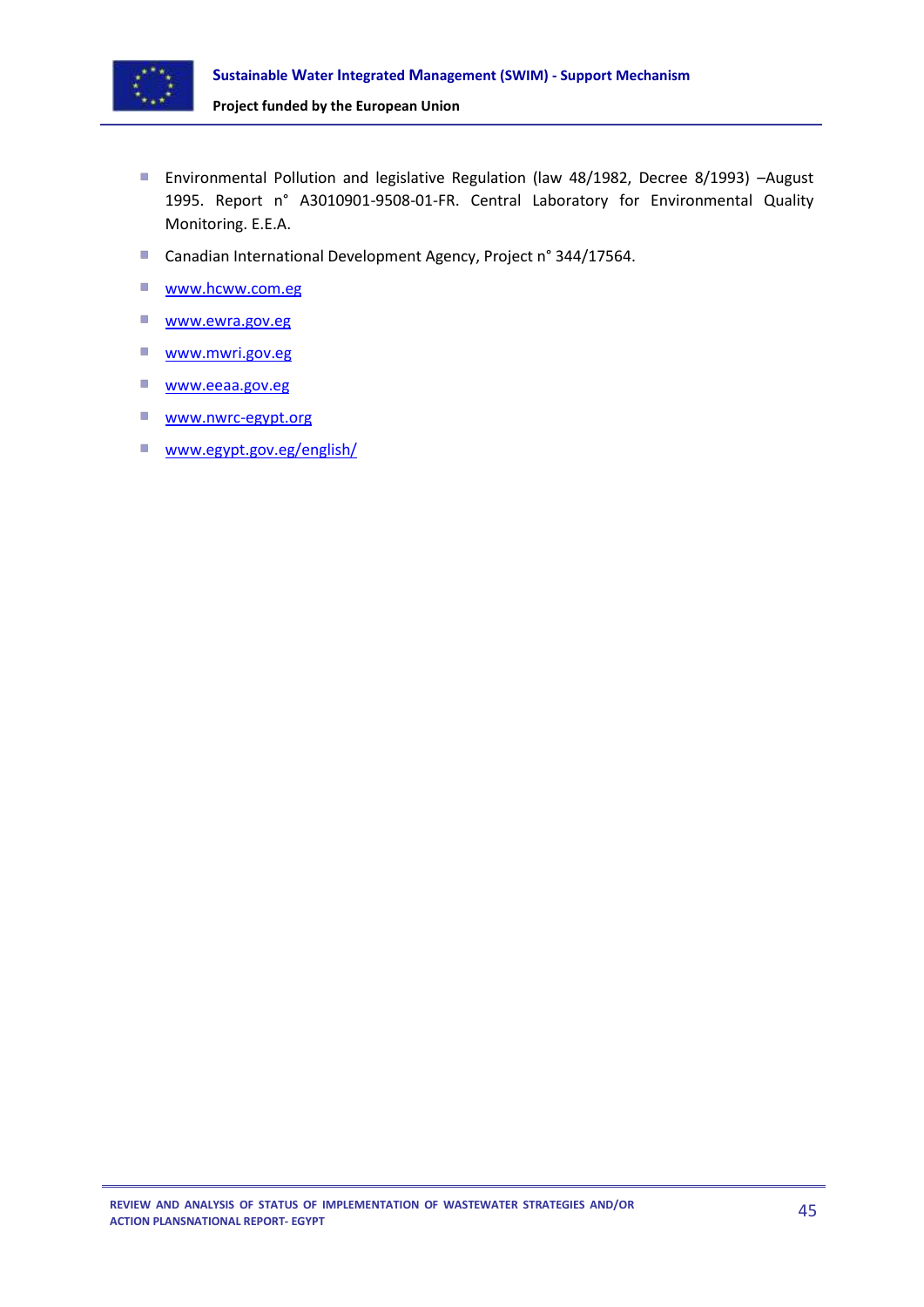

## <span id="page-45-0"></span>**7. Annex: Report on National Consultation**

# **REPORT FROM THE NATIONAL CONSULTATION WORKSHOP ON THE STATUS OF IMPLEMENTATION OF WASTEWATER STRATEGIES AND/OR ACTION PLANS IN EGYPT**

**Intercontinental City Stars Hotel, Cairo, Egypt 11 March, 2013**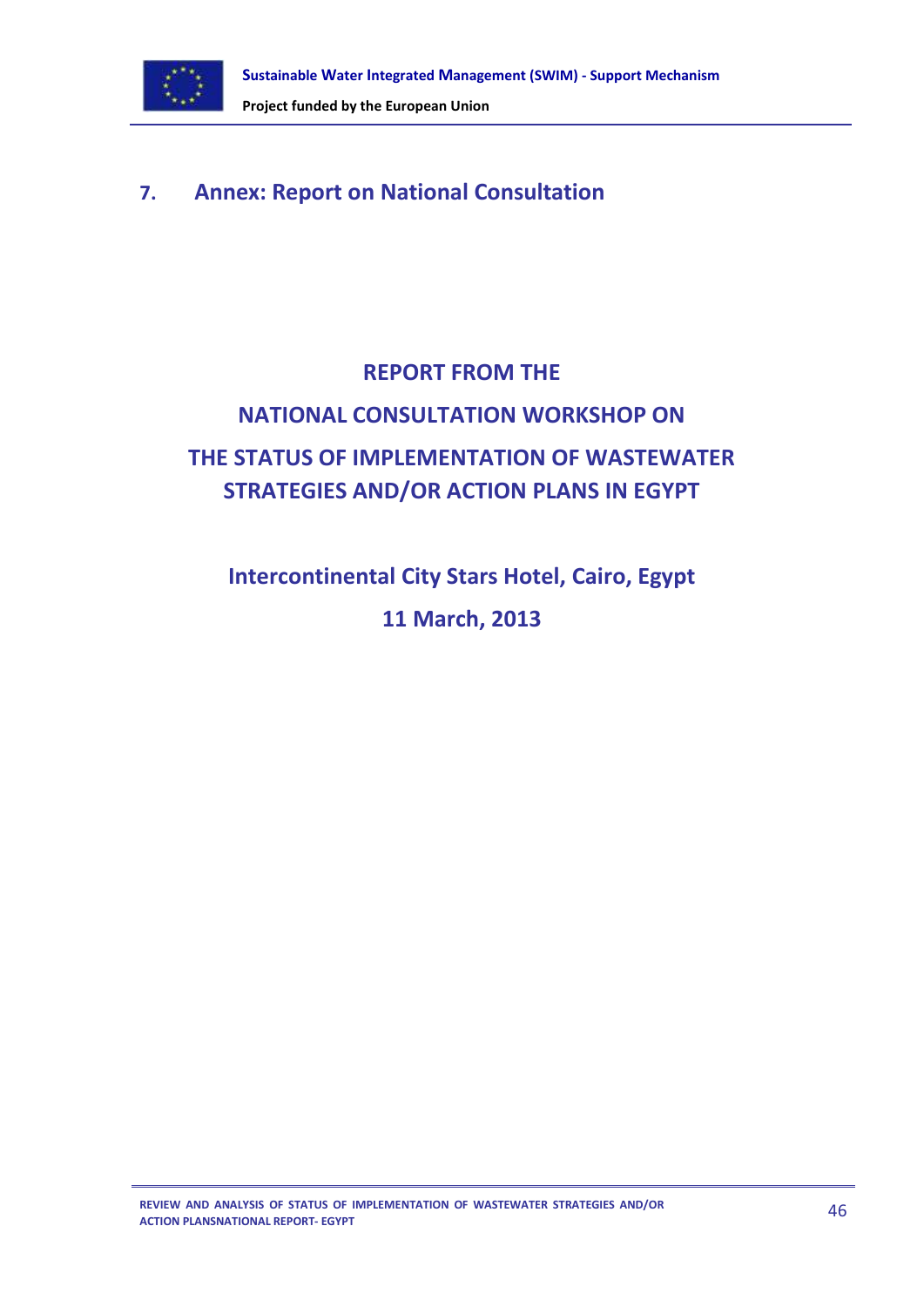

## **Table of Contents**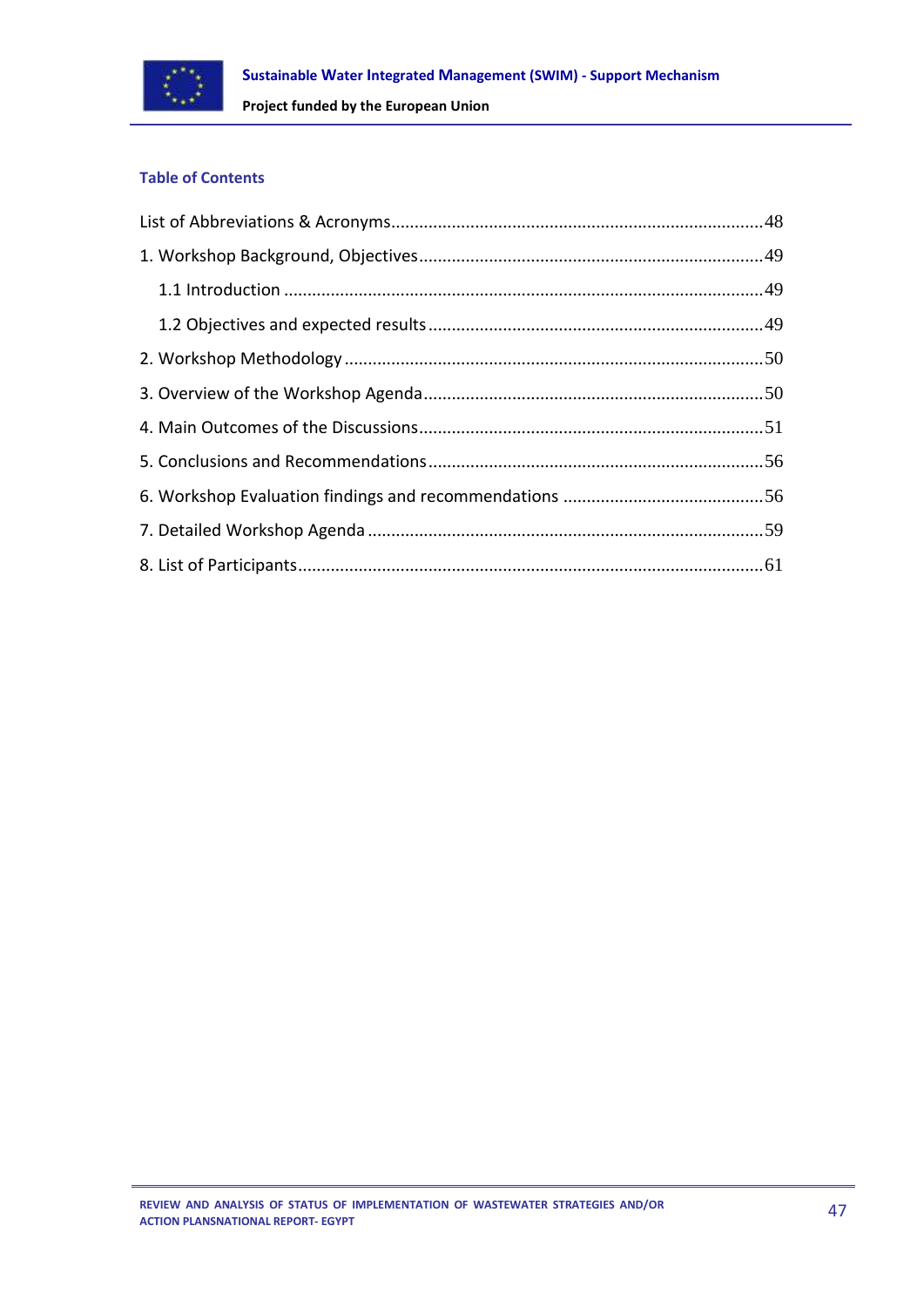

## <span id="page-47-0"></span>**List of Abbreviations & Acronyms**

| <b>CAPW</b>    | Construction Authority for Potable Water and<br>Wastewater                              |  |
|----------------|-----------------------------------------------------------------------------------------|--|
| <b>CEDARE</b>  | Centre for Environment and Development for the Arab<br>Region and Europe                |  |
| <b>EWRA</b>    | Egyptian Water and Wastewater Regulatory Agency                                         |  |
| GIZ            | Gesellschaft für Internationale Zusammenarbeit                                          |  |
| <b>HCWW</b>    | Holding Company for Water and Wastewater                                                |  |
| <b>IWRM</b>    | Integrated Water Resources Management                                                   |  |
| <b>MWRI</b>    | Ministry of Water Resources & Irrigation                                                |  |
| <b>MWWU</b>    | Ministry of Water and Wastewater Utilities                                              |  |
| <b>NGO</b>     | Non-governmental Organisation                                                           |  |
| <b>NOPWASD</b> | National Organization for Potable Water and Sanitary<br>Drainage                        |  |
| 0&M            | <b>Operation and Maintenance</b>                                                        |  |
| PCs            | <b>Partner Countries</b>                                                                |  |
| SWIM-SM        | Sustainable Water Integrated Management-Support<br>Mechanism (Project funded by the EC) |  |
| <b>TSM</b>     | Technical Sustainable Management                                                        |  |
| <b>USAID</b>   | United States Agency for International Development                                      |  |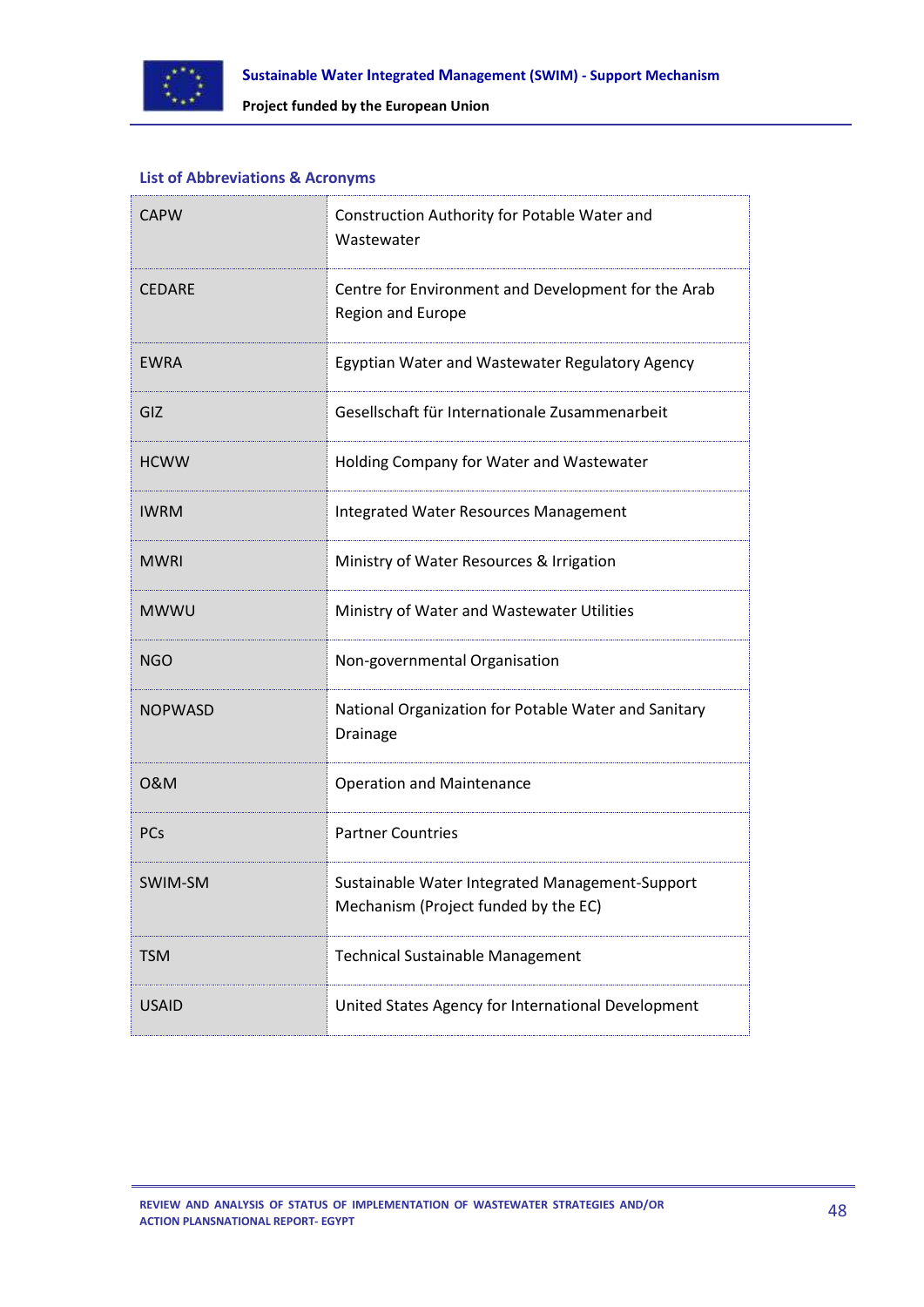

## <span id="page-48-0"></span>**1. Workshop Background, Objectives**

#### <span id="page-48-1"></span>**1.1 Introduction**

The Sustainable Water Integrated Management – Support Mechanism (SWIM-SM) is a regional technical support project funded by the European Commission (EC) and that includes the following Partners Countries (PCs): Algeria, Egypt, Israel, Jordan, Lebanon, Libya, Morocco, Palestine, Syria<sup>4</sup> and Tunisia. The project aims to promote actively the extensive dissemination of sustainable water management policies and practices in the region given the context of increasing water scarcity, combined pressure on water resources from a wide range of users and desertification processes, in connection with climate change.

Within its scope of work, SWIM-SM is implementing a set of activities to support more effective water governance, mainstreaming and resource management, which included during the first year of implementation a review and analysis of the status of development and implementation of wastewater strategies and/or action plans. Within this context, a 1 day national consultation workshop took place in the Intercontinental City Stars Hotel in Cairo on 11 March 2013 and brought together  $30<sup>5</sup>$  relevant high level officials and policy makers, representing the water and wastewater and environment sectors in Egypt (including the water and wastewater companies) and stakeholders from relevant ministries of Health and Finance. Furthermore, representatives from the water/wastewater programmes, nongovernment organisations as well as donors and eminent experts with relevant experiences in the region participated in the workshop. The detailed list of participants is included in Section 8.

#### <span id="page-48-2"></span>**1.2 Objectives and expected results**

**.** 

As part of its work plan of 2012, SWIM-SM conducted a Regional Review of the status of the development and implementation of Wastewater (WW) strategies/policies and/or Action Plans in three SWIM-SM project countries including Egypt. The review (a) illustrated the status of development and implementation of wastewater strategies, plan of actions and associated policies; (b) identified related achievements; (c) examined constraints and challenges; and (d) identified opportunities for advancing missing priority elements in the development and implementation efforts of wastewater strategies/policies and/or Action Plans and (e) suggested recommendations and proposed policy options to enhance the development and integration of wastewater national strategies into national water plans.

The study was followed by a one-day national consultation, involving all stakeholders. The workshop was held on the occasion of presenting the draft Review Report and aimed at (a) reviewing and validating the findings with the country's stakeholders; (b) obtaining guidance to ensure that the priorities, policy options and recommendations proposed by SWIM,

 $4$  The situation in spring 2012 is that cooperation with Syria is temporarily suspended until further notice from the EU

<sup>&</sup>lt;sup>5</sup> The list of the participants represents the registrations of all the people including those who accompanied the high officials during the inauguration.

**REVIEW AND ANALYSIS OF STATUS OF IMPLEMENTATION OF WASTEWATER STRATEGIES AND/OR ACTION PLANSNATIONAL REPORT- EGYPT**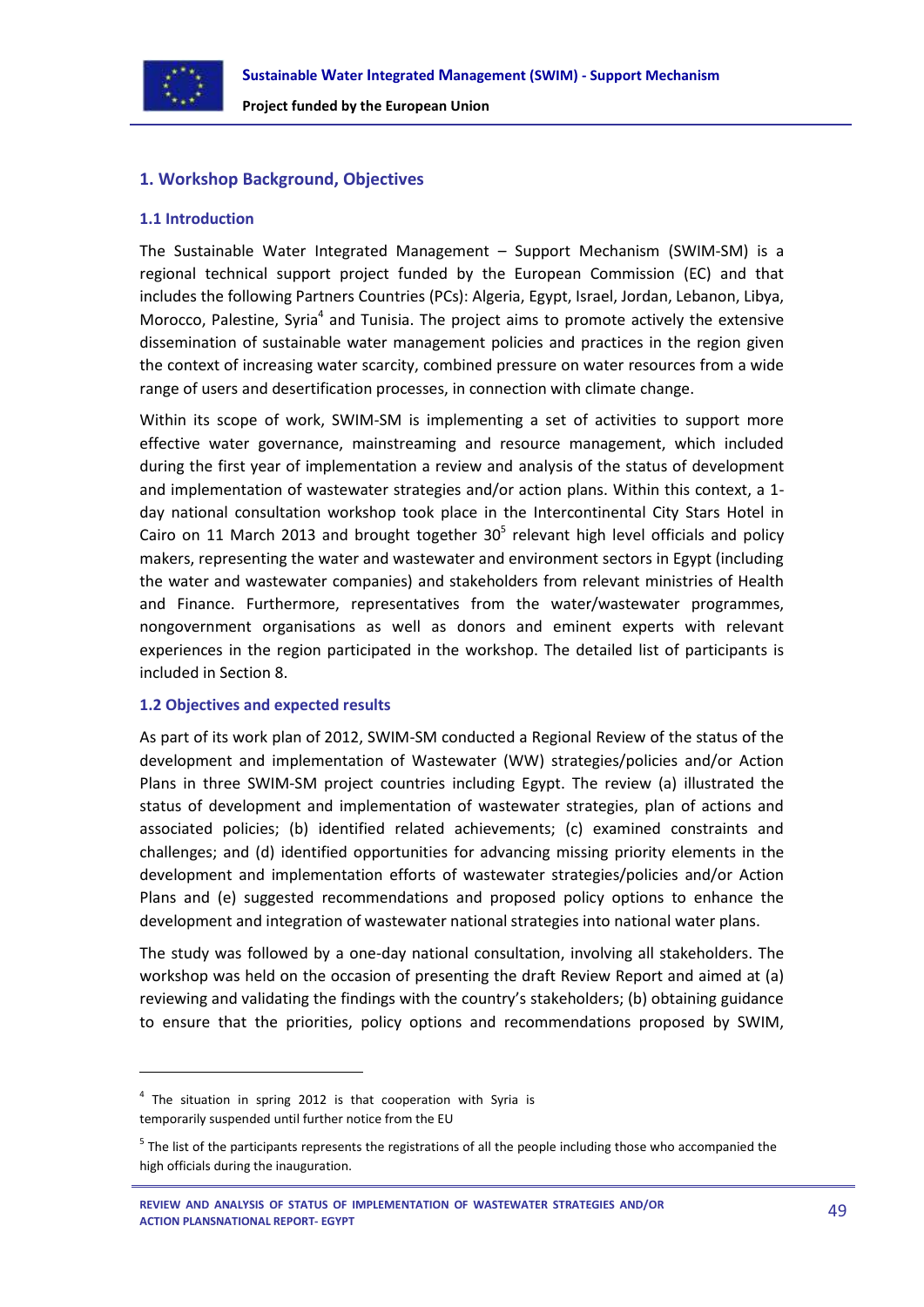

address current and future needs of the country with an emphasis on bridging the gaps and (c) helping establish/facilitate a structured national dialogue among high level officials from the relevant sectors to advance the wastewater strategy/policy/action plan formulation and implementation in the country.

## <span id="page-49-0"></span>**2. Workshop Methodology**

In order to achieve the workshop's objectives, the workshop was designed to be highly dynamic, interactive, using workgroups as a basis for participation to ensure that input is captured from all participants. **However, the national partners requested that discussions are made in plenary**. Accordingly, the approach was modified on the spot and included, in addition to the Power point presentations on the outcomes of the SWIM-SM Review, facilitated roundtable discussions and interventions from the SWIM Key and non-key experts to bring regional and international experience into perspective.

## <span id="page-49-1"></span>**3. Overview of the Workshop Agenda**

The workshop was held over one day (11 March, 2013) as per the detailed Agenda in Section 7 of this report. The agenda consisted of:

- 1) Opening Remarks, and introduction to the workshop's background and objectives;
- 2) Presentations of the country's assessment in two parts: (a) main findings of the country's review of the status of development and implementation of wastewater strategies/policies/and/or action plans including progress and achievements and Challenges, constraints and gaps (b) presentation of the opportunities for advancing missing priority elements in the Strategy development and implementation efforts of the proposed priorities, policy options and recommendations to address current and future needs. Each presentation was followed by round-table discussion.

**Due to the fact that the workshop was facilitated in plenary discussions, rather than workgroups, the deliberations took more time in order to ensure that all official opinions are considered**. **Furthermore, more detailed presentations had to be provided by the nonkey expert, to accommodate the last minute registrations** involving participants who did not receive a copy of the assessment report prior to the workshop. The draft report was sent only to a small percentage of participants who registered online ahead of the event. As a result, the day ended with the presentation of the recommendations at five pm (instead of 4 pm).

All participants were provided with electronic copies of all presentations and the draft report.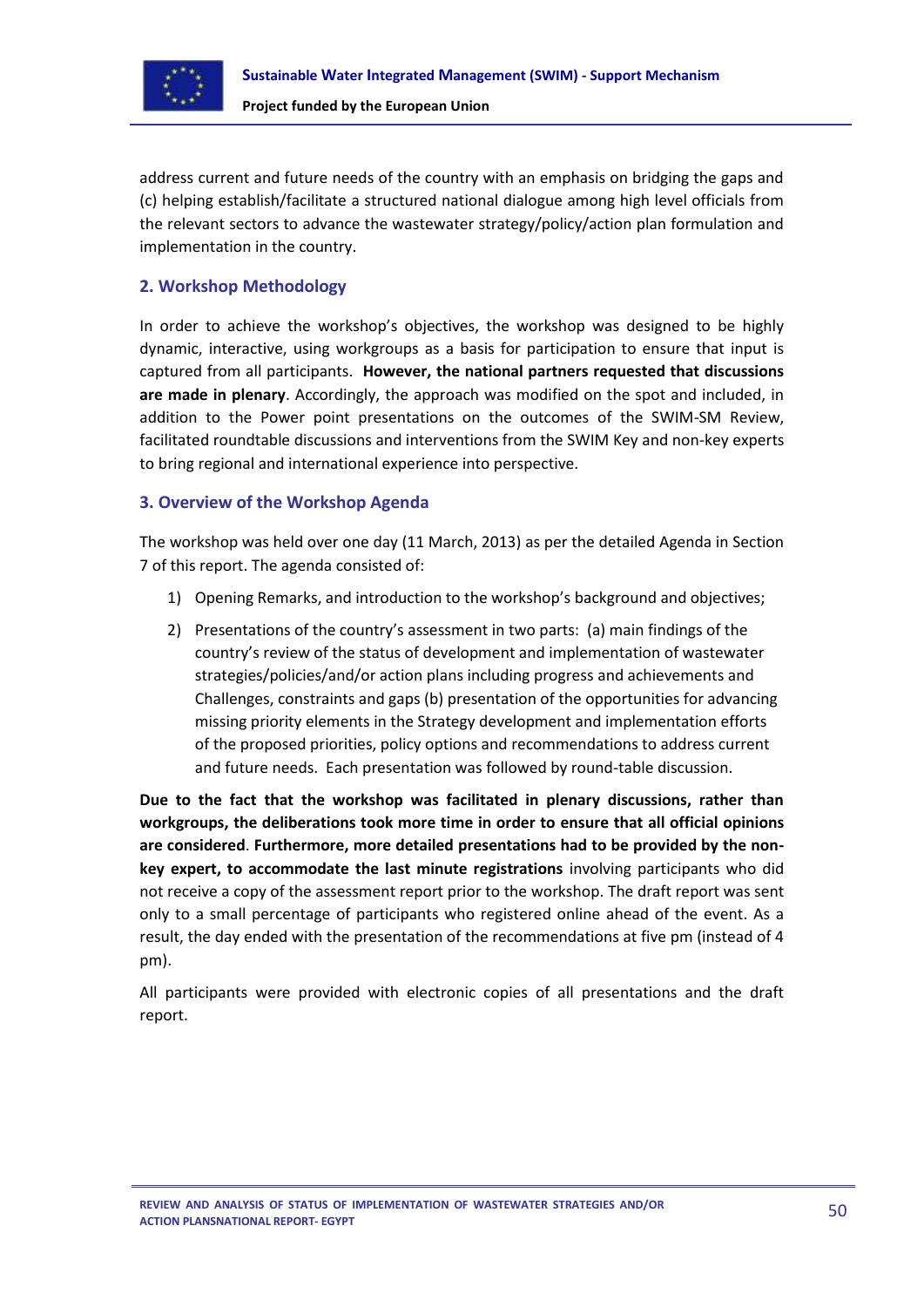

## <span id="page-50-0"></span>**4. Main Outcomes of the Discussions**

## **On the institutional framework, governance, policies and strategies and Progress and achievements**

- $\mathcal{L}_{\rm{eff}}$ The main challenges facing the water sector in Egypt are: (a) High population growth rate; (b) Increasing standard of living resulting in increased water uses; (c) limited water resources; (d) Deterioration in irrigation/drainage infrastructure; (e) water pollution due to the discharge of untreated industrial and domestic waste water and agricultural drainage water, which reduce the availability of good quality water;(f) climate change and (g) Political instability as a result of the on-going demonstrations demanding openness, transparency and dialogue.
- The annual per-capita water availability of less than 700 m3 has put Egypt in the list of countries suffering from water stress. This is steadily increasing due to the strong growth in the population and the competing demands; with agriculture consuming more than 80% of the annual volumes of water used. All available water is being used, thus necessitating looking for opportunities to increase water resources availability, improving efficiency of water systems, rationing water demands and utilisation of nonconventional water including treated wastewater reuse.
- Urban coverage with improved sanitation increased from 45% in 1993 to 56% in 2004, reaching 100% in urban and 40% in rural areas by the end of 2012.
- There are three committees that are involved in planning state policies; (1) the **College** higher water committee for the Nile Water, (2) the higher water committee for the follow up on the national water resources plan and (3) the higher water committee for the protection of the environment.
- The present state of lack of security in the country is resulting in increasing number of violations to the laws and regulations involving discharging pollutants into the Nile and illegal withdrawals from its water.
- The most important laws regarding water and environment in Egypt are the Irrigation and Drainage Law (Law 12/1984) regulating the use of water including groundwater and Law 48/1982 for the Protection of the River Nile and Waterways from pollution, in addition to the Ministerial decree "380" in 1982 for the Protection of the environment against industrial pollution.
- The reuse of treated wastewater is becoming increasingly important in water resources management in Egypt for both water and environmental sustainability and economic reasons. This was ascertained in the Egyptian code of practice (ECP) 501/2005 (which defines the standards for reuse in agriculture).
- On the regulations related to the private partnership, a new law was issued in 2010 (No. 67/2010) regulating the Partnerships with the Private Sector in Infrastructure Projects, Services and Public Utilities. The law also established the Public Private Partnership Central Unit at the Ministry of Finance (PPPCU).
- Water problems in Egypt are becoming the focus of attention at the highest level.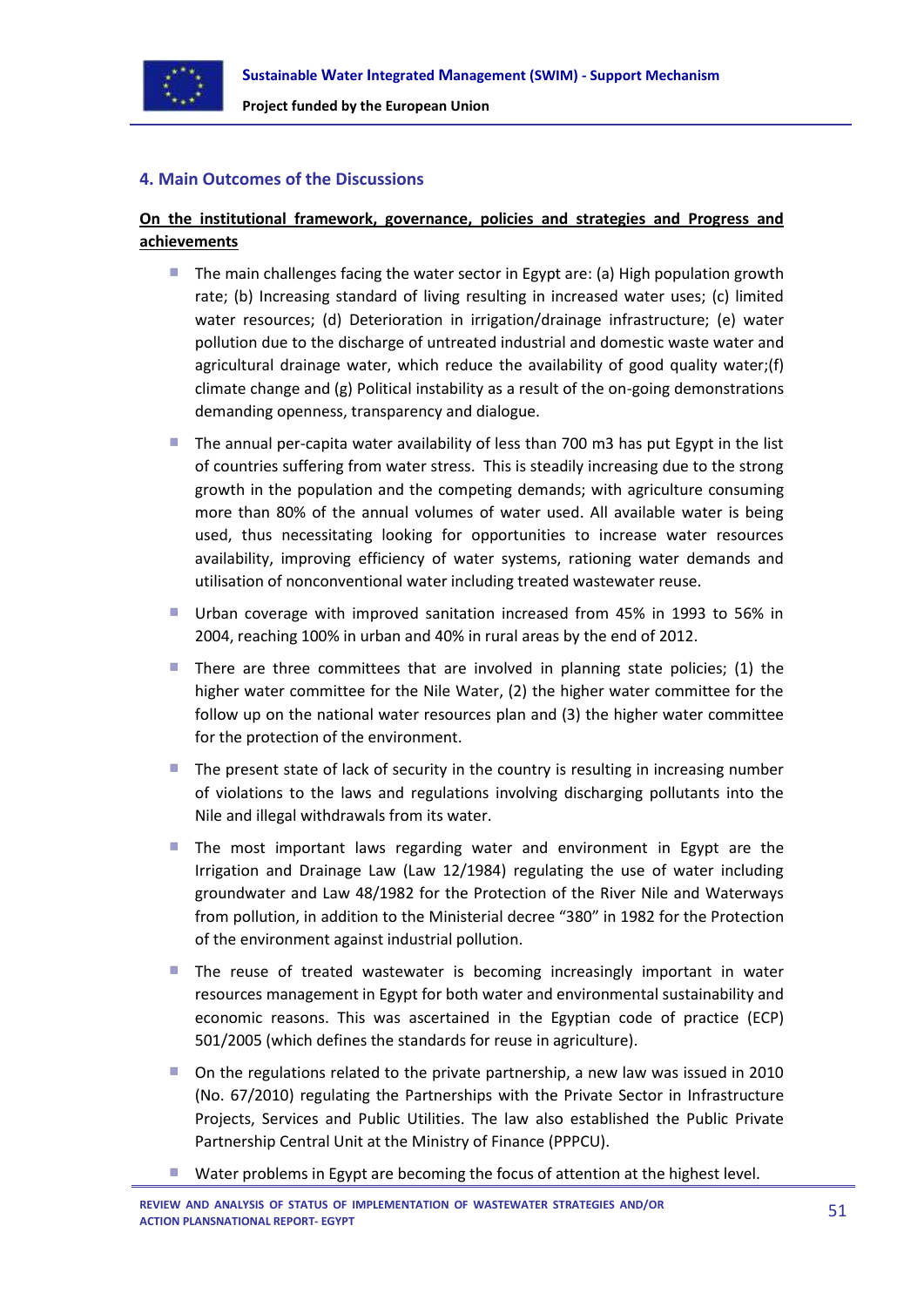

- o The President launched an initiative to involve Non-governmental Organisations (NGOs) in the conceptualization of development in Egypt, including the development of water resources.
- o There is one paragraph on water in the new Egyptian constitution.
- o A Rural Sanitation strategy is being prepared and will be ready for review.
- o A new Water Law has been prepared and is expected to be submitted for approval to the people's council
- o Tariff on WW has been included in the water bill, in addition to a program for licensing and certification of WWTP for Technical Sustainable Management (TSM).

#### **On Constrains, Challenges and Gaps**

#### **Rural Sanitation:**

- **College** Rural sanitation is lagging way behind urban sanitation in the country, posing a big challenge for the wastewater sector in Egypt. The current approach in dealing with sanitation involves high costs and technological challenges and the subsequent economic and financial challenges to maintain and sustain such technologies.
- **College** Sanitation in both the rural and urban areas in each governorate falls under the responsibility of the Holding Company for Water and Wastewater and the respective affiliated company in that governorate.
- The low coverage in rural sanitation, in combination with sub-optimal treatment, a. results in serious problems of water pollution and degradation of health conditions as the majority of villages and rural areas discharge their raw domestic wastewater directly into the waterways. This necessitates more concerted efforts to provide sanitary and wastewater services in the rural areas as a priority, which represents more than 56% of the population in Egypt. Issues to be considered included:
	- o The level of treatment: There were suggestions to concentrate on primary treatment throughout the country including the rural areas. However, the risks associated with such level of treatment are high, especially if not accompanied with on-site reuse and awareness-raising among the users. Reuse in the plantation of trees that are allowed to be grown with wastewater treated to primary level, is particularly practical in remote villages where access to sizeable lands does not pose a problem. Reuse in man-made forests in the marginal desert land should consider economic exploitation of treated wastewater (for example in the plantation of industrial oil crops for the generation of biofuel) and quick financial returns from these forests.
	- Options for the institutional framework that should be put in place to extend the rural sanitation coverage included the possibility of establishing a national body under the responsibility of the Ministry of Water and Wastewater Utilities to be completely in charge of the rural sanitation portfolio including all its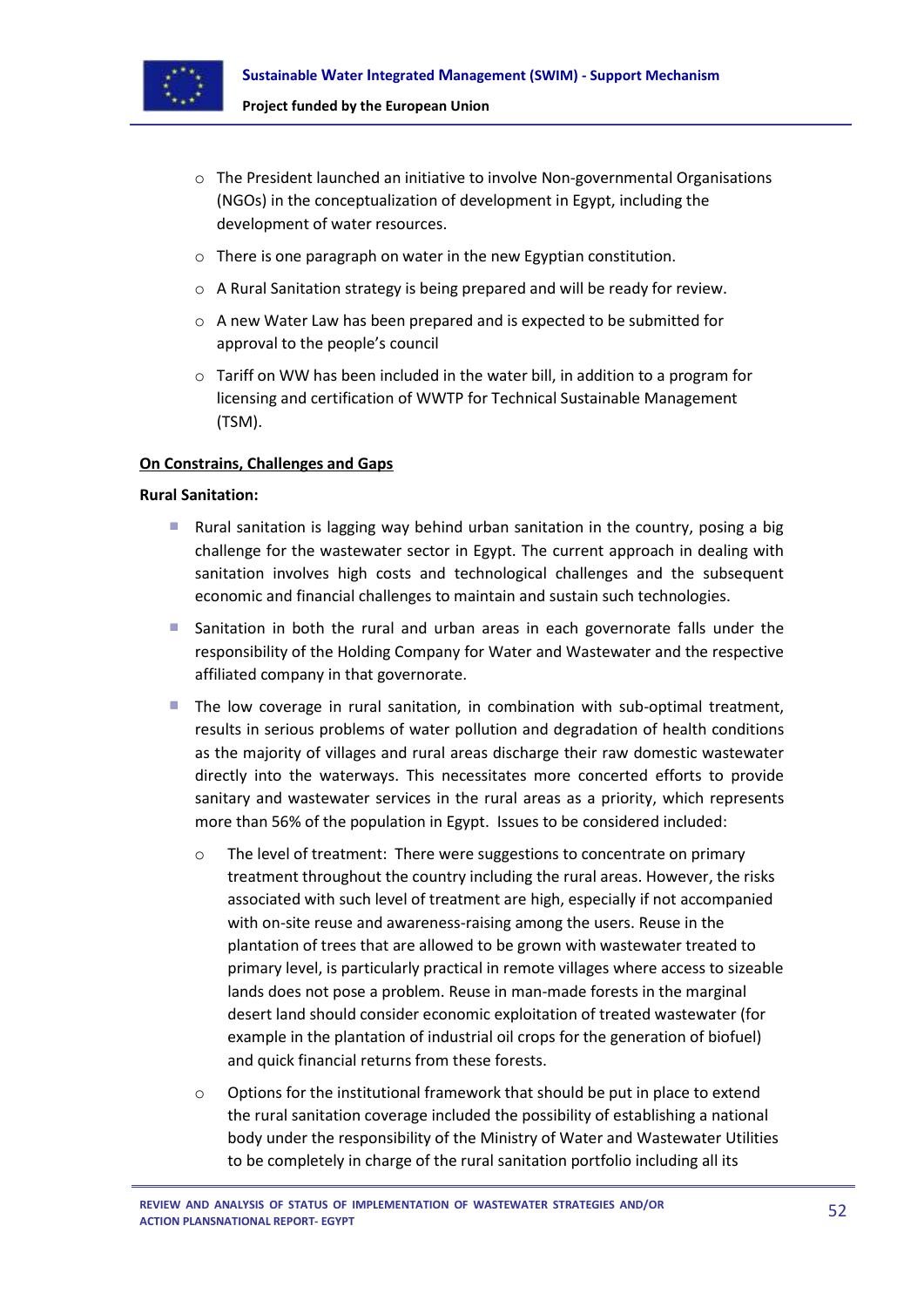

financial and institutional requirements (similar to what happened in the electricity Sector; Authority of Rural Electricity). Another option is to decentralize through the establishment of a dedicated sector for the sanitation projects within each water and wastewater company. No matter what the option is, there is a strong need to define the institutional framework and clearly identify the roles and responsibilities of each institution and means of coordination. This should be accompanied with:

- changing laws and regulations to enable institutional and regulatory reform, which takes usually a lot of time,
- standardization of sanitation systems that can be used in the remote areas and provision of adequate training,
- changing the focus of the Holding company from the construction and management of regional sewerage systems to the construction and management of decentralized wastewater treatment facilities. This should be based on revised policies that decide the size of the towns for which centralized treatment would be effective.

#### **Wastewater Reuse**

- u, The Egyptian Code for sanitation complies with international standards and the new strategy (2050 National Strategy for Development and Management of Water Resources) considers reuse as an option for increasing water resources availability. However, the standards for reuse are highly restrictive.
- **COL** The information related to wastewater reuse in the report should be revised to include the latest development. Since more than a year the Holding company started modifying the ECP 501/2005 related to the reuse of treated wastewater in irrigation. The modification includes the identification of the types of crops that can be used with the different levels of treatment and which have high returns. The revised version of the code will be published soon.
- The USAID did a study on wastewater reuse which indicated that the major challenge in this area is to introduce public private partnership to enable the involvement of the private sector in the construction, the operation and maintenance (O&M) of treatment plants and reuse in high value plantations and exports.
- Reuse of treated wastewater should be as near as possible to the wastewater treatment plant (should be careful with the economic aspects of transferring treated wastewater) Since the private sector is looking after profit, involvement of the private sector in small wastewater treatment projects is not efficient.
- The current legislative, regulatory and institutional environment is not conducive for reuse. Information and awareness are also lacking.

**REVIEW AND ANALYSIS OF STATUS OF IMPLEMENTATION OF WASTEWATER STRATEGIES AND/OR ACTION PLANSNATIONAL REPORT- EGYPT**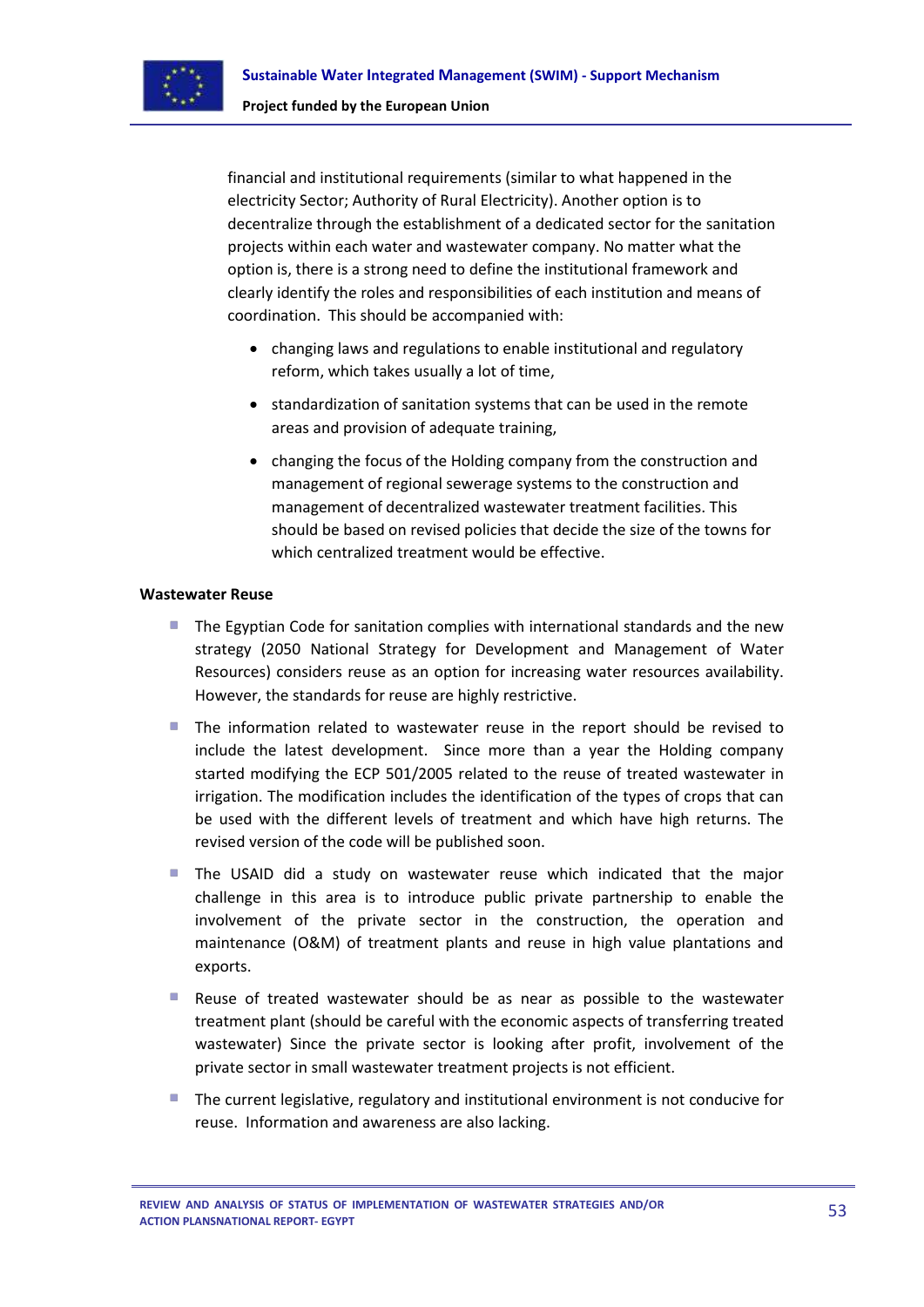

- The discharge of untreated industrial waste into the sewerage network reduces the efficiency of the wastewater treatment plants in the country, and affects the final quality of the effluent, which further limits the possibilities for irrigation. Segregation of industrial wastewater from municipal wastewater was proposed.
- The HCWW should consider in its current revisions of the ECP 501/2005 introducing reuse of treated wastewater in the plantation of industrial oil crops and the crops used in the production of biofuel and cosmetics, which have high economic potential and are safe to use in end products; being exposed to high temperature during manufacturing;
- **There is a strong need to invest in scientific research to find alternative low** treatment cost solutions that can suit the varying conditions within the country.

#### **Sludge Management**

- **Despite its potential benefits, the use of sludge in Egypt is not as well addressed as** reuse. The standards are very restrictive. Experimentation with the use of sludge in the production of compost is carried out by Greater Cairo Wastewater Company.
- m. Creating the adequate institutional, technical and legislative framework has to be implemented. Logistical challenges related to sludge management include storage and commitment to store. Developing plans for WWTP sludge management in each governorate should be possible if the amount of available sludge is known and the governorates are committed to its storage. Arrangements for its sale can be made through contracts with target industries such as the cement industry where it can be used as fuel.

#### **Industrial Wastewater**

- In order to meet the EU regulations for export, the large industries are eco-certified and are using closed-loop system involving treatment and recovery of treated wastewater that promotes the conservation of water. The problems in industrial wastewater are therefore mostly related to small and medium industries, which discharge into water ways and sewerage networks. For those, the biggest challenge is enforcement of applicable laws to ensure compliance of the industrial wastewater with the quality requirements for discharge into the sewerage network or water bodies. Improving compliance and enforcement capacity is therefore needed.
- **Equally important challenge is the quality of agricultural drainage (high in ammonia,** etc.). Treatment of agricultural drainage prior to discharge into water ways should be contemplated.
- There is a need to define a system to economically treat industrial wastewater. One option is the segregation of industrial wastewater from municipal wastewater. The current approach in the country is favouring the establishment of central wastewater treatment plants in the industrial complexes. This however should involve sector approach for each type of industrial processes, and requires multisectorial coordination (with the Ministries of environment, Irrigation, etc).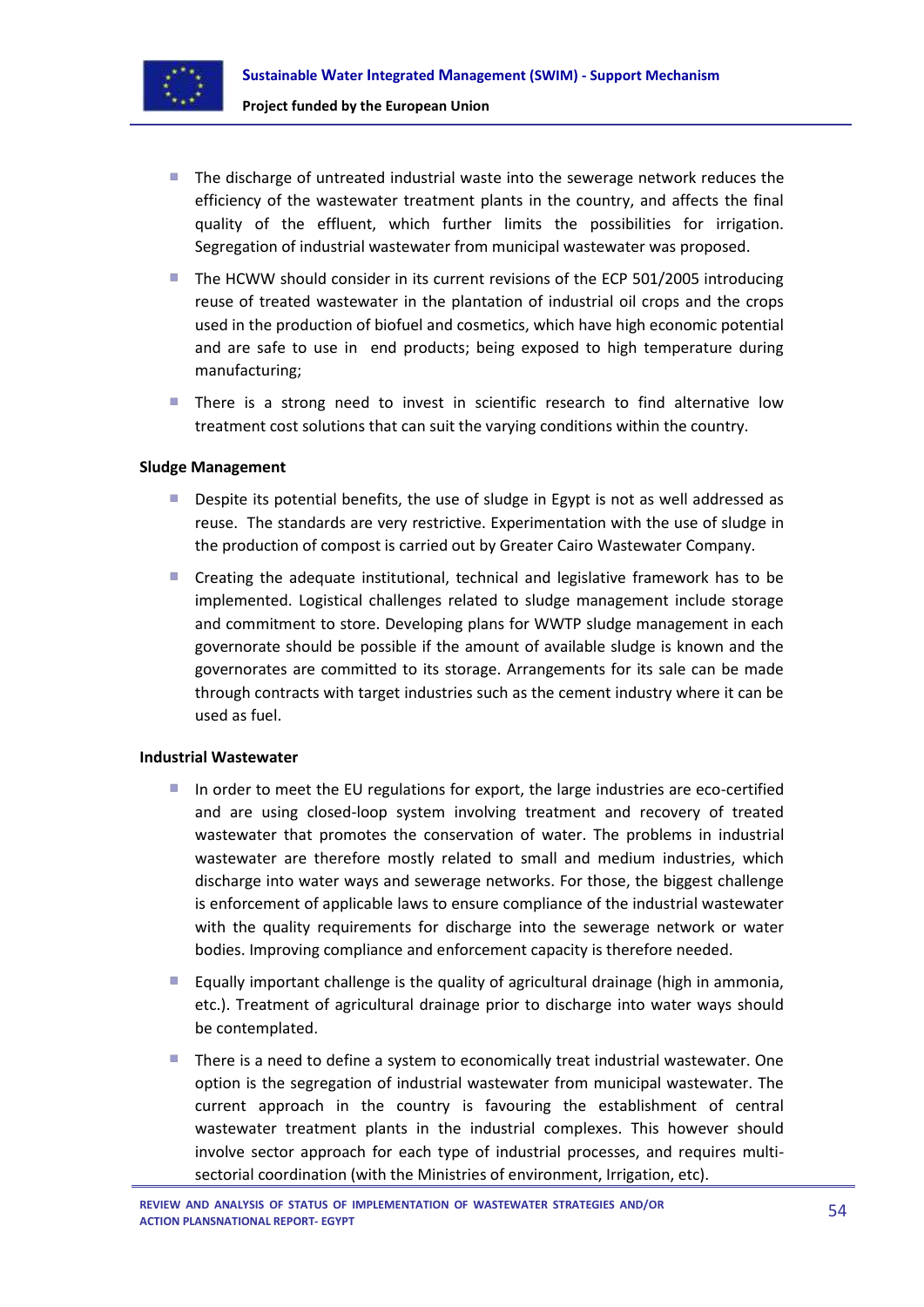

#### **Governance**

- a. There was a discussion on the concept of centralisation. It was argued that the HCWW affiliated companies represent a good example on decentralisation; being responsible for the preparation of its own plans and having a general assembly and its own board of directors. Decentralisation however requires financial autonomy and means for self-financing.
- CAPW includes Greater Cairo that encompasses Kalyoubia and 6 October governorates (not just Cairo).

#### **Participative Management**

- **COL** The root cause behind lack of participation is mainly related to the absence of this culture in the country, and loss of confidence between the citizen and the service providers as a result of un-kept promises. This is why the Ministry of Water and Wastewater Utilities is now favouring not to publicize for any sanitation project before actual implementation. In order to build trust with the customers the HWWC established customers' complaints and service centres, and awareness departments which regularly implement customers' satisfaction surveys.
- **Participation should not be voluntary. The government has abandoned all aspects of** awareness raising and dissemination of information. However the situation after the revolution requires that participation is embedded in all aspects of water and wastewater development - from the initiation of plans all the way to implementation. This is referred to as upstream approach versus downstream approach.
- **Participatory approach requires integrated policy involving information and** awareness raising and training of stakeholders at the downstream and upstream end of the development.

#### **Pricing and Cost Recovery**

- **Noncompliance with Standard Operation Procedures leads to over-cost of O&M,** thus increasing the gap between revenues and expenses.
- a. Despite the awareness of the unsustainability of providing water at almost nominal prices, that fails to cover O&M costs, the issue of pricing is becoming a very big challenge, especially under the current situation.

#### **Private Sector Participation**

**Opportunities for private sector interests in the wastewater sector include the** management of networks and WWTP, sludge management, reuse of wastewater. This however requires a strong enabling environment to attract investors and safeguard them from financial risks, to say the least.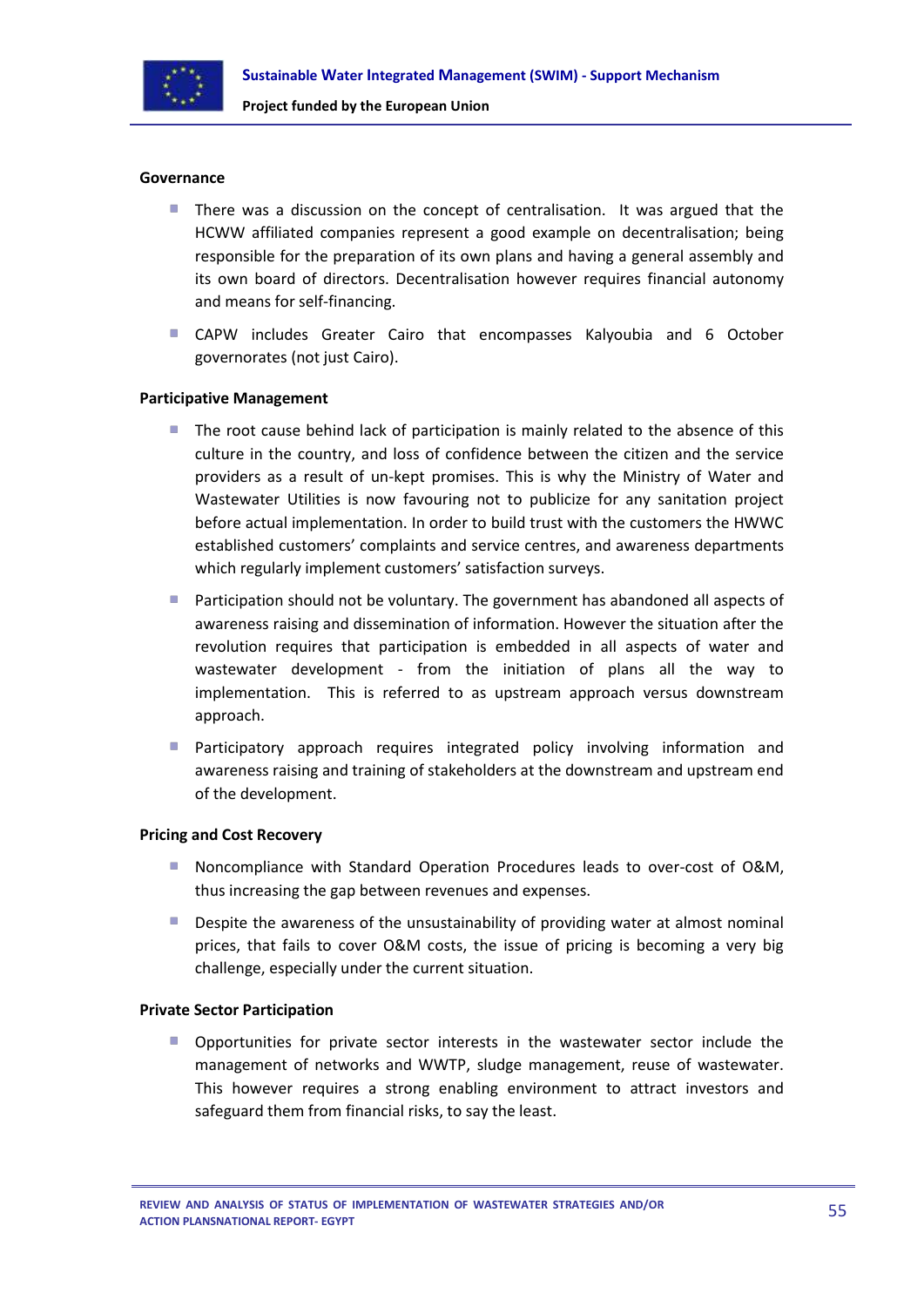

#### **Monitoring network and databases**

The most important challenge is related to the multiplicity of organisations involved in the water and wastewater sector; each collecting its monitoring data and administering its own databases. Coordination has to be created between the institutions through the institutionalization of operational procedures or data transmission. This requires however consolidation of databases and identification of the authorized source of information in each domain.

#### **On Opportunities**

Technological opportunities include the introduction of microfiltration membrane and bioreactors (MBR) as upgrades to existing WWTPs; that would improve the quality of effluent.

#### <span id="page-55-0"></span>**5. Conclusions and Recommendations**

A set of recommendations were presented by the consultant. However due to the lack of time and in order ensure full sensitization of the outcomes of the discussions, the participants proposed to the SWIM team to draft and share the list of action oriented recommendations in bullets within a week. Comments that will be received from the participants shall be incorporated in the final report for official dissemination.

#### <span id="page-55-1"></span>**6. Workshop Evaluation findings and recommendations**

At the end of the workshop, the participants filled an evaluation form to express their opinion and feelings about the efficiency, effectiveness and soundness of both the organization and delivery of the training. The forms were thereafter analysed to extract lessons and recommendations for future activities. Below is a summary of the evaluation findings and main feedback from the participants.

#### **Organizational and administrative issues before and during the workshop**

As depicted in the chart below, a set of 8 criteria; A1-A8 (See table below) were assessed by the participants, using a scoring scale from 1 to 5, with 1= ''Strongly disagree'' or the lowest, most negative impression and 5="strongly agree", or the highest, most positive impression.

#### **Table 1: List of criteria A1-A8**

| A1             | Good Handling of Invitations, Visa Support, Information Sharing and Smoothing<br><b>Obstacles</b>            |
|----------------|--------------------------------------------------------------------------------------------------------------|
| A2             | Smooth flow of programme, efficient handling of emerging needs and attentiveness to<br>participants concerns |
| A <sub>3</sub> | Efficient Logistics: Accommodation, Transportation, Tools and Equipment                                      |
| A <sup>4</sup> | Efficient and Effective Communication of Objectives, & Expectations from Participants                        |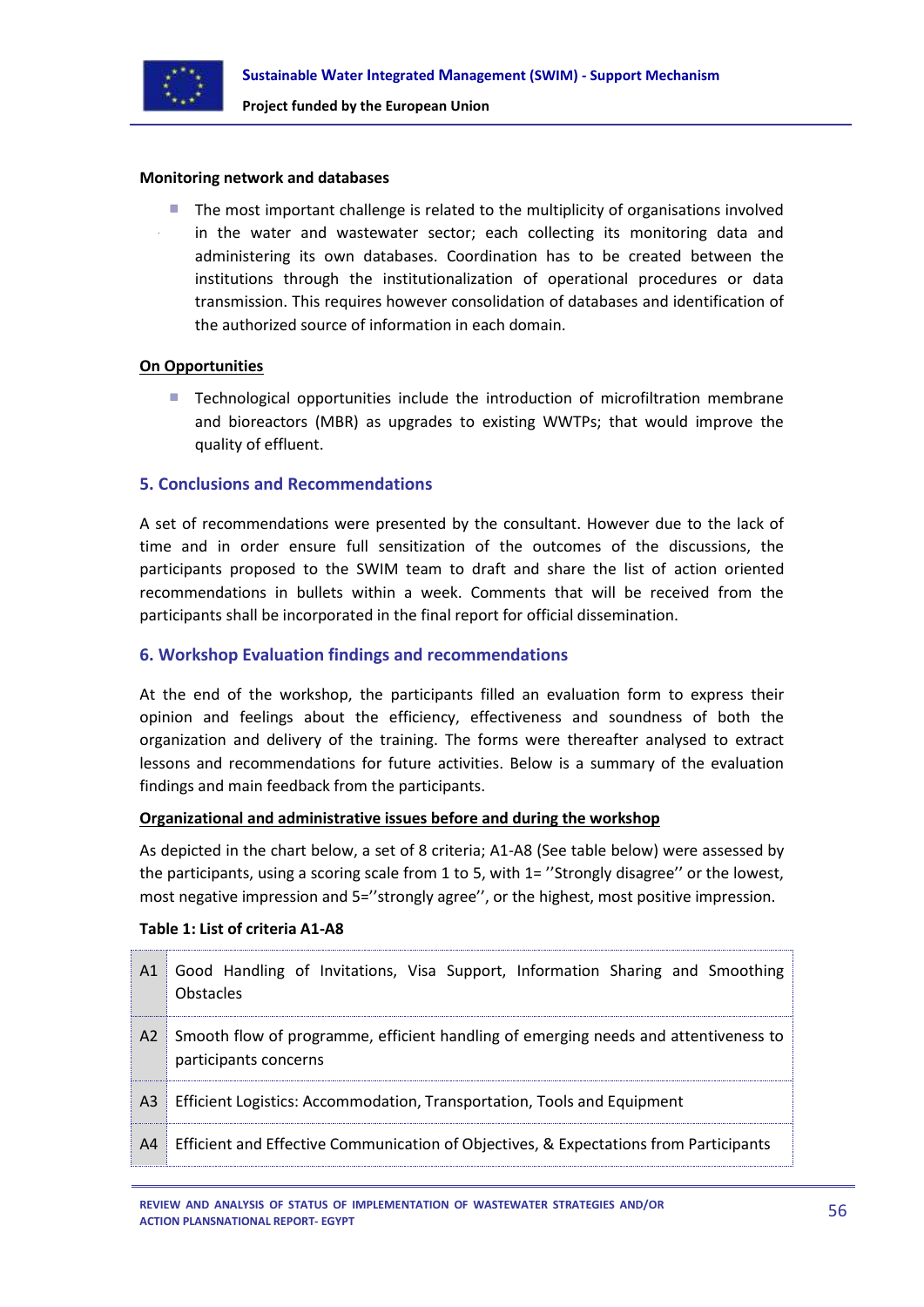

| A <sub>5</sub> | Efficient and Effective Follow-up of Preparations and Progress towards the Event                                                                         |
|----------------|----------------------------------------------------------------------------------------------------------------------------------------------------------|
| A6             | Clarity, Coverage and sufficiency of concepts, Objectives, anticipated outputs and<br>outcomes                                                           |
| A7             | Procedural issues: Selection and Design of Methodology, Programme/Daily Agenda and<br>Work Rules                                                         |
| A8             | Presentations Correspond and contribute to the Planned Objectives and Conducive to<br>Enhanced shared Understanding and participation of Relevant Issues |



Overall, impression of participants was positive to very positive (70 % to 86 % on average) on most aspects related to the course organization, administration as well as design and contents. However, some low scores were registered due to complaints about the quality of the microphones, accessibility to the organisers by email only, insufficient time to read the report, and frustration about the report being in English. The fact that there were last minute requests from the national partners regarding interpretation to Arabic resulted in last minute arrangements not only for interpretation, but also for translation of the hand outs to Arabic, which resulted in some delays in their distribution to the participants. Furthermore, there were a lot of walk-ins from representatives which did not register or confirm their participation. Hence they did not get a copy of the report.

## **Executing the workshop**

The same scoring scale was used to assess another set of criteria; B1-B5 (See table below) related to the execution of the workshop.

**REVIEW AND ANALYSIS OF STATUS OF IMPLEMENTATION OF WASTEWATER STRATEGIES AND/OR ACTION PLANSNATIONAL REPORT- EGYPT**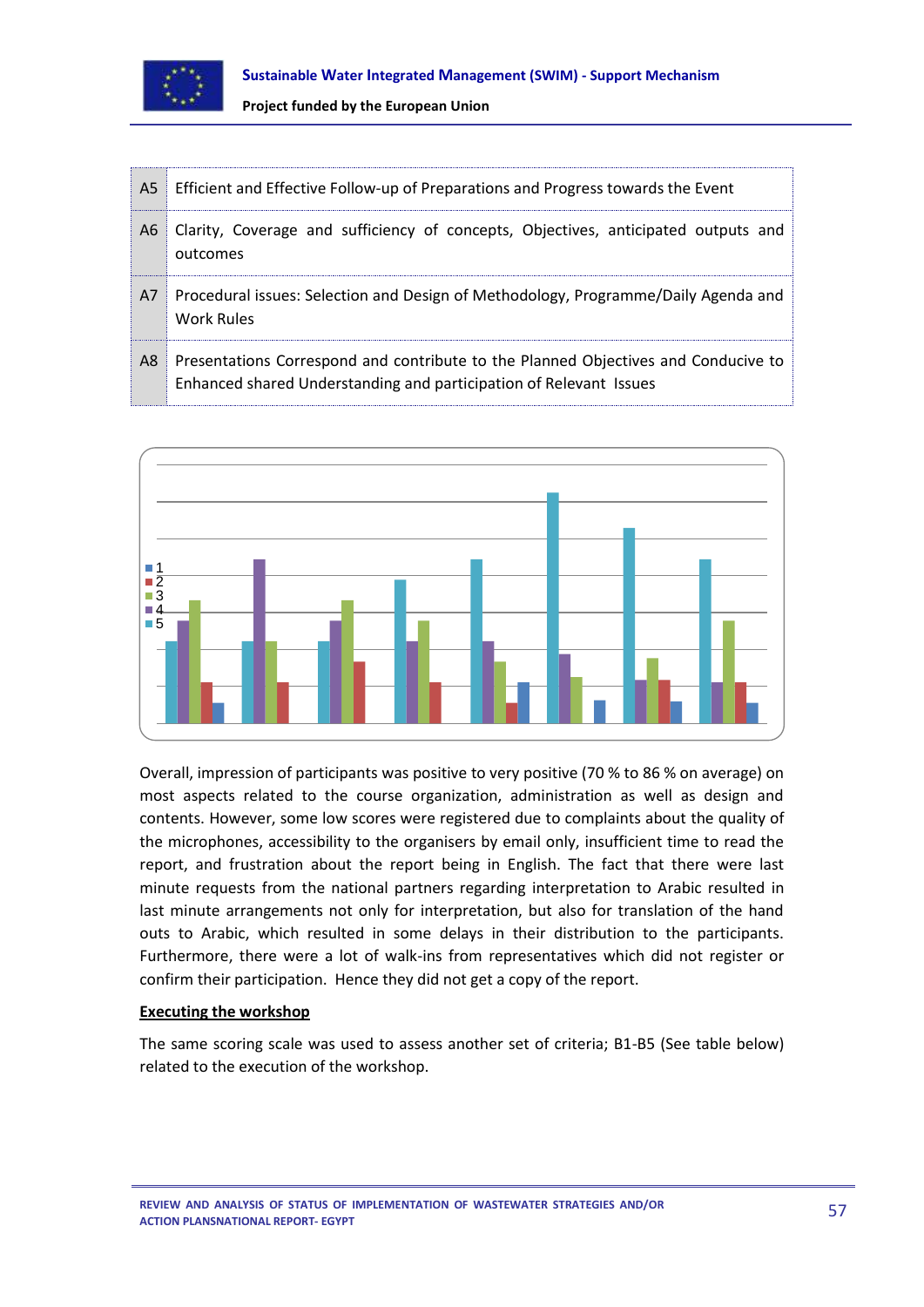

#### **Table 2: List of criteria B1-B5**

| B <sub>1</sub> | Efficient and Effective Performance and Interaction by Participants |
|----------------|---------------------------------------------------------------------|
| B <sub>2</sub> | Efficient and Effective Facilitation                                |
| B <sub>3</sub> | Efficient and Effective Cooperation and Team Spirit                 |
| <b>B4</b>      | Acceptable Level of Achievement of Planned Objectives               |
| <b>B5</b>      | Positive Overall Impression On the Personal Level of Participants   |



Similarly, the participants' feedback was encouraging with a large majority giving 4-5 scores to issues such as performance and interaction, quality of facilitation and team spirit. However, the level of satisfaction with achieving the workshop objective was satisfactory to very satisfactory for 53% of the participants. About 35% did not particularly agree or disagree to that. This is due to the last minute registrations (thus attending the workshop without knowing sufficiently about it) and lack of fluency in English.

#### **Personal impression and recommendations**

Participants were invited to express themselves on the aspects that they have liked the most and their recommendations for improvement in the future. Below is a summary of the findings:

**REVIEW AND ANALYSIS OF STATUS OF IMPLEMENTATION OF WASTEWATER STRATEGIES AND/OR ACTION PLANSNATIONAL REPORT- EGYPT**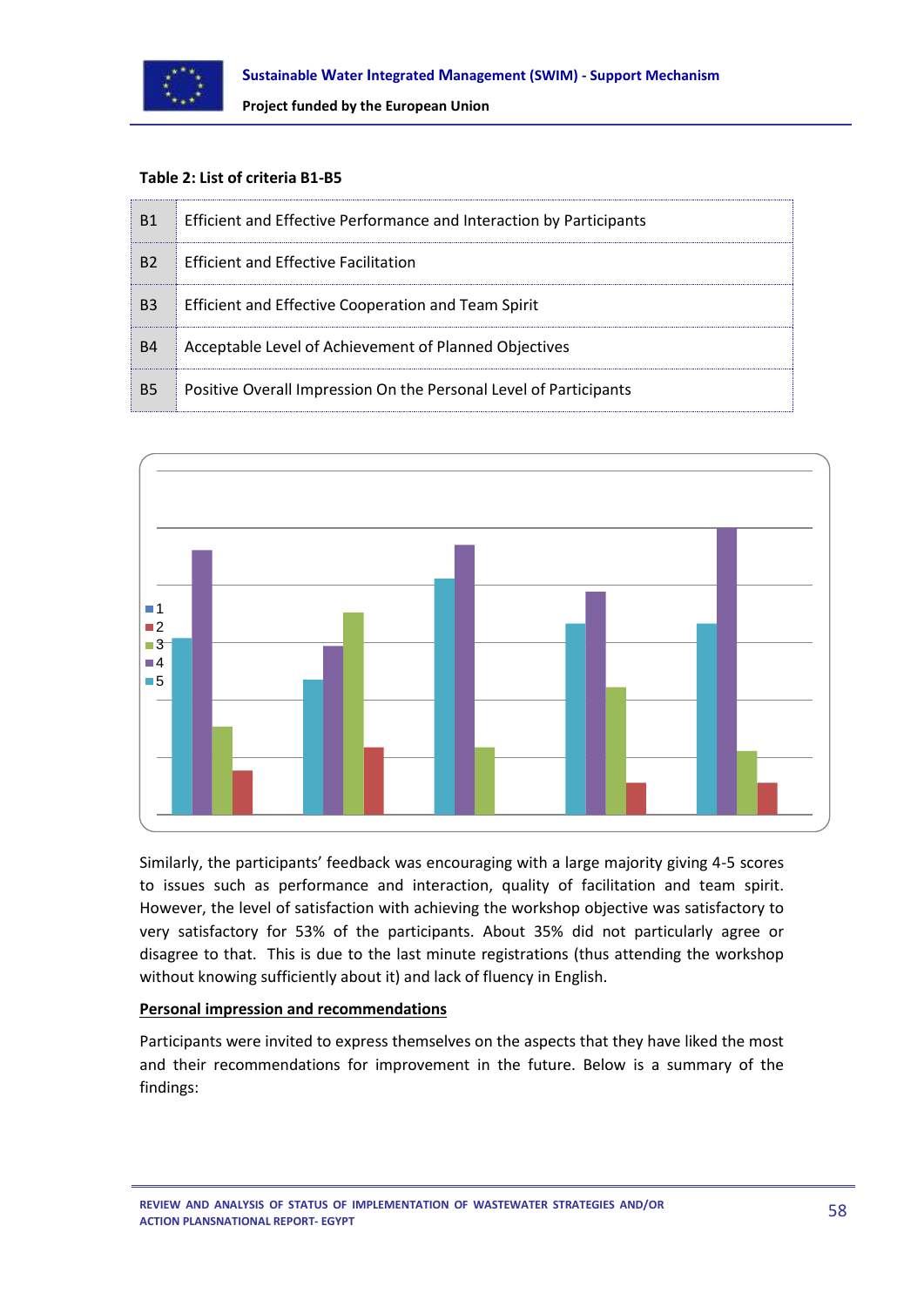

| Most liked things             | Suggestions for improvement                                             |  |  |
|-------------------------------|-------------------------------------------------------------------------|--|--|
| Accomodation,                 | Provide access to the administrator through mobile (for emergency)<br>➤ |  |  |
| service,<br>participation     | ⋗<br>Invite consultants and university professors                       |  |  |
| Diversity of                  | Translate report to Arabic                                              |  |  |
| participants                  | Distribute report at least one week in advance<br>⋗                     |  |  |
| Participating in the<br>event | Improve the quality of interpretation equipment<br>⋗                    |  |  |

#### <span id="page-58-0"></span>**7. Detailed Workshop Agenda**

- 9:00-9:30 Registration
- 9:30-10:00 Session I: Workshop Opening
	- Welcome and opening statements:
		- $\triangleright$  H.E the Minister of Drinking Water and Sanitation Facilities
		- Dr. Essam Khalifa; Sector Head, Minister's Office at the Ministry of Water Resources and Irrigation (also SWIM Focal Point in Egypt)
		- Dr. Ahmed Bader; Water and Energy Sector Manager, EU delegation and
		- Professor Hosny Khordagui; SWIM team leader
	- Introduction and orientation by task leader (Key Expert SWIM-SM)
- 10:00-11:45 Session II: Country Assessment
	- Presentation of the Country's Assessment Part 1 (30 mins) (NKE)
		- $\checkmark$  General overview of the status of development and implementation of wastewater strategies/action plans/ policies
		- $\checkmark$  Progress and achievements
		- $\checkmark$  Challenges, constraints and gaps
	- Comments and Discussion of the Findings Thematic6 Workgroups (45 mins)
	- Presentation of results (30 min)
- 11:45-12:10 Coffee Break (25 mins)

**.** 

12:10-13:40 Session III: Bridging the Gaps

<sup>&</sup>lt;sup>6</sup> (a) Enabling Environment (2workgroups), (b) Governance and Institutional Framework (2workgroups), and (c) Management Instruments (2workgroups)

**REVIEW AND ANALYSIS OF STATUS OF IMPLEMENTATION OF WASTEWATER STRATEGIES AND/OR ACTION PLANSNATIONAL REPORT- EGYPT**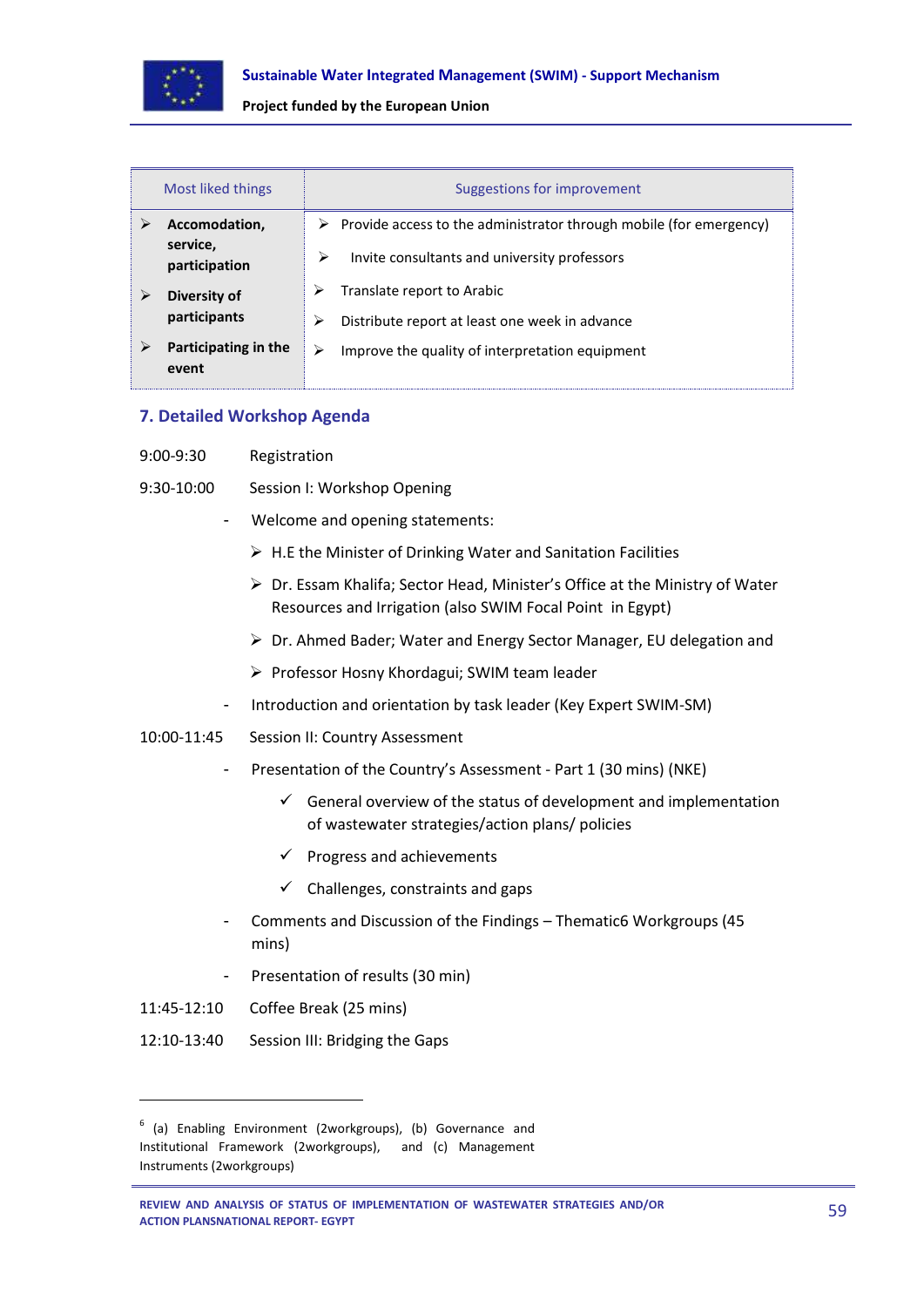

- Presentation of the Country's Assessment Part 2 (30 mins) (NKE)
	- $\checkmark$  Opportunities for advancing missing priority elements in the Strategy development and implementation efforts
	- $\checkmark$  Proposed priorities, policy options and recommendations to address current and future needs
	- $\checkmark$  Comments and discussions (60 mins) Six thematic1 workgroups (priorities, policy options and recommendations)
- 13:40-14:40 Lunch
- 14:400-15:40 Discussions (Continued):
	- Presentation of results (30 min)
	- Plenary Discussions (30 min)
- 15:40-16:00 Wrap up and closing remarks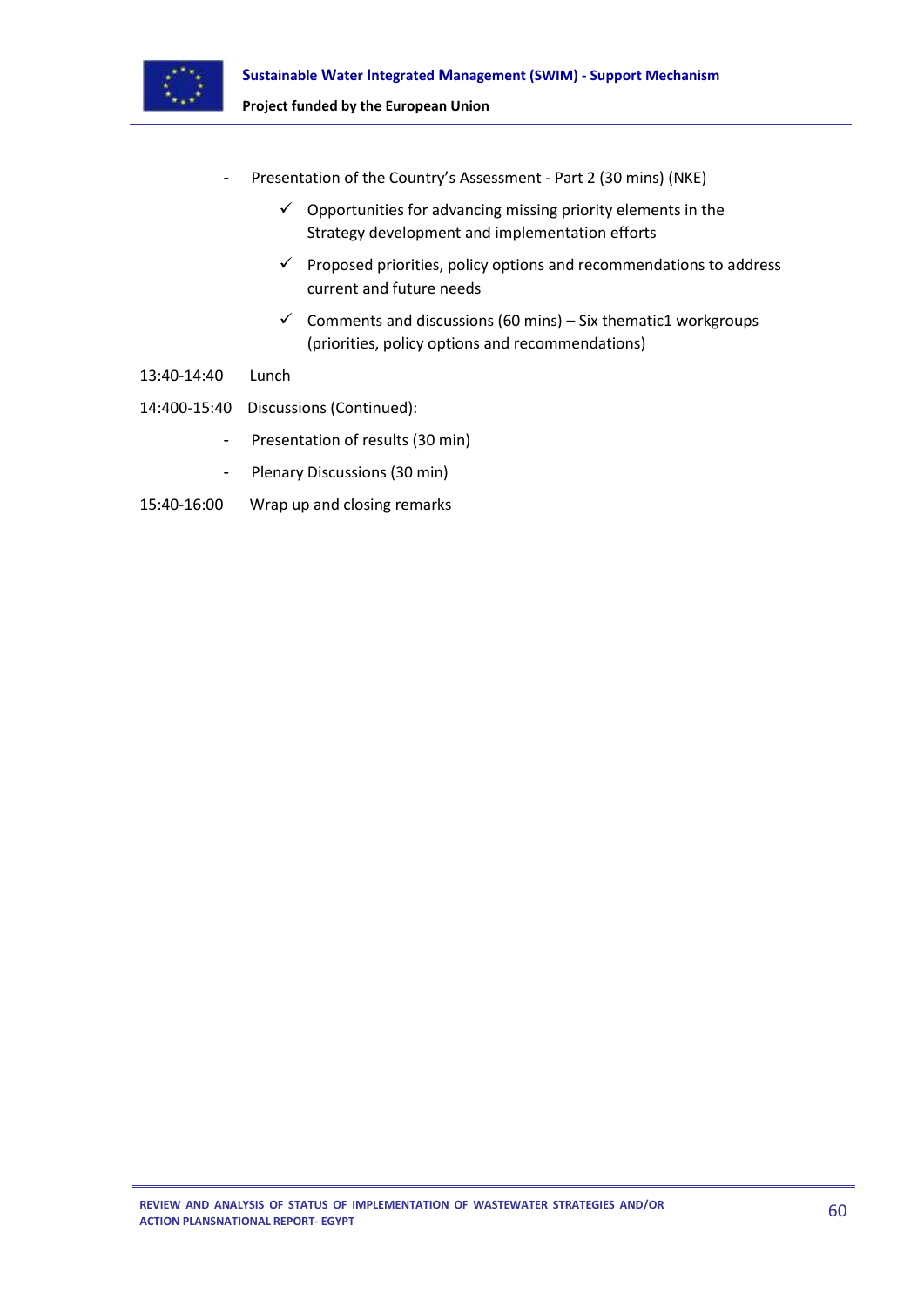

## **8. List of Participants**

| A/A            | <b>Name</b>         | <b>Surname</b>                       | <b>Position</b>                                                                | <b>Organisation</b>                                                                  | E-mail                           |
|----------------|---------------------|--------------------------------------|--------------------------------------------------------------------------------|--------------------------------------------------------------------------------------|----------------------------------|
| $\mathbf{1}$   | Mr Abdul<br>Mohsen  | <b>ABDFL BAKY</b><br><b>MOUSTAFA</b> | Chairman, managing Director                                                    | Alexandria Sanitarian Drainage<br>Co                                                 | mohsenbaky@hotmail.com           |
| $\overline{2}$ | Mr Hisham<br>Gaafar | <b>ABDEL MOATY</b>                   | General Manager, Policy advisory<br>unit and international cooperation<br>Dept | <b>Egyptian Water and Wastewater</b><br>Regulatory Agency (EWRA)                     | Hisham.gaafar@ewra.gov.eg        |
| 3              | Mr Rifaat           | <b>ABDEL WAHAAB</b>                  | Director, Research and<br>Development                                          | Holding Company for Water and<br>Wastewater (HCWW)                                   | RAWAHAAB@YAHOO.COM               |
| 4              | Dr Sobhy            | ABDELKADER                           | <b>Head of Technical Central</b><br>Department                                 | Egyptian Water and Wastewater<br>Regulatory Agency (EWRA)                            | sobhy16@hotmail.com              |
| 5              | Dr Khaled           | <b>ABUZEID</b>                       | <b>Regional Water Resources</b><br>Programme Manager                           | Center for Environment and<br>Development for the Arab<br>Region and Europe (CEDARE) | kabuzeid@cedare.int              |
| 6              | Mr Gamal<br>Elden   | AHEED AHAMED                         | <b>Chairman Managing Director</b>                                              | <b>LUXOR Water and Wastewater</b><br>Co.                                             |                                  |
| $\overline{7}$ | Mr Janis            | <b>AIZSALNIEKS</b>                   | Programme Manager, Environment<br>and Climate Change                           | European Union Delegation to<br>Egypt                                                | Janis.aizsalneiks@eeas.europa.eu |

<span id="page-60-0"></span>**REVIEW AND ANALYSIS OF STATUS OF IMPLEMENTATION OF WASTEWATER STRATEGIES AND/OR ACTION PLANSNATIONAL REPORT- EGYPT**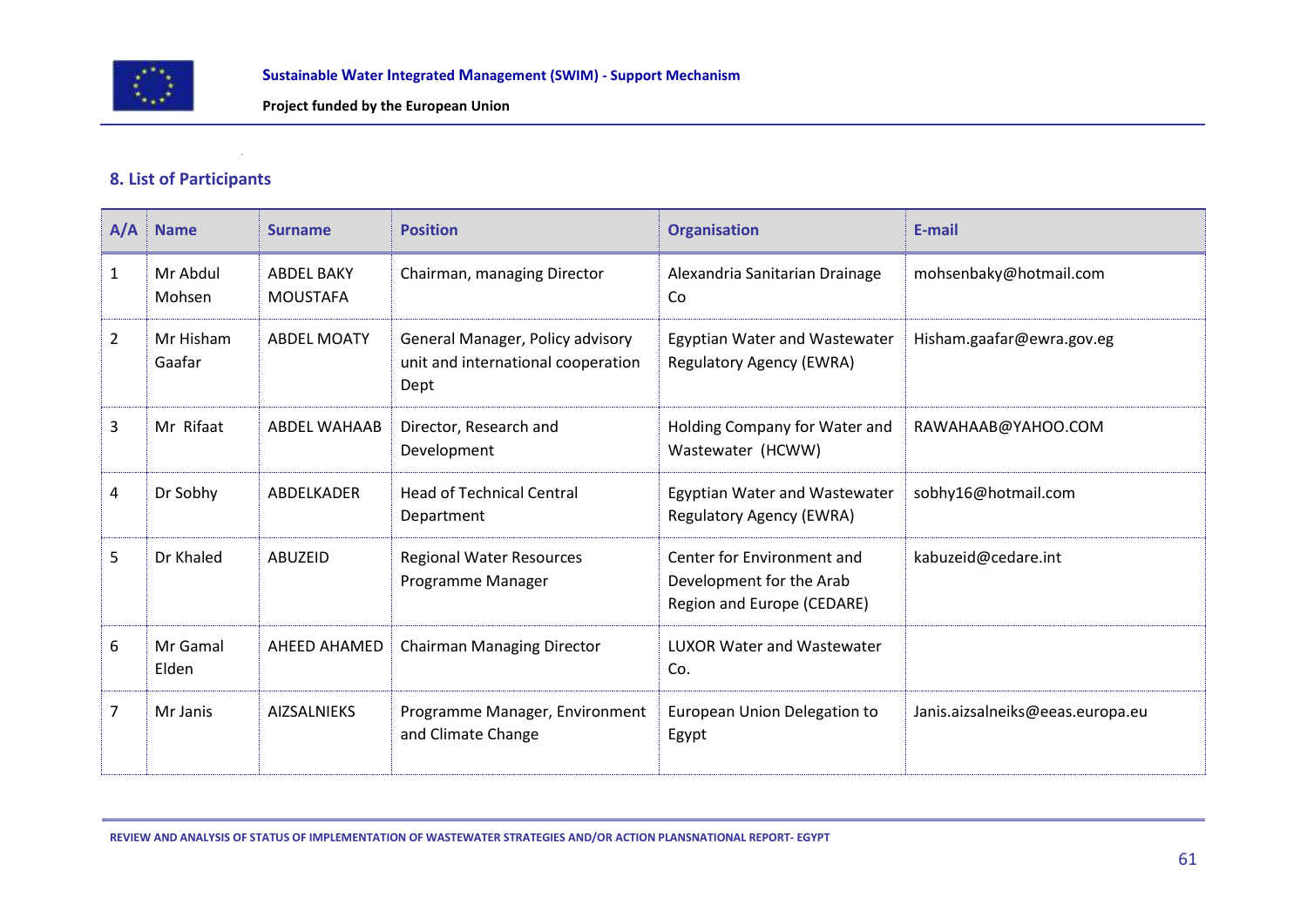

| A/A | <b>Name</b>         | <b>Surname</b>                  | <b>Position</b>                        | <b>Organisation</b>                                                                 | E-mail                                                 |
|-----|---------------------|---------------------------------|----------------------------------------|-------------------------------------------------------------------------------------|--------------------------------------------------------|
| 8   | Mr Erama            | AL DIEN SHAMS                   |                                        |                                                                                     |                                                        |
| 9   | Mr Magdy            | <b>ALLAM</b>                    | 1st Undersecretary                     | Ministry of Environment                                                             | dr_magdy_allam@hotmail.com                             |
| 10  | Ms Doaa             | <b>AMIN</b>                     | Administrator                          | Sohbet El-khair association                                                         | Doaasohba@yahoo.com                                    |
| 11  | Mr Yehia            | <b>ASHRY</b>                    | Non key Expert                         | Sustainable Integrated Water<br>Management - Support<br>Mechanism Project (SWIM-SM) | yehya.ashrey@gmail.com                                 |
| 12  | Dr Ahmed            | <b>BADR</b>                     | Programme Manager, Water and<br>Energy | European Union Delegation to<br>Egypt                                               | ahmed.badr@eeas.europa.eu                              |
| 13  | Ms Mirella          | <b>BATZIANIA</b>                | <b>Event Coordinator</b>               | Sustainable Integrated Water<br>Management - Support<br>Mechanism Project (SWIM-SM) | mirela@ldk.gr                                          |
| 14  | Dr Mr<br>Salaheldin | <b>BAYOUMI</b><br><b>REFAEI</b> | <b>Sector Head</b>                     | Holding Company for Water and<br>Wastewater (HCWW)                                  | Salah.Bayoumi@hcww.com.eg<br>dr.salahbayoumi@yahoo.com |
| 15  | Mr Guenter          | <b>BROX</b>                     | <b>Wastewater Expert</b>               | Holding Company for Water and<br>Wastewater (HCWW)                                  | gunterbrox@yahoo.com                                   |
| 16  | Ms Angela           | <b>CARDENAS</b>                 | Agriculture Team Leader                | USAID/Egypt                                                                         | acardenas@usaid.gov                                    |

**REVIEW AND ANALYSIS OF STATUS OF IMPLEMENTATION OF WASTEWATER STRATEGIES AND/OR ACTION PLANSNATIONAL REPORT- EGYPT**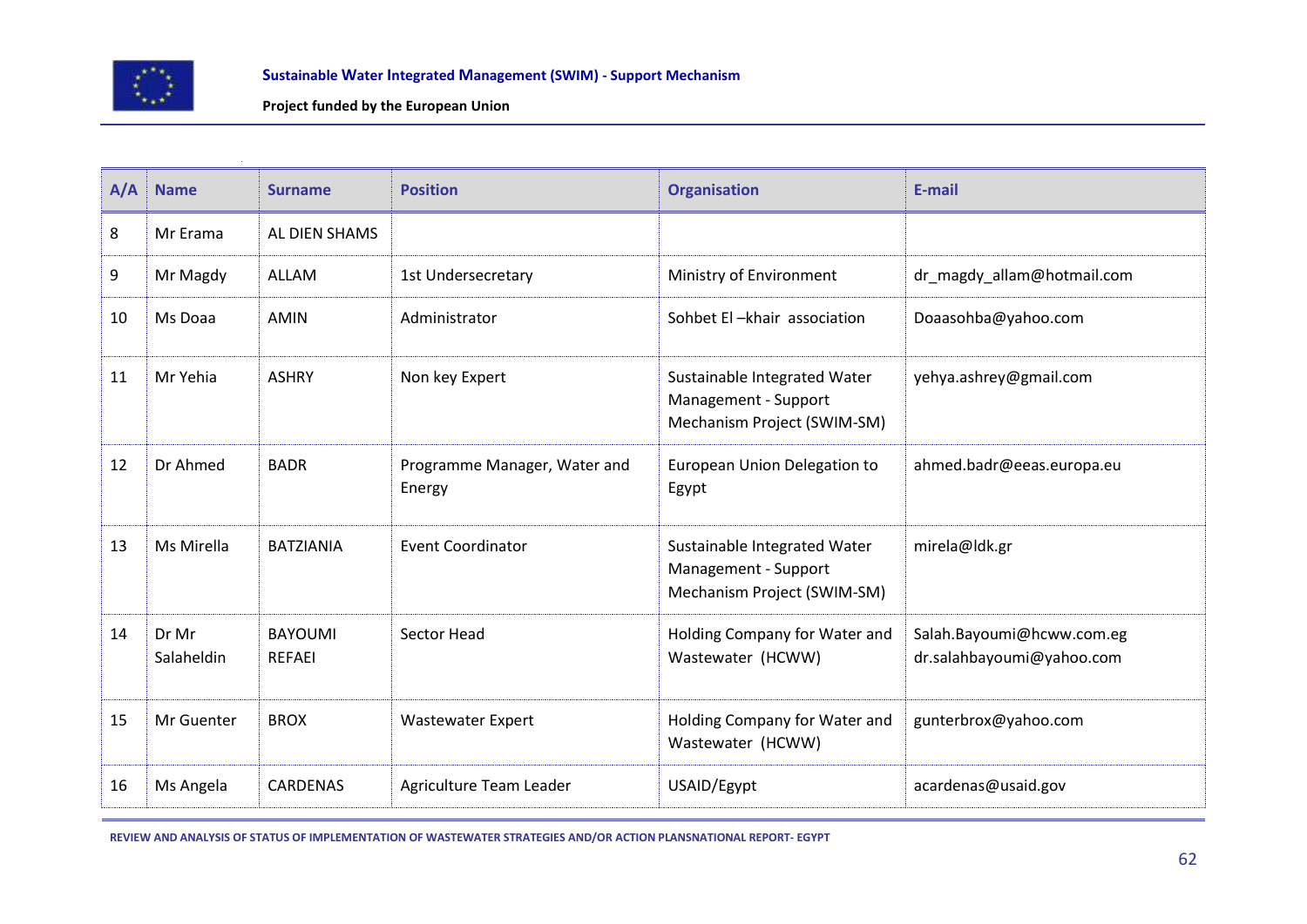

| A/A | <b>Name</b>    | <b>Surname</b>                   | <b>Position</b>                                                                                  | <b>Organisation</b>                                              | E-mail                      |
|-----|----------------|----------------------------------|--------------------------------------------------------------------------------------------------|------------------------------------------------------------------|-----------------------------|
| 17  | Mr Mansour     | <b>EBRAHIM</b><br><b>HUSSEIN</b> | Chairman                                                                                         | Cairo Waste Water Co                                             | GOSCD@GOSCD.COM.EGP         |
| 18  | Dr Mr Ashraf   | <b>EL SAYED</b>                  | Deputy Director                                                                                  | Ministry of Water Resources &<br>Irrigation (MWRI)               | ashsayed@hotmail.com        |
| 19  | Ms Mai         | <b>EL SAYED</b>                  | Stagiaire                                                                                        | European Union Delegation to<br>Egypt                            | mai.el-sayed@eeas.europa.eu |
| 20  | Mr Mohey       | <b>EI SERAFY</b>                 |                                                                                                  |                                                                  |                             |
| 21  | Ms Wafaa       | <b>FALTAOUS</b>                  | Team Leader, Water Resource<br>Management                                                        | USAID/Egypt                                                      | WFaltaous@usaid.gov         |
| 22  | Mr Sherif      | <b>FARES</b>                     | Chairman                                                                                         | Matrouh water waste Corp                                         | Sherif.111@hotmail.com      |
| 23  | Mr<br>Mahmoud  | <b>FOUAD</b>                     | Chairman                                                                                         | Kafr El_Shaikh Company.                                          |                             |
| 24  | Mr<br>Mohammad | <b>HASAN</b>                     | Executive manager                                                                                | Egyptian Water and Wastewater<br><b>Regulatory Agency (EWRA)</b> |                             |
| 25  | Mr Andre       | <b>HOEIJMAKERS</b>               | Team Leader: Improving the<br>capacity of the Holding Company<br>for Water and Wastewater (HCWW) | <b>VNG</b> international                                         | andrehoeijmakers@gmail.com  |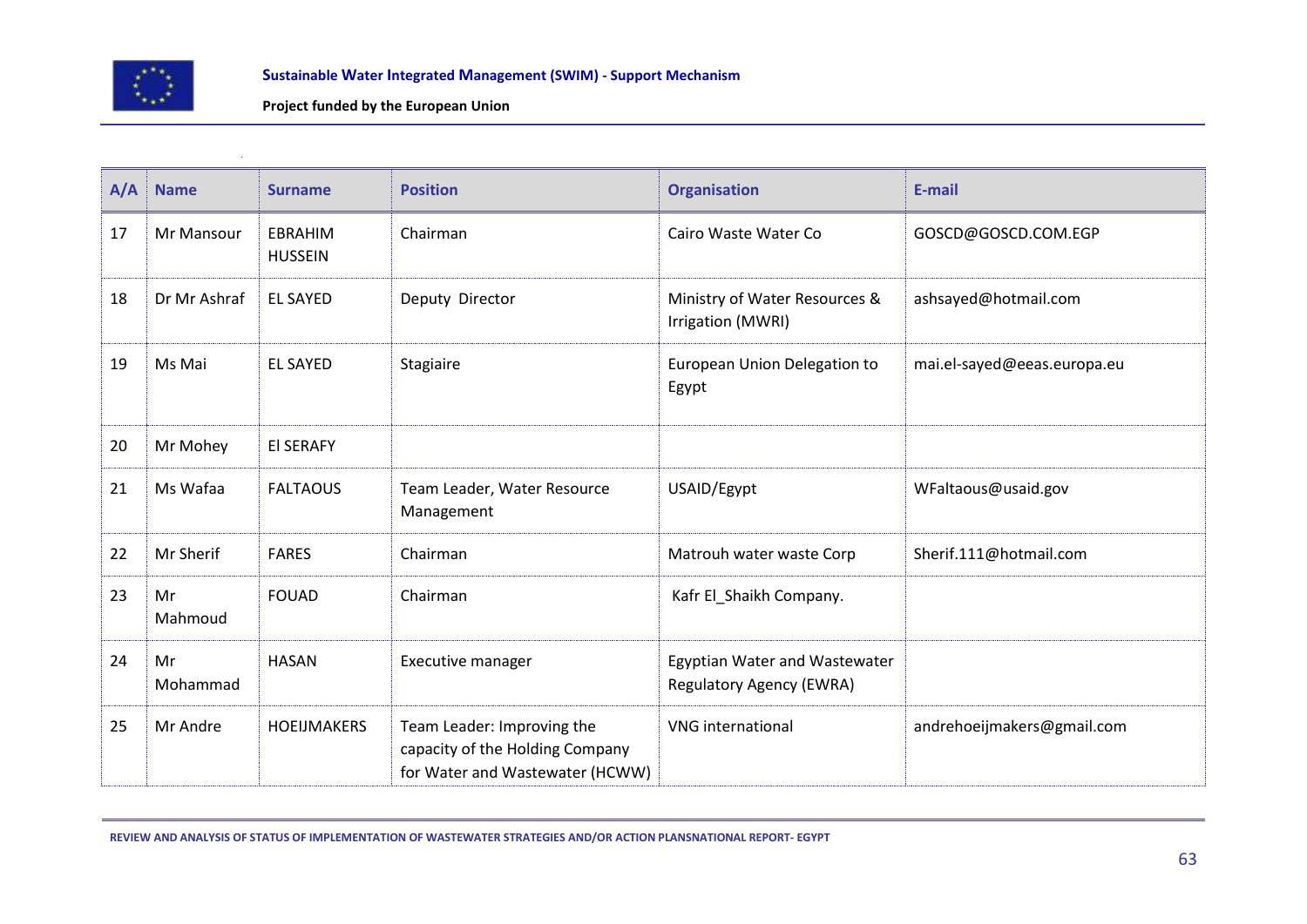

| A/A | <b>Name</b>         | <b>Surname</b>                | <b>Position</b>                                      | <b>Organisation</b>                                     | E-mail                               |
|-----|---------------------|-------------------------------|------------------------------------------------------|---------------------------------------------------------|--------------------------------------|
|     |                     |                               | - EU                                                 |                                                         |                                      |
|     |                     |                               |                                                      |                                                         |                                      |
| 26  | Mr Sayed            | <b>ISMAIL</b>                 | <b>Ministerial Advisor</b>                           | Ministry of Water and<br>Wastewater Utilities (MWWU)    | s_agamy@yahoo.com                    |
| 27  | Mr Khaled           | <b>KAMAL</b><br>ABDELHADY     | Senior Program Specialist                            | <b>Center for Development Services</b>                  | kkamal@cds-mena.org                  |
| 28  | Mr Essam            | <b>KHALIFA</b>                | <b>Sector Head</b>                                   | Ministry of Water Resources &<br>Irrigation (MWRI)      | essam@mwri.gov.eg                    |
| 29  | Dr Mr Abdel<br>Kawi | <b>KHALIFA</b>                | Minister of Water and Wastewater<br><b>Utilities</b> | Ministry of Water and<br><b>Wastewater Utilities</b>    | AKH@MWWU.GOV.EG or<br>AK@HCWW.COM.EG |
| 30  | Mr Amal<br>Helmy    | <b>MAHDY</b>                  | Financial & Technical Advisor                        | Sohbet El-kheir association                             | a_helmy27@yahoo.com                  |
| 31  | Mr Ahmed            | <b>MAHER</b>                  |                                                      |                                                         |                                      |
| 32  | Mr Ahmed            | <b>MOAWAD</b>                 |                                                      |                                                         |                                      |
| 33  | Mr Fayez            | <b>MOHAMED</b><br><b>BADR</b> | <b>O&amp;M</b> specialist WWMP                       | Gesellschaft für Internationale<br>Zusammenarbeit (GIZ) | Fayez.badr@giz.de                    |

**REVIEW AND ANALYSIS OF STATUS OF IMPLEMENTATION OF WASTEWATER STRATEGIES AND/OR ACTION PLANSNATIONAL REPORT- EGYPT**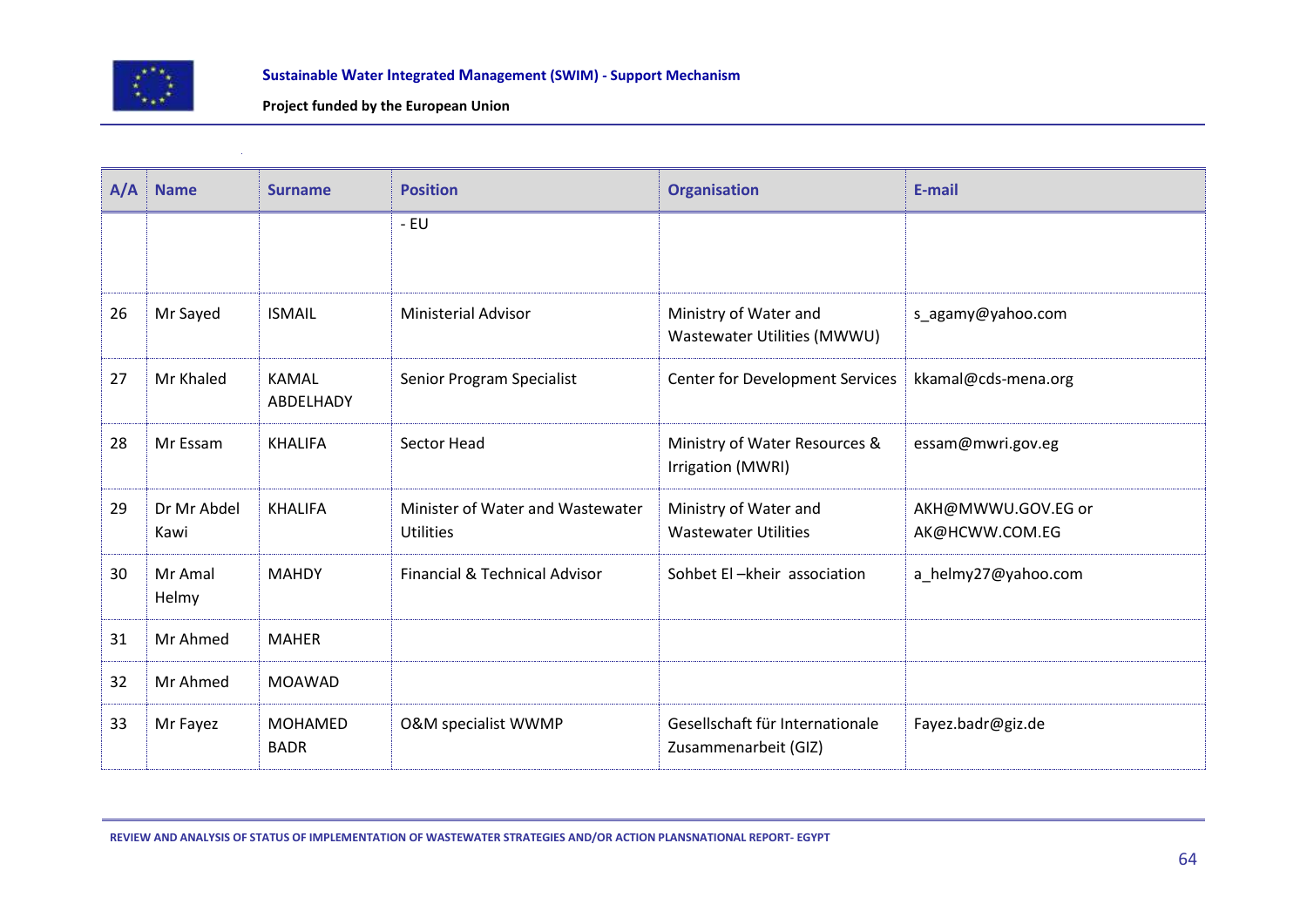

| A/A | <b>Name</b>         | <b>Surname</b>  | <b>Position</b>                                                                                 | <b>Organisation</b>                                                           | E-mail                                        |
|-----|---------------------|-----------------|-------------------------------------------------------------------------------------------------|-------------------------------------------------------------------------------|-----------------------------------------------|
| 34  | Mr<br>Mohammad      | <b>MOHSEN</b>   | Chairman                                                                                        | National Organization for<br>Potable Water and Sanitary<br>Drainage (NOPWASD) | mohsensalah1@yahoo.com                        |
| 35  | Ms Zeinab           | <b>MONIR</b>    | Chairman                                                                                        | <b>Construction Authority for</b><br>Potable Water and Wastewater<br>(CAPW)   | capwotec@yahoo.com                            |
| 36  | Mr El Sayed         | <b>NASR</b>     | Chairman                                                                                        | Holding Company for Water and<br>Wastewater; HCWW                             |                                               |
| 37  | Mr Essam<br>AL_deen | <b>NOUMAN</b>   | Vice Chairman of the Board                                                                      | <b>Qelhana for Society</b><br>Development                                     | AMIN_AMIN20100@YAHOO.COM                      |
| 38  | Mr<br>Mahmoud       | <b>RASLAN</b>   | Vice Chairman                                                                                   | Holding Company for Water and<br>Wastewater; HCWW                             |                                               |
| 39  | Mr Mohamed<br>Aly   | <b>SABRY</b>    | <b>Construction Management Senior</b><br>Eng. In Water and Wastewater<br>Sector Support Program | <b>Chemonics international</b>                                                | msabry_2@hotmail.com,<br>msabry@egyptwwss.org |
| 40  | Mr Mohamed          | SABRY El SAWY   | Water resourses engineer,<br>Minister's Technical office                                        | Ministry of Water Resources &<br>Irrigation (MWRI)                            | msabry@mwri.gov.eg                            |
| 41  | Mr Mohamed          | <b>SAHRAGTY</b> |                                                                                                 |                                                                               |                                               |

**REVIEW AND ANALYSIS OF STATUS OF IMPLEMENTATION OF WASTEWATER STRATEGIES AND/OR ACTION PLANSNATIONAL REPORT- EGYPT**